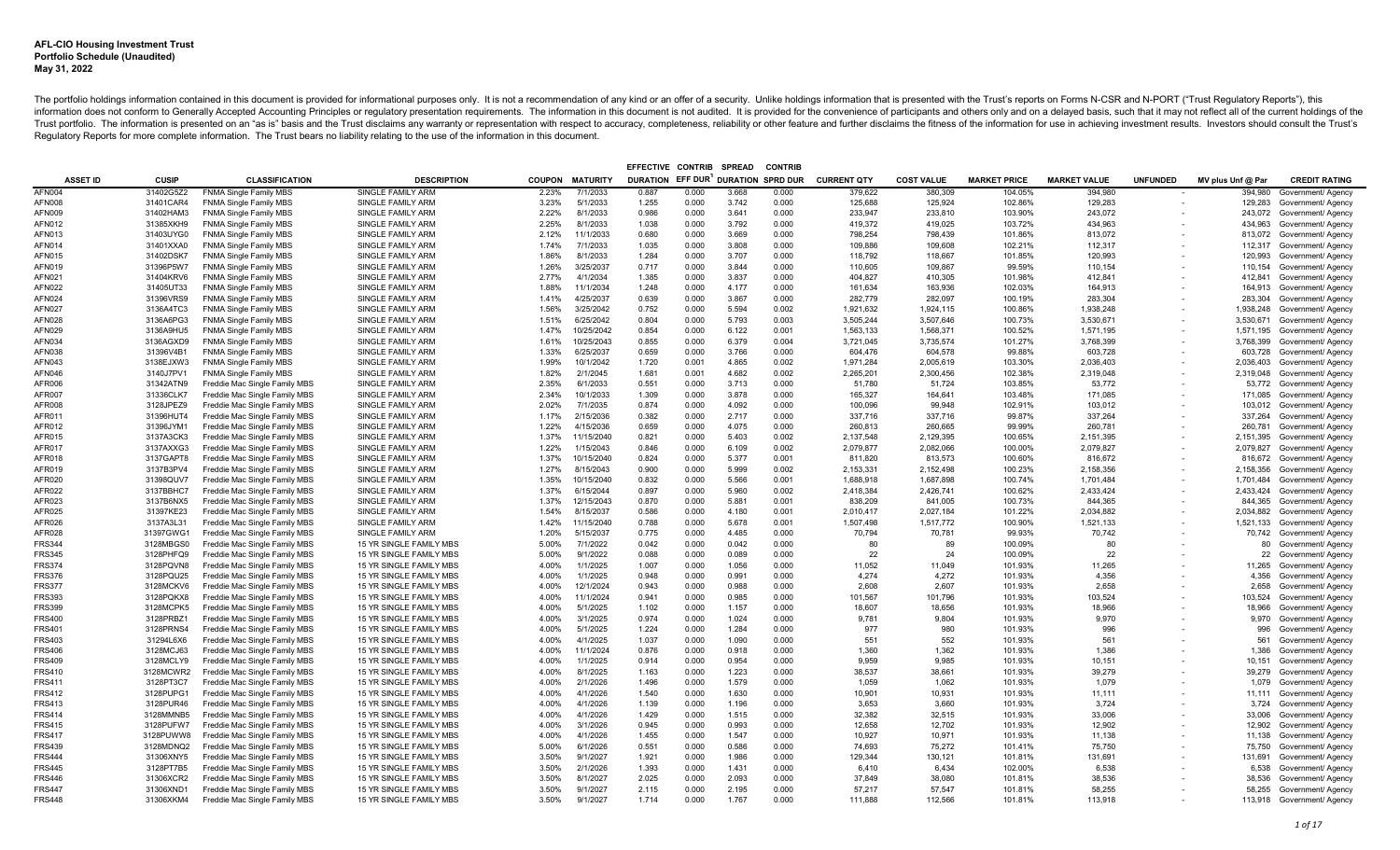|                         |                        |                                                                |                                                    |                |                      | EFFECTIVE CONTRIB                  |                | <b>SPREAD</b>  | <b>CONTRIE</b> |                    |                    |                     |                     |                          |                   |                                          |
|-------------------------|------------------------|----------------------------------------------------------------|----------------------------------------------------|----------------|----------------------|------------------------------------|----------------|----------------|----------------|--------------------|--------------------|---------------------|---------------------|--------------------------|-------------------|------------------------------------------|
| <b>ASSET ID</b>         | <b>CUSIP</b>           | <b>CLASSIFICATION</b>                                          | <b>DESCRIPTION</b>                                 | <b>COUPON</b>  | <b>MATURITY</b>      | DURATION EFF DUR DURATION SPRD DUR |                |                |                | <b>CURRENT QTY</b> | <b>COST VALUE</b>  | <b>MARKET PRICE</b> | <b>MARKET VALUE</b> | <b>UNFUNDED</b>          | MV plus Unf @ Par | <b>CREDIT RATING</b>                     |
| <b>FRS449</b>           | 3128PTSP1              | Freddie Mac Single Family MBS                                  | 15 YR SINGLE FAMILY MBS                            | 3.50%          | 1/1/2026             | 1.397                              | 0.000          | 1.431          | 0.000          | 1,576,117          | 1,582,239          | 102.00%             | 1,607,675           |                          | 1,607,675         | Government/ Agency                       |
| <b>FRS450</b>           | 31306YB75              | Freddie Mac Single Family MBS                                  | 15 YR SINGLE FAMILY MBS                            | 3.50%          | 10/1/2027            | 1.848                              | 0.000          | 1.913          | 0.000          | 87,966             | 88,534             | 101.81%             | 89,562              | $\overline{\phantom{a}}$ |                   | 89,562 Government/ Agency                |
| <b>FRS451</b>           | 3128MMRC9              | Freddie Mac Single Family MBS                                  | 15 YR SINGLE FAMILY MBS                            | 3.50%          | 9/1/2028             | 2.240                              | 0.000          | 2.359          | 0.000          | 408,365            | 411,577            | 101.63%             | 415,010             |                          |                   | 415,010 Government/ Agency               |
| <b>FRS454</b>           | 3128MDRN5              | Freddie Mac Single Family MBS                                  | 15 YR SINGLE FAMILY MBS                            | 5.00%          | 6/1/2026             | 0.584                              | 0.000          | 0.622          | 0.000          | 17,912             | 18,043             | 101.49%             | 18,179              |                          |                   | 18,179 Government/ Agency                |
| FRS459                  | 3128PT4D4              | Freddie Mac Single Family MBS                                  | 15 YR SINGLE FAMILY MBS                            | 4.00%          | 2/1/2026             | 1.348                              | 0.000          | 1.424          | 0.000          | 93,307             | 93,688             | 101.93%             | 95,105              |                          | 95,105            | Government/ Agency                       |
| <b>FRS462</b>           | 3128MDVC4              | Freddie Mac Single Family MBS                                  | 15 YR SINGLE FAMILY MBS                            | 4.00%          | 8/1/2026             | 1.285                              | 0.000          | 1.352          | 0.000          | 661,327            | 666,337            | 101.93%             | 674,071             |                          | 674,071           | Government/ Agency                       |
| <b>FSF807</b>           | 31418PTH8              | <b>FNMA Single Family MBS</b>                                  | 15 YR SINGLE FAMILY MBS                            | 4.00%          | 3/1/2025             | 1.072                              | 0.000          | 1.145          | 0.000          | 157,823            | 157,899            | 101.85%             | 160,736             |                          | 160,736           | Government/ Agency                       |
| FSF809                  | 31418PKG9              | <b>FNMA Single Family MBS</b>                                  | 15 YR SINGLE FAMILY MBS                            | 4.00%          | 3/1/2025             | 0.987                              | 0.000          | 1.047          | 0.000          | 265                | 264                | 101.85%             | 270                 |                          | 270               | Government/ Agency                       |
| FSF810                  | 31418NQS2              | FNMA Single Family MBS                                         | 15 YR SINGLE FAMILY MBS                            | 4.00%          | 2/1/2025             | 1.077                              | 0.000          | 1.144          | 0.000          | 9,778              | 9.789              | 101.85%             | 9,958               |                          | 9,958             | Government/ Agency                       |
| FSF811                  | 31418QT78              | <b>FNMA Single Family MBS</b>                                  | 15 YR SINGLE FAMILY MBS                            | 4.00%          | 2/1/2025             | 1.097                              | 0.000          | 1.170          | 0.000          | 4,022              | 4,023              | 101.85%             | 4,096               |                          | 4,096             | Government/ Agency                       |
| FSF812                  | 31417UXT7              | <b>FNMA Single Family MBS</b>                                  | 15 YR SINGLE FAMILY MBS                            | 4.00%          | 3/1/2025             | 1.137                              | 0.000          | 1.210          | 0.000          | 17.747             | 17.755             | 101.85%             | 18.075              |                          | 18,075            | Government/ Agency                       |
| FSF813                  | 31417MTG8              | <b>FNMA Single Family MBS</b>                                  | 15 YR SINGLE FAMILY MBS                            | 4.00%          | 9/1/2024             | 0.917                              | 0.000          | 0.977          | 0.000          | 10.845             | 10.849             | 101.85%             | 11,045              |                          | 11,045            | Government/ Agency                       |
| FSF814                  | 31417UXN0              | <b>FNMA Single Family MBS</b>                                  | 15 YR SINGLE FAMILY MBS                            | 4.00%          | 2/1/2025             | 1.086                              | 0.000          | 1.145          | 0.000          | 5,955              | 5,958              | 101.85%             | 6,065               |                          | 6,065             | Government/ Agency                       |
| FSF818                  | 31418PXW0              | <b>FNMA Single Family MBS</b>                                  | 15 YR SINGLE FAMILY MBS                            | 4.00%          | 2/1/2025             | 1.053                              | 0.000          | 1.109          | 0.000          | 341                | 341                | 101.85%             | 347                 |                          | 347               | Government/ Agency                       |
| FSF819                  | 31416QVA0              | <b>FNMA Single Family MBS</b>                                  | 15 YR SINGLE FAMILY MBS                            | 4.00%          | 7/1/2024             | 0.827                              | 0.000          | 0.872          | 0.000          | 706                | 705                | 101.85%             | 719                 |                          | 719               | Government/ Agency                       |
| FSF820                  | 31418P3N3              | <b>FNMA Single Family MBS</b>                                  | 15 YR SINGLE FAMILY MBS                            | 4.00%          | 2/1/2025             | 1.172                              | 0.000          | 1.249          | 0.000          | 5,720              | 5,718              | 101.85%             | 5,825               |                          | 5,825             | Government/ Agency                       |
| FSF821                  | 31418PFJ9              | <b>FNMA Single Family MBS</b>                                  | 15 YR SINGLE FAMILY MBS                            | 4.00%          | 2/1/2025             | 1.040                              | 0.000          | 1.110          | 0.000          | 284.192            | 284.329            | 101.85%             | 289.437             |                          | 289,437           | Government/ Agency                       |
| FSF823                  | 31417NJZ5              | <b>FNMA Single Family MBS</b>                                  | 15 YR SINGLE FAMILY MBS                            | 4.50%          | 12/1/2024            | 0.981                              | 0.000          | 1.067          | 0.000          | 269,505            | 269,743            | 101.66%             | 273,975             |                          | 273,975           | Government/ Agency                       |
| FSF824                  | 31418RW64              | <b>FNMA Single Family MBS</b>                                  | 15 YR SINGLE FAMILY MBS                            | 4.50%          | 3/1/2025             | 1.058                              | 0.000          | 1.158          | 0.000          | 294,357            | 294,769            | 101.78%             | 299,591             |                          | 299,591           | Government/ Agency                       |
| FSF825                  | 31417TNQ7              | <b>FNMA Single Family MBS</b>                                  | 15 YR SINGLE FAMILY MBS                            | 4.50%          | 1/1/2025             | 1.001                              | 0.000          | 1.097          | 0.000          | 172,898            | 173,134            | 101.70%             | 175,837             |                          | 175,837           | Government/ Agency                       |
| FSF826                  | 31417SAP5              | <b>FNMA Single Family MBS</b>                                  | 15 YR SINGLE FAMILY MBS                            | 4.50%          | 10/1/2024            | 0.916                              | 0.000          | 0.999          | 0.000          | 3,461              | 3,460              | 101.57%             | 3,516               |                          | 3,516             | Government/ Agency                       |
| FSF827                  | 31418TLB1              | <b>FNMA Single Family MBS</b>                                  | 15 YR SINGLE FAMILY MBS                            | 4.50%          | 5/1/2025             | 1.037                              | 0.000          | 1.132          | 0.000          | 128,881            | 129,010            | 101.74%             | 131,123             |                          | 131,123           | Government/ Agency                       |
| FSF828                  | 31418PLN3              | <b>FNMA Single Family MBS</b>                                  | 15 YR SINGLE FAMILY MBS                            | 4.50%          | 4/1/2025             | 1.040                              | 0.000          | 1.133          | 0.000          | 1,621              | 1,623              | 101.74%             | 1,650               |                          | 1,650             | Government/ Agency                       |
| FSF829                  | 31417YPE1              | <b>FNMA Single Family MBS</b>                                  | 15 YR SINGLE FAMILY MBS                            | 4.50%          | 5/1/2025             | 1.098                              | 0.000          | 1.194          | 0.000          | 62,653             | 62,673             | 101.81%             | 63,790              |                          | 63,790            | Government/ Agency                       |
| FSF831                  | 31412UBX7              | <b>FNMA Single Family MBS</b>                                  | 15 YR SINGLE FAMILY MBS                            | 4.50%          | 5/1/2024             | 0.724                              | 0.000          | 0.796          | 0.000          | 51,185             | 51,243             | 101.35%             | 51,875              |                          | 51,875            | Government/ Agency                       |
| FSF896                  | 3138AR5T7              | <b>FNMA Single Family MBS</b>                                  | 15 YR SINGLE FAMILY MBS                            | 3.50%          | 10/1/2026            | 1.664                              | 0.000          | 1.733          | 0.000          | 87,325             | 87.842             | 101.91%             | 88,995              |                          | 88,995            | Government/ Agency                       |
| <b>FSF897</b><br>FSF912 | 31416PW78              | <b>FNMA Single Family MBS</b>                                  | 15 YR SINGLE FAMILY MBS                            | 4.00%          | 5/1/2024             | 0.791                              | 0.000          | 0.837          | 0.000          | 17,802<br>5,771    | 17,838             | 101.85%<br>101.85%  | 18,130              |                          | 18,130            | Government/ Agency                       |
|                         | 31418T2H9              | <b>FNMA Single Family MBS</b>                                  | 15 YR SINGLE FAMILY MBS                            | 4.00%          | 9/1/2025             | 1.231                              | 0.000          | 1.311          | 0.000          |                    | 5,801              | 101.85%             | 5,877<br>3.397      |                          | 5,877             | Government/ Agency                       |
| FSF913                  | 3138AAGA3              | <b>FNMA Single Family MBS</b>                                  | 15 YR SINGLE FAMILY MBS                            | 4.00%          | 4/1/2026             | 1.563                              | 0.000          | 1.684<br>3.080 | 0.000<br>0.002 | 3,336<br>3,749,358 | 3,355<br>3,811,988 | 99.86%              | 3,744,208           |                          | 3.397             | Government/ Agency                       |
| FSF938                  | 3140EY4P3              | <b>FNMA Single Family MBS</b>                                  | 15 YR SINGLE FAMILY MBS                            | 3.00%          | 4/1/2031             | 2.925<br>0.871                     | 0.002          | 0.867          | 0.000          | 12,559             |                    | 104.94%             |                     |                          | 3,744,208         | Government/ Agency                       |
| FRS036<br>FRS053        | 31356HSN8<br>31356MH41 | Freddie Mac Single Family MBS<br>Freddie Mac Single Family MBS | 30 YR SINGLE FAMILY MBS<br>30 YR SINGLE FAMILY MBS | 8.50%<br>8.50% | 7/1/2024<br>1/1/2025 | 0.158                              | 0.000<br>0.000 | 0.158          | 0.000          | 1,352              | 12,559<br>1,352    | 100.75%             | 13,180<br>1,363     |                          | 13,180<br>1,363   | Government/ Agency<br>Government/ Agency |
| FRS097                  | 31292GUZ7              | Freddie Mac Single Family MBS                                  | 30 YR SINGLE FAMILY MBS                            | 7.00%          | 4/1/2028             | 1.822                              | 0.000          | 1.969          | 0.000          | 762                | 762                | 108.13%             | 824                 |                          | 824               | Government/ Agency                       |
| <b>FRS098</b>           | 31292GU20              | Freddie Mac Single Family MBS                                  | 30 YR SINGLE FAMILY MBS                            | 6.50%          | 4/1/2028             | 1.833                              | 0.000          | 1.996          | 0.000          | 348                | 348                | 107.02%             | 372                 |                          | 372               | Government/ Agency                       |
| FRS123                  | 31292G7H3              | Freddie Mac Single Family MBS                                  | 30 YR SINGLE FAMILY MBS                            | 7.50%          | 12/1/2029            | 2.126                              | 0.000          | 2.297          | 0.000          | 11.310             | 11.108             | 109.93%             | 12,432              |                          | 12,432            | Government/ Agency                       |
| <b>FRS124</b>           | 31292G6K7              | Freddie Mac Single Family MBS                                  | 30 YR SINGLE FAMILY MBS                            | 7.00%          | 10/1/2029            | 2.108                              | 0.000          | 2.268          | 0.000          | 1.824              | 1.824              | 109.40%             | 1,996               |                          | 1,996             | Government/ Agency                       |
| FRS130                  | 31292HAV6              | Freddie Mac Single Family MBS                                  | 30 YR SINGLE FAMILY MBS                            | 7.00%          | 2/1/2030             | 2.176                              | 0.000          | 2.228          | 0.000          | 512                | 512                | 109.47%             | 560                 |                          | 560               | Government/ Agency                       |
| <b>FRS133</b>           | 31292HAK0              | Freddie Mac Single Family MBS                                  | 30 YR SINGLE FAMILY MBS                            | 7.50%          | 1/1/2030             | 2.146                              | 0.000          | 2.310          | 0.000          | 2.628              | 2.581              | 110.01%             | 2.891               |                          | 2,891             | Government/ Agency                       |
| FRS138                  | 31292HA95              | Freddie Mac Single Family MBS                                  | 30 YR SINGLE FAMILY MBS                            | 7.00%          | 3/1/2030             | 2.375                              | 0.000          | 2.506          | 0.000          | 11.833             | 11.272             | 110.50%             | 13,075              |                          | 13.075            | Government/ Agency                       |
| <b>FRS139</b>           | 31293PG41              | Freddie Mac Single Family MBS                                  | 30 YR SINGLE FAMILY MBS                            | 7.00%          | 4/1/2029             | 1.854                              | 0.000          | 1.849          | 0.000          | 4.396              | 4.291              | 107.93%             | 4.745               |                          | 4.745             | Government/ Agency                       |
| <b>FRS144</b>           | 31292HAA2              | Freddie Mac Single Family MBS                                  | 30 YR SINGLE FAMILY MBS                            | 8.00%          | 12/1/2029            | 2.272                              | 0.000          | 2.321          | 0.000          | 317                | 317                | 110.91%             | 351                 |                          | 351               | Government/ Agency                       |
| FRS155                  | 31293T4W4              | Freddie Mac Single Family MBS                                  | 30 YR SINGLE FAMILY MBS                            | 7.50%          | 8/1/2029             | 1.954                              | 0.000          | 1.929          | 0.000          | 13,479             | 13,375             | 108.88%             | 14,677              |                          | 14,677            | Government/ Agency                       |
| <b>FRS165</b>           | 31292HFU3              | Freddie Mac Single Family MBS                                  | 30 YR SINGLE FAMILY MBS                            | 7.50%          | 10/1/2030            | 2.338                              | 0.000          | 2.516          | 0.000          | 510                | 510                | 110.87%             | 565                 |                          | 565               | Government/ Agency                       |
| <b>FRS182</b>           | 31292HH56              | Freddie Mac Single Family MBS                                  | 30 YR SINGLE FAMILY MBS                            | 7.50%          | 3/1/2031             | 2.355                              | 0.000          | 2.465          | 0.000          | 472                | 472                | 110.86%             | 524                 |                          | 524               | Government/ Agency                       |
| <b>FRS183</b>           | 31292HJJ4              | Freddie Mac Single Family MBS                                  | 30 YR SINGLE FAMILY MBS                            | 7.50%          | 4/1/2031             | 2.135                              | 0.000          | 2.162          | 0.000          | 259                | 259                | 109.78%             | 284                 |                          | 284               | Government/ Agency                       |
| <b>FRS189</b>           | 31298PZK9              | Freddie Mac Single Family MBS                                  | 30 YR SINGLE FAMILY MBS                            | 6.50%          | 6/1/2031             | 2.325                              | 0.000          | 2.482          | 0.000          | 6.814              | 6.814              | 108.76%             | 7.410               |                          | 7.410             | Government/ Agency                       |
| <b>FRS208</b>           | 31292HVU5              | Freddie Mac Single Family MBS                                  | 30 YR SINGLE FAMILY MBS                            | 5.50%          | 4/1/2033             | 2.856                              | 0.000          | 3.355          | 0.000          | 17                 | 69                 | 107.06%             | 18                  |                          | 18                | Government/ Agency                       |
| <b>FRS212</b>           | 31287VXK1              | Freddie Mac Single Family MBS                                  | 30 YR SINGLE FAMILY MBS                            | 6.50%          | 8/1/2032             | 2.815                              | 0.000          | 3.084          | 0.000          | 5,197              | 5,229              | 110.71%             | 5,754               |                          | 5,754             | Government/ Agency                       |
| <b>FRS213</b>           | 31283HSW6              | Freddie Mac Single Family MBS                                  | 30 YR SINGLE FAMILY MBS                            | 6.50%          | 7/1/2032             | 2.637                              | 0.000          | 2.931          | 0.000          | 5.883              | 5,922              | 110.15%             | 6.480               |                          | 6.480             | Government/ Agency                       |
| FRS221                  | 31296SUF1              | Freddie Mac Single Family MBS                                  | 30 YR SINGLE FAMILY MBS                            | 6.00%          | 12/1/2033            | 3.118                              | 0.000          | 3.410          | 0.000          | 121,955            | 122,849            | 109.80%             | 133,901             |                          | 133,901           | Government/ Agency                       |
| FRS223                  | 31292H4K7              | Freddie Mac Single Family MBS                                  | 30 YR SINGLE FAMILY MBS                            | 6.00%          | 12/1/2033            | 2.825                              | 0.000          | 3.392          | 0.000          | 245,125            | 247,088            | 109.32%             | 267,975             |                          | 267,975           | Government/ Agency                       |
| FRS239                  | 31297B6N7              | Freddie Mac Single Family MBS                                  | 30 YR SINGLE FAMILY MBS                            | 6.00%          | 7/1/2034             | 3.036                              | 0.000          | 3.365          | 0.000          | 2,210              | 2,225              | 109.59%             | 2,422               |                          | 2,422             | Government/ Agency                       |
| FRS242                  | 31297DTE8              | Freddie Mac Single Family MBS                                  | 30 YR SINGLE FAMILY MBS                            | 6.00%          | 8/1/2034             | 3.110                              | 0.000          | 3.602          | 0.000          | 475,289            | 478,874            | 109.82%             | 521,959             |                          | 521,959           | Government/ Agency                       |
| FRS243                  | 31297DTB4              | Freddie Mac Single Family MBS                                  | 30 YR SINGLE FAMILY MBS                            | 6.00%          | 8/1/2034             | 3.219                              | 0.000          | 3.583          | 0.000          | 142,640            | 143,679            | 109.80%             | 156,617             |                          | 156,617           | Government/ Agency                       |
| FRS247                  | 31297CZM5              | Freddie Mac Single Family MBS                                  | 30 YR SINGLE FAMILY MBS                            | 6.00%          | 8/1/2034             | 3.015                              | 0.000          | 3.324          | 0.000          | 91,503             | 92,273             | 109.45%             | 100,152             |                          | 100,152           | Government/ Agency                       |
| FRS256                  | 31297DJN9              | Freddie Mac Single Family MBS                                  | 30 YR SINGLE FAMILY MBS                            | 6.00%          | 8/1/2034             | 3.222                              | 0.000          | 3.593          | 0.000          | 50.433             | 50.845             | 109.87%             | 55,412              |                          | 55,412            | Government/ Agency                       |
| FRS257                  | 31297DAH1              | Freddie Mac Single Family MBS                                  | 30 YR SINGLE FAMILY MBS                            | 6.00%          | 8/1/2034             | 3.118                              | 0.000          | 3.573          | 0.000          | 18.467             | 18,602             | 109.96%             | 20,307              |                          | 20,307            | Government/ Agency                       |
| <b>FRS260</b>           | 31297F5C3              | Freddie Mac Single Family MBS                                  | 30 YR SINGLE FAMILY MBS                            | 5.50%          | 10/1/2034            | 2.272                              | 0.000          | 2.589          | 0.000          | 87.638             | 87.886             | 105.67%             | 92.609              |                          |                   | 92.609 Government/ Agency                |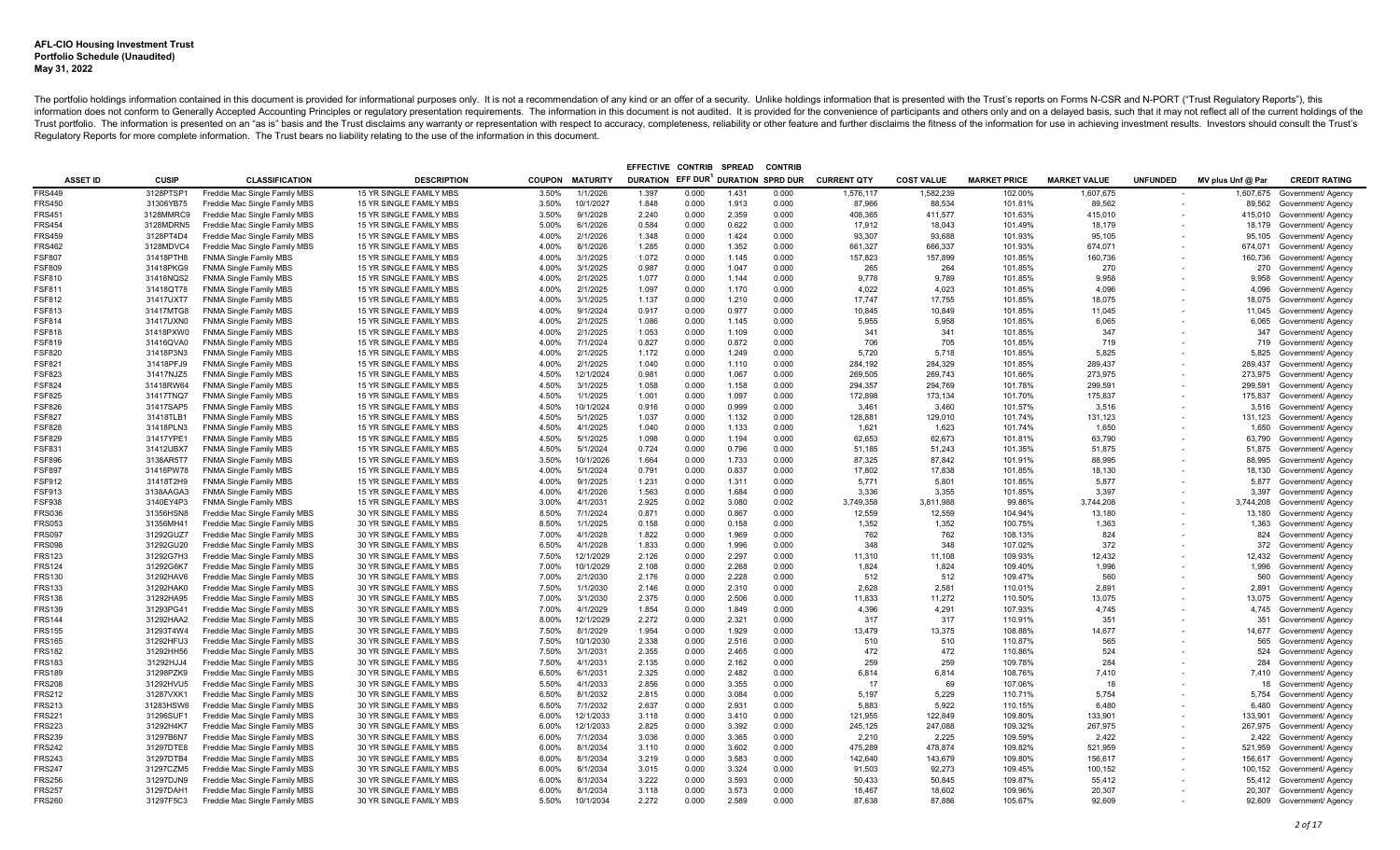|                  |                        |                                                                |                                                    |                |                        | EFFECTIVE CONTRIB                  |                | <b>SPREAD</b>  | <b>CONTRIE</b> |                    |                   |                     |                     |                 |                   |                                          |
|------------------|------------------------|----------------------------------------------------------------|----------------------------------------------------|----------------|------------------------|------------------------------------|----------------|----------------|----------------|--------------------|-------------------|---------------------|---------------------|-----------------|-------------------|------------------------------------------|
| <b>ASSET ID</b>  | <b>CUSIP</b>           | <b>CLASSIFICATION</b>                                          | <b>DESCRIPTION</b>                                 |                | <b>COUPON MATURITY</b> | DURATION EFF DUR DURATION SPRD DUR |                |                |                | <b>CURRENT QTY</b> | <b>COST VALUE</b> | <b>MARKET PRICE</b> | <b>MARKET VALUE</b> | <b>UNFUNDED</b> | MV plus Unf @ Par | <b>CREDIT RATING</b>                     |
| <b>FRS263</b>    | 31297F5W9              | Freddie Mac Single Family MBS                                  | 30 YR SINGLE FAMILY MBS                            | 6.00%          | 10/1/2034              | 3.225                              | 0.000          | 3.556          | 0.000          | 44,528             | 44,851            | 109.85%             | 48,913              |                 |                   | 48,913 Government/ Agency                |
| <b>FRS264</b>    | 31297GDF5              | Freddie Mac Single Family MBS                                  | 30 YR SINGLE FAMILY MBS                            | 6.00%          | 11/1/2034              | 3.287                              | 0.000          | 3.591          | 0.000          | 31,242             | 31,505            | 110.02%             | 34,373              |                 |                   | 34,373 Government/ Agency                |
| <b>FRS268</b>    | 31297HLJ6              | Freddie Mac Single Family MBS                                  | 30 YR SINGLE FAMILY MBS                            | 5.50%          | 1/1/2035               | 3.227                              | 0.000          | 3.590          | 0.000          | 124,167            | 124,740           | 107.67%             | 133,687             |                 | 133,687           | Government/ Agency                       |
| <b>FRS269</b>    | 31297HY86              | Freddie Mac Single Family MBS                                  | 30 YR SINGLE FAMILY MBS                            | 6.00%          | 1/1/2035               | 2.934                              | 0.000          | 3.274          | 0.000          | 262,110            | 264,322           | 109.28%             | 286,431             |                 | 286,431           | Government/ Agency                       |
| FRS270           | 31297HR68              | Freddie Mac Single Family MBS                                  | 30 YR SINGLE FAMILY MBS                            | 5.50%          | 1/1/2035               | 3.208                              | 0.000          | 3.663          | 0.000          | 323,644            | 324,993           | 107.72%             | 348,644             |                 | 348,644           | Government/ Agency                       |
| <b>FRS271</b>    | 31297HR50              | Freddie Mac Single Family MBS                                  | 30 YR SINGLE FAMILY MBS                            | 5.50%          | 1/1/2035               | 3.229                              | 0.000          | 3.622          | 0.000          | 132,588            | 133,142           | 107.62%             | 142,691             |                 | 142,691           | Government/ Agency                       |
| <b>FRS272</b>    | 31297HAE9              | Freddie Mac Single Family MBS                                  | 30 YR SINGLE FAMILY MBS                            | 5.50%          | 12/1/2034              | 3.392                              | 0.000          | 3.820          | 0.000          | 188,759            | 189,541           | 108.01%             | 203,879             |                 | 203,879           | Government/ Agency                       |
| FRS273           | 31297LBQ2              | Freddie Mac Single Family MBS                                  | 30 YR SINGLE FAMILY MBS                            | 5.50%          | 1/1/2035               | 2.578                              | 0.000          | 2.851          | 0.000          | 205,587            | 206,447           | 106.19%             | 218,318             |                 | 218,318           | Government/ Agency                       |
| FRS282           | 31297MR42              | Freddie Mac Single Family MBS                                  | 30 YR SINGLE FAMILY MBS                            | 6.00%          | 4/1/2035               | 3.326                              | 0.000          | 3.672          | 0.000          | 161,830            | 162,886           | 110.13%             | 178,227             |                 | 178,227           | Government/ Agency                       |
| FRS283           | 31297MR34              | Freddie Mac Single Family MBS                                  | 30 YR SINGLE FAMILY MBS                            | 6.00%          | 4/1/2035               | 2.019                              | 0.000          | 2.300          | 0.000          | 59.540             | 59.907            | 106.70%             | 63,528              |                 | 63,528            | Government/ Agency                       |
| FRS285           | 31297NB39              | Freddie Mac Single Family MBS                                  | 30 YR SINGLE FAMILY MBS                            | 6.00%          | 5/1/2035               | 3.260                              | 0.000          | 3.688          | 0.000          | 274,441            | 276,377           | 110.06%             | 302,047             |                 | 302,047           | Government/ Agency                       |
| FRS286           | 31297QRZ4              | Freddie Mac Single Family MBS                                  | 30 YR SINGLE FAMILY MBS                            | 6.00%          | 5/1/2035               | 3.278                              | 0.000          | 3.614          | 0.000          | 219.100            | 220,649           | 110.00%             | 241,017             |                 | 241,017           | Government/ Agency                       |
| FRS288           | 3128K66R6              | Freddie Mac Single Family MBS                                  | 30 YR SINGLE FAMILY MBS                            | 5.00%          | 7/1/2035               | 3.317                              | 0.000          | 3.900          | 0.000          | 77,175             | 77.138            | 105.88%             | 81.710              |                 | 81,710            | Government/ Agency                       |
| FRS294           | 3128K7RU4              | Freddie Mac Single Family MBS                                  | 30 YR SINGLE FAMILY MBS                            | 6.00%          | 9/1/2035               | 3.350                              | 0.000          | 3.719          | 0.000          | 81.013             | 81.505            | 110.16%             | 89,244              |                 | 89,244            | Government/ Agency                       |
| FRS298           | 31297V5R5              | Freddie Mac Single Family MBS                                  | 30 YR SINGLE FAMILY MBS                            | 6.50%          | 11/1/2035              | 3.319                              | 0.000          | 3.624          | 0.000          | 126,667            | 127,535           | 112.53%             | 142,533             |                 | 142,533           | Government/ Agency                       |
| <b>FRS302</b>    | 31297VLY2              | Freddie Mac Single Family MBS                                  | 30 YR SINGLE FAMILY MBS                            | 6.50%          | 11/1/2035              | 2.911                              | 0.000          | 3.323          | 0.000          | 44.734             | 45.068            | 111.41%             | 49.838              |                 | 49.838            | Government/ Agency                       |
| FRS313           | 3128K7HL5              | Freddie Mac Single Family MBS                                  | 30 YR SINGLE FAMILY MBS                            | 5.00%          | 8/1/2035               | 3.412                              | 0.000          | 4.059          | 0.000          | 36.943             | 36,272            | 106.00%             | 39,161              |                 | 39,161            | Government/ Agency                       |
| FRS314           | 3128KAYT2              | Freddie Mac Single Family MBS                                  | 30 YR SINGLE FAMILY MBS                            | 5.50%          | 6/1/2036               | 3.611                              | 0.000          | 4.062          | 0.000          | 3,567              | 3,511             | 108.33%             | 3,864               |                 | 3,864             | Government/ Agency                       |
| <b>FRS319</b>    | 3128KGD70              | Freddie Mac Single Family MBS                                  | 30 YR SINGLE FAMILY MBS                            | 5.50%          | 11/1/2036              | 3.643                              | 0.000          | 4.034          | 0.000          | 244.650            | 242.710           | 108.44%             | 265.310             |                 | 265.310           | Government/ Agency                       |
| FRS320           | 3128KHSS6              | Freddie Mac Single Family MBS                                  | 30 YR SINGLE FAMILY MBS                            | 5.50%          | 12/1/2036              | 3.466                              | 0.000          | 3.828          | 0.000          | 143,735            | 142,580           | 108.40%             | 155,807             |                 | 155,807           | Government/ Agency                       |
| FRS321           | 3128KCG43              | Freddie Mac Single Family MBS                                  | 30 YR SINGLE FAMILY MBS                            | 5.00%          | 7/1/2036               | 3.600                              | 0.000          | 4.144          | 0.000          | 65,142             | 64,160            | 106.21%             | 69,185              |                 | 69,185            | Government/ Agency                       |
| <b>FRS322</b>    | 3128KETP8              | Freddie Mac Single Family MBS                                  | 30 YR SINGLE FAMILY MBS                            | 6.50%          | 9/1/2036               | 3.449                              | 0.000          | 3.762          | 0.000          | 73,223             | 73.581            | 112.74%             | 82.554              |                 | 82,554            | Government/ Agency                       |
| FRS323           | 3128LXS76              | Freddie Mac Single Family MBS                                  | 30 YR SINGLE FAMILY MBS                            | 5.00%          | 10/1/2036              | 3.448                              | 0.000          | 4.054          | 0.000          | 235,075            | 231,458           | 106.06%             | 249,309             |                 | 249,309           | Government/ Agency                       |
| <b>FRS324</b>    | 3128LXRR3              | Freddie Mac Single Family MBS                                  | 30 YR SINGLE FAMILY MBS                            | 5.00%          | 6/1/2036               | 3.384                              | 0.000          | 3.979          | 0.000          | 47.035             | 46.322            | 105.95%             | 49.835              |                 | 49,835            | Government/ Agency                       |
| FRS329           | 3128KL4H7              | Freddie Mac Single Family MBS                                  | 30 YR SINGLE FAMILY MBS                            | 5.50%          | 3/1/2037               | 3.469                              | 0.000          | 4.113          | 0.000          | 27.859             | 27.756            | 108.46%             | 30,215              |                 | 30,215            | Government/ Agency                       |
| FRS330           | 3128KLRU3              | Freddie Mac Single Family MBS                                  | 30 YR SINGLE FAMILY MBS                            | 5.50%          | 2/1/2037               | 3.613                              | 0.000          | 3.897          | 0.000          | 125,275            | 124,308           | 108.35%             | 135,739             |                 | 135,739           | Government/ Agency                       |
| FRS331           | 3128M4FX6              | Freddie Mac Single Family MBS                                  | 30 YR SINGLE FAMILY MBS                            | 5.50%          | 2/1/2037               | 3.412                              | 0.000          | 4.035          | 0.000          | 43.986             | 43.633            | 108.51%             | 47.730              |                 | 47,730            | Government/ Agency                       |
| <b>FRS336</b>    | 3128KR6X7              | Freddie Mac Single Family MBS                                  | 30 YR SINGLE FAMILY MBS                            | 5.00%          | 6/1/2037               | 3.555                              | 0.000          | 4.181          | 0.000          | 55,981             | 54,502            | 106.27%             | 59,489              |                 | 59,489            | Government/ Agency                       |
| FRS339           | 3128KSER9              | Freddie Mac Single Family MBS                                  | 30 YR SINGLE FAMILY MBS                            | 5.00%          | 6/1/2037               | 3.586                              | 0.000          | 4.297          | 0.000          | 247,228            | 240,757           | 106.26%             | 262,706             |                 | 262,706           | Government/ Agency                       |
| FRS340           | 3128KR7M0              | Freddie Mac Single Family MBS                                  | 30 YR SINGLE FAMILY MBS                            | 5.00%          | 6/1/2037               | 3.558                              | 0.000          | 4.201          | 0.000          | 93,088             | 90.609            | 106.26%             | 98.917              |                 | 98.917            | Government/ Agency                       |
| FRS341<br>FRS343 | 3128KTKF6<br>3128L04M1 | Freddie Mac Single Family MBS                                  | 30 YR SINGLE FAMILY MBS<br>30 YR SINGLE FAMILY MBS | 5.00%          | 7/1/2037<br>11/1/2037  | 3.492<br>3.526                     | 0.000<br>0.000 | 3.957<br>3.762 | 0.000<br>0.000 | 31,995<br>196,957  | 31,161            | 105.90%<br>113.02%  | 33,882<br>222,600   |                 | 33,882<br>222,600 | Government/ Agency                       |
| FRS346           | 3128M5NV8              | Freddie Mac Single Family MBS<br>Freddie Mac Single Family MBS | 30 YR SINGLE FAMILY MBS                            | 6.50%<br>5.50% | 12/1/2037              | 3.503                              | 0.000          | 4.144          | 0.000          | 90.543             | 198,279<br>90.144 | 108.50%             | 98,240              |                 | 98,240            | Government/ Agency<br>Government/ Agency |
| <b>FRS349</b>    | 3128M5BA7              | Freddie Mac Single Family MBS                                  | 30 YR SINGLE FAMILY MBS                            | 6.00%          | 9/1/2037               | 3.347                              | 0.000          | 3.969          | 0.000          | 257,398            | 258,644           | 110.15%             | 283,511             |                 | 283,511           | Government/ Agency                       |
| FRS351           | 3128M5DW7              | Freddie Mac Single Family MBS                                  | 30 YR SINGLE FAMILY MBS                            | 6.00%          | 10/1/2037              | 3.362                              | 0.000          | 4.021          | 0.000          | 6,715              | 6,737             | 110.26%             | 7,404               |                 | 7,404             | Government/ Agency                       |
| <b>FRS358</b>    | 3128LDNF7              | Freddie Mac Single Family MBS                                  | 30 YR SINGLE FAMILY MBS                            | 5.50%          | 7/1/2038               | 3.606                              | 0.000          | 4.422          | 0.000          | 136,073            | 133,978           | 108.71%             | 147,926             |                 | 147,926           | Government/ Agency                       |
| FRS363           | 3128LCQ25              | Freddie Mac Single Family MBS                                  | 30 YR SINGLE FAMILY MBS                            | 5.00%          | 6/1/2038               | 3.749                              | 0.000          | 4.452          | 0.000          | 14.674             | 14,592            | 106.09%             | 15,568              |                 | 15,568            | Government/ Agency                       |
| <b>FRS364</b>    | 3128MJLD0              | Freddie Mac Single Family MBS                                  | 30 YR SINGLE FAMILY MBS                            | 5.00%          | 2/1/2039               | 3.829                              | 0.000          | 4.604          | 0.000          | 267.160            | 268.126           | 106.16%             | 283.615             |                 | 283,615           | Government/ Agency                       |
| FRS365           | 312932H41              | Freddie Mac Single Family MBS                                  | 30 YR SINGLE FAMILY MBS                            | 4.00%          | 4/1/2039               | 4.453                              | 0.000          | 5.003          | 0.000          | 103.914            | 104.078           | 102.42%             | 106,433             |                 | 106,433           | Government/ Agency                       |
| FRS368           | 3128KXPZ8              | Freddie Mac Single Family MBS                                  | 30 YR SINGLE FAMILY MBS                            | 6.50%          | 10/1/2037              | 3.398                              | 0.000          | 3.806          | 0.000          | 4.024              | 4 1 4 4           | 112.94%             | 4.545               |                 | 4.545             | Government/ Agency                       |
| FRS371           | 312938FB4              | Freddie Mac Single Family MBS                                  | 30 YR SINGLE FAMILY MBS                            | 4.50%          | 12/1/2039              | 4.260                              | 0.000          | 4.837          | 0.000          | 12.744             | 12.747            | 104.53%             | 13.321              |                 | 13.321            | Government/ Agency                       |
| <b>FRS372</b>    | 312938CG6              | Freddie Mac Single Family MBS                                  | 30 YR SINGLE FAMILY MBS                            | 4.50%          | 12/1/2039              | 4.180                              | 0.000          | 4.757          | 0.000          | 244.666            | 244.791           | 104.45%             | 255.550             |                 | 255,550           | Government/ Agency                       |
| FRS385           | 312941SC2              | Freddie Mac Single Family MBS                                  | 30 YR SINGLE FAMILY MBS                            | 5.00%          | 8/1/2040               | 4.239                              | 0.000          | 4.922          | 0.000          | 603,039            | 609,013           | 106.17%             | 640,235             |                 | 640,235           | Government/ Agency                       |
| <b>FRS386</b>    | 312941WB9              | Freddie Mac Single Family MBS                                  | 30 YR SINGLE FAMILY MBS                            | 4.00%          | 8/1/2040               | 4.392                              | 0.000          | 4.984          | 0.000          | 279.758            | 282.459           | 102.41%             | 286.514             |                 | 286.514           | Government/ Agency                       |
| FRS389           | 312942AD7              | Freddie Mac Single Family MBS                                  | 30 YR SINGLE FAMILY MBS                            | 4.00%          | 9/1/2040               | 4.720                              | 0.000          | 5.223          | 0.000          | 89,743             | 90.610            | 102.49%             | 91,978              |                 | 91,978            | Government/ Agency                       |
| FRS391           | 312942KX2              | Freddie Mac Single Family MBS                                  | 30 YR SINGLE FAMILY MBS                            | 4.50%          | 9/1/2040               | 4.179                              | 0.001          | 4.879          | 0.001          | 782,375            | 790,833           | 104.55%             | 818,009             |                 | 818,009           | Government/ Agency                       |
| <b>FRS392</b>    | 312946EH5              | Freddie Mac Single Family MBS                                  | 30 YR SINGLE FAMILY MBS                            | 5.00%          | 3/1/2041               | 3.524                              | 0.000          | 4.052          | 0.000          | 103.221            | 105,763           | 106.57%             | 110,000             |                 | 110,000           | Government/ Agency                       |
| FRS419           | 3128MJQX1              | Freddie Mac Single Family MBS                                  | 30 YR SINGLE FAMILY MBS                            | 3.50%          | 12/1/2041              | 4.908                              | 0.001          | 5.517          | 0.001          | 1,589,521          | 1,598,705         | 100.18%             | 1,592,428           |                 | 1,592,428         | Government/ Agency                       |
| <b>FRS420</b>    | 3129447K1              | Freddie Mac Single Family MBS                                  | 30 YR SINGLE FAMILY MBS                            | 4.00%          | 1/1/2041               | 4.617                              | 0.000          | 5.274          | 0.000          | 14,255             | 14,532            | 102.47%             | 14,608              |                 | 14,608            | Government/ Agency                       |
| <b>FRS426</b>    | 3128MJQ78              | Freddie Mac Single Family MBS                                  | 30 YR SINGLE FAMILY MBS                            | 3.50%          | 2/1/2042               | 4.915                              | 0.002          | 5.523          | 0.002          | 2,000,339          | 2.020.845         | 100.18%             | 2,003,966           |                 | 2,003,966         | Government/ Agency                       |
| FRS427           | 3132GKF43              | Freddie Mac Single Family MBS                                  | 30 YR SINGLE FAMILY MBS                            | 3.50%          | 10/1/2041              | 4.859                              | 0.001          | 5.437          | 0.001          | 1,008,432          | 1,018,592         | 100.18%             | 1,010,292           |                 | 1,010,292         | Government/ Agency                       |
| <b>FRS429</b>    | 3132HLM34              | Freddie Mac Single Family MBS                                  | 30 YR SINGLE FAMILY MBS                            | 3.00%          | 8/1/2042               | 5.155                              | 0.002          | 5.701          | 0.002          | 2,545,755          | 2,573,620         | 97.40%              | 2,479,652           |                 | 2,479,652         | Government/ Agency                       |
| FRS431           | 31292SAN0              | Freddie Mac Single Family MBS                                  | 30 YR SINGLE FAMILY MBS                            | 3.00%          | 9/1/2042               | 5.215                              | 0.003          | 5.791          | 0.003          | 3,930,630          | 3,965,692         | 97.40%              | 3,828,567           |                 | 3,828,567         | Government/ Agency                       |
| FRS432           | 3132HNTY5              | Freddie Mac Single Family MBS                                  | 30 YR SINGLE FAMILY MBS                            | 3.00%          | 11/1/2042              | 5.139                              | 0.000          | 5.736          | 0.000          | 291,839            | 296,321           | 97.40%              | 284,261             |                 | 284,261           | Government/ Agency                       |
| FRS433           | 3132HQBE1              | Freddie Mac Single Family MBS                                  | 30 YR SINGLE FAMILY MBS                            | 3.00%          | 11/1/2042              | 5.161                              | 0.002          | 5.763          | 0.002          | 2,206,600          | 2,261,508         | 97.40%              | 2,149,303           |                 | 2,149,303         | Government/ Agency                       |
| FRS434           | 31292SAX8              | Freddie Mac Single Family MBS                                  | 30 YR SINGLE FAMILY MBS                            | 3.00%          | 1/1/2043               | 5.197                              | 0.003          | 5.807          | 0.003          | 3,384,646          | 3,467,372         | 97.40%              | 3,296,761           |                 | 3,296,761         | Government/ Agency                       |
| FRS435           | 3132HP4F8              | Freddie Mac Single Family MBS                                  | 30 YR SINGLE FAMILY MBS                            | 3.00%          | 12/1/2042              | 5.254                              | 0.001          | 5.864          | 0.002          | 1,780,609          | 1,824,729         | 97.40%              | 1,734,374           |                 |                   | 1,734,374 Government/ Agency             |
| FRS437           | 3132HRH45              | Freddie Mac Single Family MBS                                  | 30 YR SINGLE FAMILY MBS                            | 3.00%          | 1/1/2043               | 5.161                              | 0.003          | 5.744          | 0.003          | 3.370.221          | 3.447.919         | 97.43%              | 3.283.764           |                 |                   | 3,283,764 Government/ Agency             |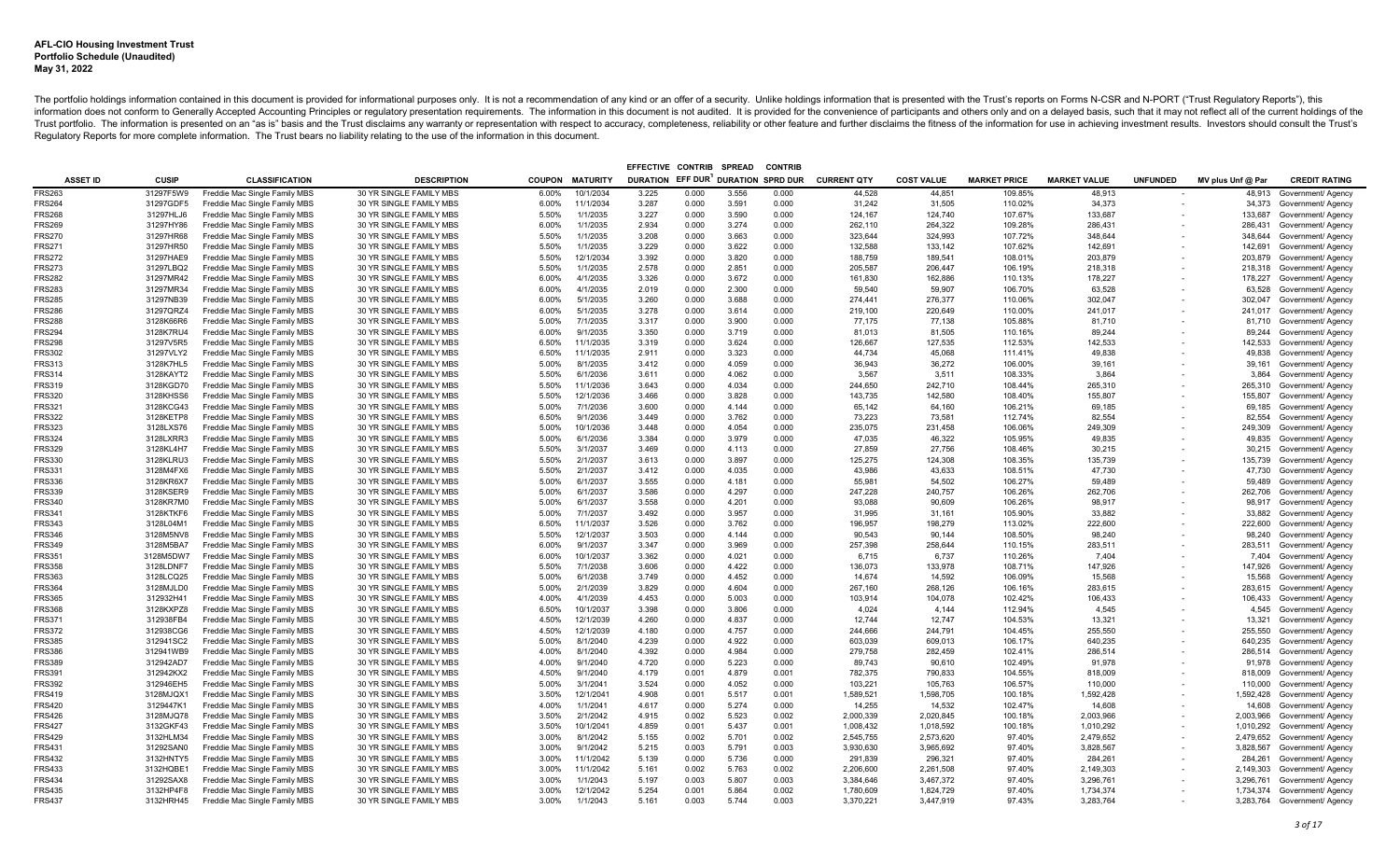|                         |                        |                                                                |                                                    |                |                        | EFFECTIVE CONTRIB                  |                | <b>SPREAD</b>  | <b>CONTRIE</b> |                      |                      |                     |                      |                          |                      |                                          |
|-------------------------|------------------------|----------------------------------------------------------------|----------------------------------------------------|----------------|------------------------|------------------------------------|----------------|----------------|----------------|----------------------|----------------------|---------------------|----------------------|--------------------------|----------------------|------------------------------------------|
| <b>ASSET ID</b>         | <b>CUSIP</b>           | <b>CLASSIFICATION</b>                                          | <b>DESCRIPTION</b>                                 |                | <b>COUPON MATURITY</b> | DURATION EFF DUR DURATION SPRD DUR |                |                |                | <b>CURRENT QTY</b>   | <b>COST VALUE</b>    | <b>MARKET PRICE</b> | <b>MARKET VALUE</b>  | <b>UNFUNDED</b>          | MV plus Unf @ Par    | <b>CREDIT RATING</b>                     |
| <b>FRS438</b>           | 3132HPN42              | Freddie Mac Single Family MBS                                  | 30 YR SINGLE FAMILY MBS                            | 3.50%          | 11/1/2042              | 5.030                              | 0.002          | 5.752          | 0.002          | 1,961,339            | 2,023,667            | 100.21%             | 1,965,410            |                          | 1,965,410            | Government/ Agency                       |
| <b>FRS440</b>           | 3132GRKD2              | Freddie Mac Single Family MBS                                  | 30 YR SINGLE FAMILY MBS                            | 3.50%          | 2/1/2042               | 4.916                              | 0.002          | 5.524          | 0.003          | 3,212,138            | 3,295,671            | 100.18%             | 3,217,961            | $\overline{\phantom{a}}$ |                      | 3,217,961 Government/ Agency             |
| <b>FRS441</b>           | 3132GRKB6              | Freddie Mac Single Family MBS                                  | 30 YR SINGLE FAMILY MBS                            | 3.50%          | 2/1/2042               | 4.868                              | 0.002          | 5.463          | 0.002          | 2,705,753            | 2,793,071            | 100.18%             | 2,710,691            |                          |                      | 2,710,691 Government/ Agency             |
| <b>FRS442</b>           | 3132GTYK7              | Freddie Mac Single Family MBS                                  | 30 YR SINGLE FAMILY MBS                            | 3.50%          | 5/1/2042               | 4.973                              | 0.002          | 5.631          | 0.002          | 2,004,347            | 2,054,141            | 100.21%             | 2,008,507            |                          | 2,008,507            | Government/ Agency                       |
| FRS453                  | 312934SC7              | Freddie Mac Single Family MBS                                  | 30 YR SINGLE FAMILY MBS                            | 4.50%          | 8/1/2039               | 4.161                              | 0.001          | 4.838          | 0.001          | 1,193,022            | 1,231,964            | 104.53%             | 1,247,023            |                          | 1,247,023            | Government/ Agency                       |
| FRS455                  | 3132GEZY9              | Freddie Mac Single Family MBS                                  | 30 YR SINGLE FAMILY MBS                            | 4.50%          | 7/1/2041               | 4.520                              | 0.000          | 5.233          | 0.000          | 452,590              | 468,283              | 104.74%             | 474,027              |                          | 474,027              | Government/ Agency                       |
| <b>FRS456</b>           | 3132GRTL5              | Freddie Mac Single Family MBS                                  | 30 YR SINGLE FAMILY MBS                            | 4.50%          | 2/1/2042               | 4.392                              | 0.000          | 4.929          | 0.000          | 277,995              | 287,788              | 104.80%             | 291,336              |                          | 291,336              | Government/ Agency                       |
| FRS457                  | 3128M7CL8              | Freddie Mac Single Family MBS                                  | 30 YR SINGLE FAMILY MBS                            | 4.50%          | 2/1/2039               | 3.908                              | 0.000          | 4.488          | 0.000          | 303,155              | 312,924              | 104.40%             | 316,499              |                          | 316,499              | Government/ Agency                       |
| FRS458                  | 3128M6T73              | Freddie Mac Single Family MBS                                  | 30 YR SINGLE FAMILY MBS                            | 4.50%          | 1/1/2038               | 3.540                              | 0.000          | 4.019          | 0.000          | 235,050              | 242,276              | 104.07%             | 244,628              |                          | 244,628              | Government/ Agency                       |
| FRS463                  | 312942U78              | Freddie Mac Single Family MBS                                  | 30 YR SINGLE FAMILY MBS                            | 4.50%          | 10/1/2040              | 4.406                              | 0.001          | 5.151          | 0.001          | 1,050,794            | 1.093.860            | 104.69%             | 1,100,040            |                          | 1,100,040            | Government/ Agency                       |
| FRS464                  | 312936FJ1              | Freddie Mac Single Family MBS                                  | 30 YR SINGLE FAMILY MBS                            | 4.50%          | 10/1/2039              | 4.238                              | 0.001          | 4.934          | 0.001          | 1,440,670            | 1,497,453            | 104.55%             | 1,506,246            |                          | 1,506,246            | Government/ Agency                       |
| FRS465                  | 312933RC0              | Freddie Mac Single Family MBS                                  | 30 YR SINGLE FAMILY MBS                            | 4.50%          | 6/1/2039               | 4.189                              | 0.001          | 4.856          | 0.001          | 907,910              | 943,196              | 104.50%             | 948,772              |                          | 948,772              | Government/ Agency                       |
| FRS469                  | 3132L5TQ6              | Freddie Mac Single Family MBS                                  | 30 YR SINGLE FAMILY MBS                            | 4.50%          | 1/1/2040               | 3.877                              | 0.000          | 4.353          | 0.000          | 349.100              | 362.850              | 104.26%             | 363.977              |                          |                      | 363,977 Government/ Agency               |
| FRS470                  | 3132GFVU8              | Freddie Mac Single Family MBS                                  | 30 YR SINGLE FAMILY MBS                            | 4.50%          | 8/1/2041               | 4.485                              | 0.000          | 5.264          | 0.000          | 249.798              | 260,205              | 104.74%             | 261,630              |                          | 261,630              | Government/ Agency                       |
| FRS471                  | 312944Q95              | Freddie Mac Single Family MBS                                  | 30 YR SINGLE FAMILY MBS                            | 4.50%          | 12/1/2040              | 4.403                              | 0.000          | 5.074          | 0.000          | 218,098              | 226,984              | 104.65%             | 228,239              |                          | 228,239              | Government/ Agency                       |
| <b>FRS472</b>           | 3132GDJ60              | Freddie Mac Single Family MBS                                  | 30 YR SINGLE FAMILY MBS                            | 4.50%          | 4/1/2041               | 4.447                              | 0.000          | 5.209          | 0.000          | 538.049              | 560.231              | 104.74%             | 563.534              |                          | 563.534              | Government/ Agency                       |
| FRS473                  | 3128MJUC2              | Freddie Mac Single Family MBS                                  | 30 YR SINGLE FAMILY MBS                            | 4.50%          | 3/1/2044               | 4.401                              | 0.001          | 5.487          | 0.001          | 1,688,405            | 1,765,751            | 104.67%             | 1,767,323            |                          | 1,767,323            | Government/ Agency                       |
| FRS474                  | 312938GE7              | Freddie Mac Single Family MBS                                  | 30 YR SINGLE FAMILY MBS                            | 4.50%          | 12/1/2039              | 4.256                              | 0.000          | 4.949          | 0.000          | 466,174              | 484,516              | 104.54%             | 487,347              |                          | 487,347              | Government/ Agency                       |
| <b>FRS475</b>           | 312945RT7              | Freddie Mac Single Family MBS                                  | 30 YR SINGLE FAMILY MBS                            | 4.50%          | 2/1/2041               | 4.307                              | 0.000          | 4.826          | 0.000          | 156.873              | 163.195              | 104.48%             | 163.894              |                          | 163,894              | Government/ Agency                       |
| FRS476                  | 3132M3DF1              | Freddie Mac Single Family MBS                                  | 30 YR SINGLE FAMILY MBS                            | 4.50%          | 11/1/2043              | 4.375                              | 0.000          | 5.305          | 0.001          | 670,862              | 700,728              | 104.67%             | 702,219              |                          | 702,219              | Government/ Agency                       |
| FRS479                  | 3128MJTN0              | Freddie Mac Single Family MBS                                  | 30 YR SINGLE FAMILY MBS                            | 3.00%          | 11/1/2043              | 5.226                              | 0.001          | 5.907          | 0.001          | 1,666,518            | 1,638,712            | 97.31%              | 1,621,683            |                          | 1,621,683            | Government/ Agency                       |
| FRS480                  | 31292SCB4              | Freddie Mac Single Family MBS                                  | 30 YR SINGLE FAMILY MBS                            | 3.50%          | 10/1/2044              | 4.861                              | 0.001          | 5.801          | 0.001          | 986.160              | 998,390              | 100.02%             | 986.358              |                          | 986,358              | Government/ Agency                       |
| FRS481<br><b>FRS482</b> | 3132M9PA6<br>3132M9Y73 | Freddie Mac Single Family MBS                                  | 30 YR SINGLE FAMILY MBS<br>30 YR SINGLE FAMILY MBS | 3.50%<br>3.50% | 10/1/2044<br>10/1/2044 | 4.874<br>4.908                     | 0.001<br>0.000 | 5.767<br>5.862 | 0.001<br>0.001 | 803,821<br>595.680   | 813,800<br>603.060   | 100.02%<br>100.02%  | 803,982<br>595.799   |                          | 803,982<br>595,799   | Government/ Agency                       |
| FRS483                  | 3132MAAK7              | Freddie Mac Single Family MBS<br>Freddie Mac Single Family MBS | 30 YR SINGLE FAMILY MBS                            | 3.50%          | 10/1/2044              | 4.768                              | 0.000          | 5.418          | 0.000          | 105,112              | 106,432              | 100.18%             | 105,297              |                          | 105,297              | Government/ Agency<br>Government/ Agency |
| FRS484                  | 3128MJVS6              | Freddie Mac Single Family MBS                                  | 30 YR SINGLE FAMILY MBS                            | 4.00%          | 1/1/2045               | 4.649                              | 0.002          | 5.799          | 0.002          | 2,284,375            | 2,379,564            | 102.29%             | 2,336,630            |                          | 2,336,630            | Government/ Agency                       |
| <b>FRS485</b>           | 3132QLTA1              | Freddie Mac Single Family MBS                                  | 30 YR SINGLE FAMILY MBS                            | 4.00%          | 1/1/2045               | 4.696                              | 0.000          | 5.836          | 0.000          | 323,490              | 338.355              | 102.29%             | 330.889              |                          | 330,889              | Government/ Agency                       |
| FRS486                  | 3132QLSJ3              | Freddie Mac Single Family MBS                                  | 30 YR SINGLE FAMILY MBS                            | 4.00%          | 12/1/2044              | 4.732                              | 0.000          | 5.722          | 0.001          | 629,465              | 658,480              | 102.08%             | 642,566              |                          | 642,566              | Government/ Agency                       |
| <b>FRS488</b>           | 3128MJVW7              | Freddie Mac Single Family MBS                                  | 30 YR SINGLE FAMILY MBS                            | 4.00%          | 2/1/2045               | 4.606                              | 0.000          | 5.776          | 0.000          | 513,606              | 537,574              | 102.29%             | 525,354              |                          | 525,354              | Government/ Agency                       |
| FRS489                  | 3132JNQ59              | Freddie Mac Single Family MBS                                  | 30 YR SINGLE FAMILY MBS                            | 4.00%          | 9/1/2043               | 4.668                              | 0.001          | 5.666          | 0.001          | 814.457              | 851,269              | 102.60%             | 835.633              |                          | 835,633              | Government/ Agency                       |
| FRS490                  | 3132M92L7              | Freddie Mac Single Family MBS                                  | 30 YR SINGLE FAMILY MBS                            | 4.00%          | 10/1/2044              | 4.616                              | 0.000          | 5.580          | 0.000          | 518,162              | 542,175              | 102.32%             | 530,176              |                          | 530,176              | Government/ Agency                       |
| FRS491                  | 3132M75X2              | Freddie Mac Single Family MBS                                  | 30 YR SINGLE FAMILY MBS                            | 4.00%          | 7/1/2044               | 4.678                              | 0.001          | 5.725          | 0.001          | 936,874              | 980,026              | 102.32%             | 958,597              |                          | 958,597              | Government/ Agency                       |
| FRS492                  | 3132QNE62              | Freddie Mac Single Family MBS                                  | 30 YR SINGLE FAMILY MBS                            | 4.00%          | 3/1/2045               | 4.565                              | 0.001          | 5.622          | 0.001          | 1,544,641            | 1,619,248            | 102.29%             | 1.579.974            |                          | 1,579,974            | Government/ Agency                       |
| FRS493                  | 3128MJVL1              | Freddie Mac Single Family MBS                                  | 30 YR SINGLE FAMILY MBS                            | 4.00%          | 12/1/2044              | 4.633                              | 0.000          | 5.781          | 0.001          | 580,932              | 607,682              | 102.29%             | 594,220              |                          | 594,220              | Government/ Agency                       |
| FRS494                  | 3128MJVR8              | Freddie Mac Single Family MBS                                  | 30 YR SINGLE FAMILY MBS                            | 3.50%          | 1/1/2045               | 4.844                              | 0.002          | 5.869          | 0.002          | 2,020,046            | 2,079,671            | 99.96%              | 2,019,188            |                          | 2,019,188            | Government/ Agency                       |
| FRS495                  | 3128MJVV9              | Freddie Mac Single Family MBS                                  | 30 YR SINGLE FAMILY MBS                            | 3.50%          | 2/1/2045               | 4.902                              | 0.002          | 5.873          | 0.002          | 2,753,186            | 2,830,223            | 99.96%              | 2,752,017            |                          |                      | 2,752,017 Government/ Agency             |
| FRS496                  | 3132M8F68              | Freddie Mac Single Family MBS                                  | 30 YR SINGLE FAMILY MBS                            | 4.00%          | 7/1/2044               | 4.726                              | 0.000          | 5.674          | 0.000          | 411,955              | 430,786              | 102.32%             | 421,507              |                          | 421,507              | Government/ Agency                       |
| FRS497                  | 3132L6ST9              | Freddie Mac Single Family MBS                                  | 30 YR SINGLE FAMILY MBS                            | 4.00%          | 11/1/2044              | 4.647                              | 0.001          | 5.771          | 0.002          | 1,922,993            | 2,011,523            | 102.32%             | 1.967.582            |                          | 1,967,582            | Government/ Agency                       |
| <b>FRS498</b>           | 3128MJV31              | Freddie Mac Single Family MBS                                  | 30 YR SINGLE FAMILY MBS                            | 4.00%          | 3/1/2045               | 4.545                              | 0.000          | 5.762          | 0.001          | 557.903              | 583.877              | 102.29%             | 570,665              |                          | 570,665              | Government/ Agency                       |
| FRS499                  | 3132QRA26              | Freddie Mac Single Family MBS                                  | 30 YR SINGLE FAMILY MBS                            | 3.50%          | 7/1/2045               | 5.050                              | 0.001          | 6.055          | 0.001          | 1,257,261            | 1.283.607            | 99.80%              | 1,254,763            |                          | 1,254,763            | Government/ Agency                       |
| <b>FRS500</b>           | 3128MJWQ9              | Freddie Mac Single Family MBS                                  | 30 YR SINGLE FAMILY MBS                            | 3.50%          | 7/1/2045               | 4.969                              | 0.001          | 5.966          | 0.001          | 1.567.041            | 1.590.397            | 99.77%              | 1.563.437            |                          | 1,563,437            | Government/ Agency                       |
| FRS501                  | 3128MJVP2              | Freddie Mac Single Family MBS                                  | 30 YR SINGLE FAMILY MBS                            | 4.50%          | 12/1/2044              | 4.332                              | 0.000          | 5.483          | 0.000          | 181,658              | 192.183              | 104.36%             | 189.581              |                          | 189,581              | Government/ Agency                       |
| FRS502                  | 3128MJVB3              | Freddie Mac Single Family MBS                                  | 30 YR SINGLE FAMILY MBS                            | 3.50%          | 10/1/2044              | 4.873                              | 0.002          | 5.809          | 0.002          | 2,042,827            | 2,084,343            | 100.02%             | 2,043,236            |                          | 2,043,236            | Government/ Agency                       |
| <b>FRS503</b>           | 3132MAVQ1              | Freddie Mac Single Family MBS                                  | 30 YR SINGLE FAMILY MBS                            | 4.50%          | 11/1/2044              | 4.426                              | 0.001          | 5.504          | 0.001          | 1,074,210            | 1,136,257            | 104.36%             | 1.121.063            |                          | 1,121,063            | Government/ Agency                       |
| FRS504                  | 3132GGHN8              | Freddie Mac Single Family MBS                                  | 30 YR SINGLE FAMILY MBS                            | 4.50%          | 8/1/2041               | 4.574                              | 0.000          | 5.196          | 0.000          | 174,959              | 184,272              | 104.74%             | 183,246              |                          | 183,246              | Government/ Agency                       |
| FRS505                  | 3132QLEX7              | Freddie Mac Single Family MBS                                  | 30 YR SINGLE FAMILY MBS                            | 4.50%          | 12/1/2044              | 4.397                              | 0.000          | 5.064          | 0.000          | 63,848               | 67,559               | 103.75%             | 66,243               |                          |                      | 66,243 Government/ Agency                |
| <b>FRS506</b>           | 3128MJXE5              | Freddie Mac Single Family MBS                                  | 30 YR SINGLE FAMILY MBS                            | 3.50%          | 11/1/2045              | 4.965                              | 0.002          | 6.000          | 0.003          | 3,145,114            | 3,223,774            | 99.74%              | 3.136.898            |                          | 3,136,898            | Government/ Agency                       |
| FRS507                  | 3128MJYR5              | Freddie Mac Single Family MBS                                  | 30 YR SINGLE FAMILY MBS                            | 2.50%          | 8/1/2046               | 5.890                              | 0.003          | 6.402          | 0.004          | 3,933,887            | 3,977,946            | 92.76%              | 3,649,071            |                          | 3,649,071            | Government/ Agency                       |
| <b>FRS508</b>           | 3128MJYF1              | Freddie Mac Single Family MBS                                  | 30 YR SINGLE FAMILY MBS                            | 2.50%          | 4/1/2046               | 5.794                              | 0.001          | 6.260          | 0.001          | 922,405              | 932,704              | 93.32%              | 860,811              |                          | 860,811              | Government/ Agency                       |
| <b>FRS509</b>           | 3128MJSJ0              | Freddie Mac Single Family MBS                                  | 30 YR SINGLE FAMILY MBS                            | 2.50%          | 1/1/2043<br>7/1/2045   | 5.518                              | 0.001          | 5.847<br>6.046 | 0.001          | 1,379,080            | 1.393.889            | 93.51%              | 1.289.577            |                          |                      | 1,289,577 Government/ Agency             |
| FRS511                  | 3132QRC40              | Freddie Mac Single Family MBS                                  | 30 YR SINGLE FAMILY MBS                            | 3.00%          |                        | 5.306                              | 0.001          |                | 0.001          | 861,015              | 880,837              | 97.00%              | 835,160              |                          | 835,160              | Government/ Agency                       |
| FRS512<br>FRS513        | 3128MJVQ0<br>3128MJYT1 | Freddie Mac Single Family MBS<br>Freddie Mac Single Family MBS | 30 YR SINGLE FAMILY MBS<br>30 YR SINGLE FAMILY MBS | 3.00%<br>3.00% | 1/1/2045<br>9/1/2046   | 5.284<br>5.419                     | 0.001<br>0.001 | 6.015<br>6.295 | 0.001<br>0.001 | 646,320<br>1,128,105 | 661,214<br>1,154,341 | 97.06%<br>96.84%    | 627,316<br>1,092,467 |                          | 627,316<br>1,092,467 | Government/ Agency<br>Government/ Agency |
| FRS514                  | 3128MJWU0              | Freddie Mac Single Family MBS                                  | 30 YR SINGLE FAMILY MBS                            | 3.00%          | 8/1/2045               | 5.356                              | 0.001          | 6.126          | 0.002          | 1,746,920            | 1,787,350            | 97.00%              | 1,694,463            |                          | 1,694,463            | Government/ Agency                       |
| FRS515                  | 3132WGQ26              | Freddie Mac Single Family MBS                                  | 30 YR SINGLE FAMILY MBS                            | 3.00%          | 9/1/2046               | 5.452                              | 0.002          | 6.324          | 0.002          | 2,634,427            | 2,696,128            | 96.84%              | 2,551,203            |                          |                      | 2,551,203 Government/ Agency             |
| FRS516                  | 3128MJXK1              | Freddie Mac Single Family MBS                                  | 30 YR SINGLE FAMILY MBS                            | 3.50%          | 12/1/2045              | 4.967                              | 0.004          | 5.999          | 0.004          | 4,781,283            | 4,872,466            | 99.74%              | 4,768,793            |                          | 4,768,793            | Government/ Agency                       |
| FRS517                  | 3128MJYC8              | Freddie Mac Single Family MBS                                  | 30 YR SINGLE FAMILY MBS                            | 3.50%          | 5/1/2046               | 4.933                              | 0.001          | 6.087          | 0.001          | 1,203,196            | 1,229,063            | 99.68%              | 1,199,301            |                          |                      | 1,199,301 Government/ Agency             |
| FRS519                  | 3132WGFX0              | Freddie Mac Single Family MBS                                  | 30 YR SINGLE FAMILY MBS                            | 3.50%          | 9/1/2046               | 4.838                              | 0.001          | 5.971          | 0.002          | 1.705.517            | 1.742.907            | 99.65%              | 1.699.463            |                          |                      | 1,699,463 Government/ Agency             |
|                         |                        |                                                                |                                                    |                |                        |                                    |                |                |                |                      |                      |                     |                      |                          |                      |                                          |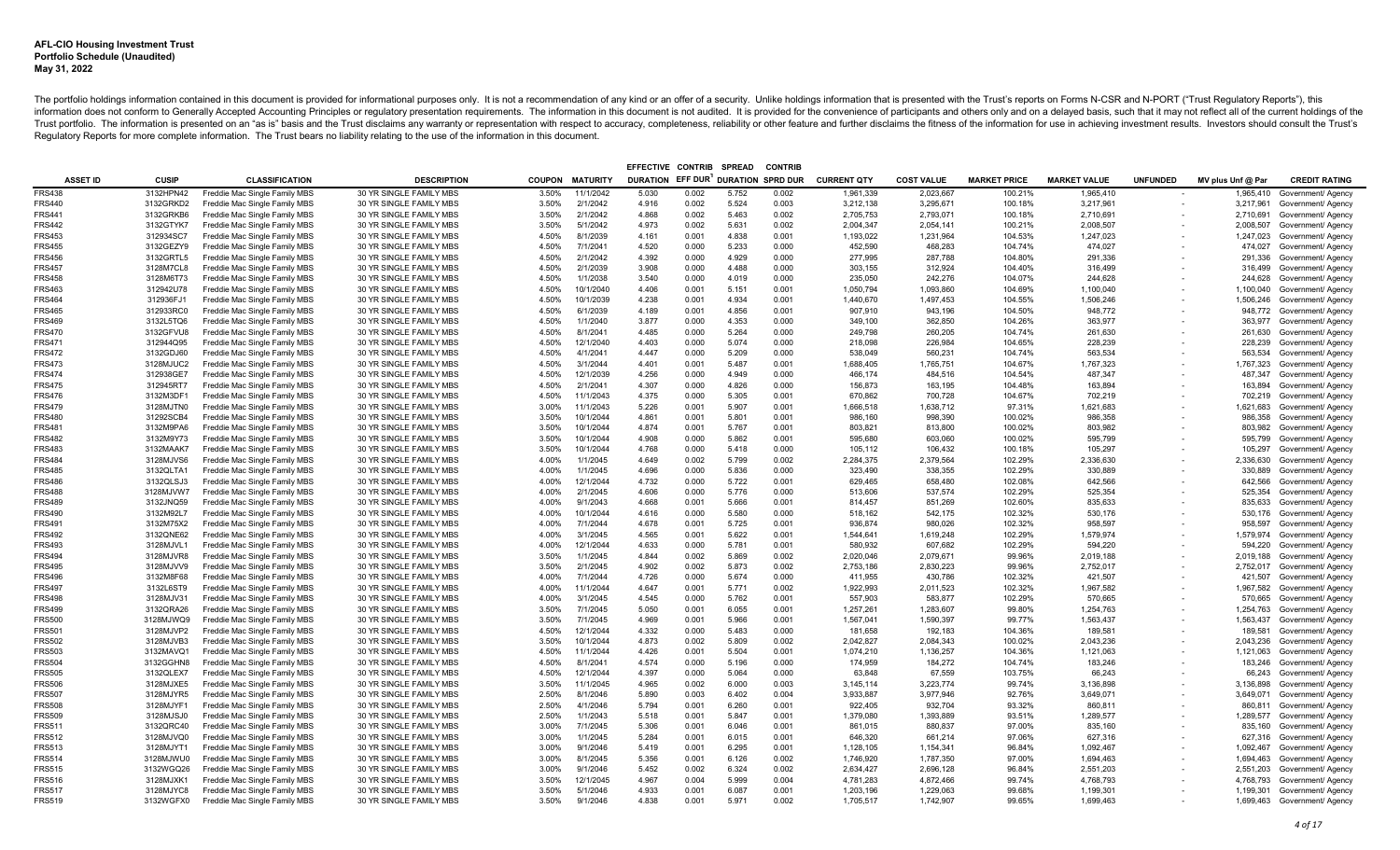|                         |                        |                                                                |                                                    |                |                        | EFFECTIVE CONTRIB                  |                | <b>SPREAD</b>  | <b>CONTRIE</b> |                     |                   |                     |                     |                          |                     |                                                  |
|-------------------------|------------------------|----------------------------------------------------------------|----------------------------------------------------|----------------|------------------------|------------------------------------|----------------|----------------|----------------|---------------------|-------------------|---------------------|---------------------|--------------------------|---------------------|--------------------------------------------------|
| <b>ASSET ID</b>         | <b>CUSIP</b>           | <b>CLASSIFICATION</b>                                          | <b>DESCRIPTION</b>                                 |                | <b>COUPON MATURITY</b> | DURATION EFF DUR DURATION SPRD DUR |                |                |                | <b>CURRENT QTY</b>  | <b>COST VALUE</b> | <b>MARKET PRICE</b> | <b>MARKET VALUE</b> | <b>UNFUNDED</b>          | MV plus Unf @ Par   | <b>CREDIT RATING</b>                             |
| <b>FRS520</b>           | 3132WEKW1              | Freddie Mac Single Family MBS                                  | 30 YR SINGLE FAMILY MBS                            | 3.50%          | 6/1/2046               | 4.895                              | 0.004          | 6.032          | 0.005          | 5,761,268           | 5,885,040         | 99.68%              | 5,742,618           |                          | 5,742,618           | Government/ Agency                               |
| <b>FRS521</b>           | 3132WFFT1              | Freddie Mac Single Family MBS                                  | 30 YR SINGLE FAMILY MBS                            | 4.00%          | 7/1/2046               | 4.632                              | 0.001          | 5.733          | 0.001          | 728,696             | 751,351           | 101.79%             | 741,721             | $\overline{\phantom{a}}$ |                     | 741,721 Government/ Agency                       |
| <b>FRS522</b>           | 3132QREU0              | Freddie Mac Single Family MBS                                  | 30 YR SINGLE FAMILY MBS                            | 4.00%          | 7/1/2045               | 4.695                              | 0.000          | 5.846          | 0.001          | 669,845             | 690,927           | 102.22%             | 684.749             |                          |                     | 684,749 Government/ Agency                       |
| <b>FRS523</b>           | 3128MJX88              | Freddie Mac Single Family MBS                                  | 30 YR SINGLE FAMILY MBS                            | 3.50%          | 4/1/2046               | 4.935                              | 0.001          | 6.001          | 0.002          | 1,808,071           | 1,842,958         | 99.68%              | 1,802,218           |                          |                     | 1,802,218 Government/ Agency                     |
| FRS524                  | 3128MJYH7              | Freddie Mac Single Family MBS                                  | 30 YR SINGLE FAMILY MBS                            | 3.50%          | 6/1/2046               | 4.962                              | 0.000          | 5.982          | 0.000          | 549,471             | 560,168           | 99.68%              | 547,693             |                          | 547,693             | Government/ Agency                               |
| FRS525                  | 3132WJEB3              | Freddie Mac Single Family MBS                                  | 30 YR SINGLE FAMILY MBS                            | 3.50%          | 10/1/2046              | 5.015                              | 0.000          | 6.194          | 0.001          | 615,549             | 627,281           | 99.65%              | 613,364             |                          | 613,364             | Government/ Agency                               |
| <b>FRS528</b>           | 3132QQHU9              | Freddie Mac Single Family MBS                                  | 30 YR SINGLE FAMILY MBS                            | 4.00%          | 6/1/2045               | 4.522                              | 0.000          | 5.837          | 0.000          | 466,346             | 480,531           | 102.22%             | 476,722             |                          | 476,722             | Government/ Agency                               |
| FRS529                  | 3132QVPU9              | Freddie Mac Single Family MBS                                  | 30 YR SINGLE FAMILY MBS                            | 4.00%          | 1/1/2046               | 4.768                              | 0.000          | 5.841          | 0.000          | 275,851             | 284,339           | 102.01%             | 281,386             |                          | 281,386             | Government/ Agency                               |
| FRS530                  | 3132QWS75              | Freddie Mac Single Family MBS                                  | 30 YR SINGLE FAMILY MBS                            | 4.00%          | 3/1/2046               | 4.486                              | 0.001          | 5.743          | 0.001          | 747,691             | 770,809           | 101.85%             | 761,523             |                          | 761,523             | Government/ Agency                               |
| FRS531                  | 3132QVPP0              | Freddie Mac Single Family MBS                                  | 30 YR SINGLE FAMILY MBS                            | 4.00%          | 1/1/2046               | 4.475                              | 0.001          | 5.810          | 0.002          | 1,721,717           | 1.774.799         | 102.01%             | 1,756,259           |                          | 1,756,259           | Government/ Agency                               |
| FRS532                  | 3128MJYJ3              | Freddie Mac Single Family MBS                                  | 30 YR SINGLE FAMILY MBS                            | 4.00%          | 6/1/2046               | 4.433                              | 0.001          | 5.843          | 0.001          | 942,781             | 973,040           | 101.85%             | 960,222             |                          | 960,222             | Government/ Agency                               |
| FRS533                  | 3132WDGM0              | Freddie Mac Single Family MBS                                  | 30 YR SINGLE FAMILY MBS                            | 4.00%          | 4/1/2046               | 4.681                              | 0.000          | 5.691          | 0.000          | 458,354             | 473,056           | 101.85%             | 466,833             |                          | 466,833             | Government/ Agency                               |
| FRS534                  | 3132WECW0              | Freddie Mac Single Family MBS                                  | 30 YR SINGLE FAMILY MBS                            | 4.00%          | 6/1/2046               | 4.437                              | 0.001          | 5.829          | 0.001          | 1,142,267           | 1,178,950         | 101.85%             | 1,163,399           |                          |                     | 1,163,399 Government/ Agency                     |
| FRS535                  | 3132QXA49              | Freddie Mac Single Family MBS                                  | 30 YR SINGLE FAMILY MBS                            | 4.00%          | 4/1/2046               | 4.409                              | 0.001          | 5.750          | 0.001          | 1.563.683           | 1.613.712         | 101.85%             | 1,592,611           |                          | 1,592,611           | Government/ Agency                               |
| FRS536                  | 3128MJU81              | Freddie Mac Single Family MBS                                  | 30 YR SINGLE FAMILY MBS                            | 4.00%          | 9/1/2044               | 4.667                              | 0.003          | 5.770          | 0.003          | 3,774,011           | 3,914,223         | 102.32%             | 3,861,520           |                          | 3,861,520           | Government/ Agency                               |
| FRS537                  | 3128MJWW6              | Freddie Mac Single Family MBS                                  | 30 YR SINGLE FAMILY MBS                            | 4.00%          | 8/1/2045               | 4.508                              | 0.003          | 5.795          | 0.004          | 4.749.420           | 4.916.523         | 102.16%             | 4.852.125           |                          | 4,852,125           | Government/ Agency                               |
| FRS538                  | 3128MJXY1              | Freddie Mac Single Family MBS                                  | 30 YR SINGLE FAMILY MBS                            | 4.00%          | 2/1/2046               | 4.495                              | 0.001          | 5.854          | 0.001          | 771,755             | 796,298           | 102.01%             | 787,238             |                          | 787,238             | Government/ Agency                               |
| FRS539                  | 3132WGUH8              | Freddie Mac Single Family MBS                                  | 30 YR SINGLE FAMILY MBS                            | 4.00%          | 9/1/2046               | 4.308                              | 0.001          | 5.793          | 0.001          | 943,328             | 973,565           | 101.79%             | 960,190             |                          | 960,190             | Government/ Agency                               |
| FRS540                  | 3132WJP54              | Freddie Mac Single Family MBS                                  | 30 YR SINGLE FAMILY MBS                            | 4.00%          | 12/1/2046              | 4.461                              | 0.001          | 5.906          | 0.001          | 902.345             | 931.274           | 101.76%             | 918.192             |                          |                     | 918,192 Government/ Agency                       |
| FRS541                  | 3132WJFB2              | Freddie Mac Single Family MBS                                  | 30 YR SINGLE FAMILY MBS                            | 4.00%          | 10/1/2046              | 4.491                              | 0.001          | 5.954          | 0.002          | 1,730,864           | 1,786,254         | 101.79%             | 1,761,803           |                          | 1,761,803           | Government/ Agency                               |
| FRS542                  | 3132WJLF6              | Freddie Mac Single Family MBS                                  | 30 YR SINGLE FAMILY MBS                            | 4.00%          | 12/1/2046              | 4.469                              | 0.000          | 5.901          | 0.000          | 511,986             | 528,428           | 101.76%             | 520,978             |                          | 520,978             | Government/ Agency                               |
| <b>FRS543</b>           | 3132QS4X3              | Freddie Mac Single Family MBS                                  | 30 YR SINGLE FAMILY MBS                            | 4.00%          | 9/1/2045               | 4.509                              | 0.005          | 5.802          | 0.007          | 7,301,313           | 7,576,721         | 102.16%             | 7,459,202           |                          | 7,459,202           | Government/ Agency                               |
| FRS545                  | 3128MJX54              | Freddie Mac Single Family MBS                                  | 30 YR SINGLE FAMILY MBS                            | 4.00%          | 3/1/2046               | 4.468<br>4.438                     | 0.000          | 5.854<br>5.867 | 0.000          | 4,687<br>5.359      | 4,873             | 101.85%             | 4,774               |                          | 4,774               | Government/ Agency                               |
| FRS546                  | 31335AWW4              | Freddie Mac Single Family MBS                                  | 30 YR SINGLE FAMILY MBS                            | 4.00%          | 7/1/2046               |                                    | 0.000          |                | 0.000          |                     | 5.573             | 101.85%             | 5.458               |                          | 5.458               | Government/ Agency                               |
| FRS547<br><b>FRS548</b> | 3128MJ2H2<br>3132QVJF9 | Freddie Mac Single Family MBS                                  | 30 YR SINGLE FAMILY MBS<br>30 YR SINGLE FAMILY MBS | 4.00%<br>4.00% | 8/1/2047<br>1/1/2046   | 4.345<br>4.549                     | 0.000<br>0.000 | 5.812<br>5.800 | 0.000<br>0.000 | 69.773              | 72,589<br>93,700  | 101.69%<br>102.01%  | 70,955<br>91,940    |                          | 70,955              | Government/ Agency                               |
| FRS549                  | 3128MJ2D1              | Freddie Mac Single Family MBS<br>Freddie Mac Single Family MBS | 30 YR SINGLE FAMILY MBS                            | 4.00%          | 7/1/2047               | 4.295                              | 0.003          | 5.848          | 0.004          | 90,131<br>4,032,279 | 4.194.867         | 101.11%             | 4,076,885           |                          | 91,940<br>4,076,885 | Government/ Agency                               |
| <b>FSF122</b>           | 31371E4Y8              | <b>FNMA Single Family MBS</b>                                  | 30 YR SINGLE FAMILY MBS                            | 9.00%          | 5/1/2025               | 0.937                              | 0.000          | 0.936          | 0.000          | 69                  | 69                | 105.27%             | 73                  |                          | 73                  | Government/ Agency<br>Government/ Agency         |
| FSF170                  | 31378FZ81              | <b>FNMA Single Family MBS</b>                                  | 30 YR SINGLE FAMILY MBS                            | 7.00%          | 9/1/2027               | 1.612                              | 0.000          | 1.681          | 0.000          | 17,152              | 17,152            | 107.14%             | 18,377              |                          | 18,377              | Government/ Agency                               |
| FSF183                  | 31371GVF4              | <b>FNMA Single Family MBS</b>                                  | 30 YR SINGLE FAMILY MBS                            | 7.00%          | 7/1/2028               | 1.750                              | 0.000          | 1.948          | 0.000          | 605                 | 605               | 108.12%             | 654                 |                          | 654                 | Government/ Agency                               |
| FSF185                  | 31371GX47              | <b>FNMA Single Family MBS</b>                                  | 30 YR SINGLE FAMILY MBS                            | 7.00%          | 8/1/2028               | 1.788                              | 0.000          | 1.890          | 0.000          | 509                 | 509               | 108.03%             | 550                 |                          | 550                 | Government/ Agency                               |
| <b>FSF187</b>           | 31380LFK9              | <b>FNMA Single Family MBS</b>                                  | 30 YR SINGLE FAMILY MBS                            | 6.50%          | 9/1/2028               | 1.896                              | 0.000          | 2.137          | 0.000          | 11,819              | 11,819            | 107.54%             | 12,710              |                          | 12,710              | Government/ Agency                               |
| FSF188                  | 31379YRM7              | <b>FNMA Single Family MBS</b>                                  | 30 YR SINGLE FAMILY MBS                            | 6.50%          | 9/1/2028               | 1.930                              | 0.000          | 2.204          | 0.000          | 16,239              | 16,240            | 107.67%             | 17,484              |                          | 17,484              | Government/ Agency                               |
| FSF199                  | 31371HDU9              | <b>FNMA Single Family MBS</b>                                  | 30 YR SINGLE FAMILY MBS                            | 6.00%          | 11/1/2028              | 1.909                              | 0.000          | 2.079          | 0.000          | 20,453              | 20,343            | 104.93%             | 21,462              |                          | 21,462              | Government/ Agency                               |
| FSF200                  | 31371HFM5              | <b>FNMA Single Family MBS</b>                                  | 30 YR SINGLE FAMILY MBS                            | 6.00%          | 1/1/2029               | 1.901                              | 0.000          | 2.119          | 0.000          | 23,091              | 22,971            | 104.97%             | 24,240              |                          | 24,240              | Government/ Agency                               |
| <b>FSF206</b>           | 31378QD99              | <b>FNMA Single Family MBS</b>                                  | 30 YR SINGLE FAMILY MBS                            | 6.00%          | 12/1/2028              | 1.817                              | 0.000          | 2.011          | 0.000          | 16,702              | 16,593            | 104.74%             | 17,494              |                          | 17,494              | Government/ Agency                               |
| FSF210                  | 31378UHX3              | <b>FNMA Single Family MBS</b>                                  | 30 YR SINGLE FAMILY MBS                            | 7.50%          | 1/1/2027               | 0.804                              | 0.000          | 0.802          | 0.000          | 8,058               | 8,064             | 103.80%             | 8,364               |                          | 8,364               | Government/ Agency                               |
| FSF221                  | 31382YBM9              | <b>FNMA Single Family MBS</b>                                  | 30 YR SINGLE FAMILY MBS                            | 7.50%          | 8/1/2028               | 0.223                              | 0.000          | 0.225          | 0.000          | 3.538               | 3.538             | 100.76%             | 3.565               |                          | 3.565               | Government/ Agency                               |
| FSF242                  | 31371JDS0              | <b>FNMA Single Family MBS</b>                                  | 30 YR SINGLE FAMILY MBS                            | 7.50%          | 3/1/2030               | 2.072                              | 0.000          | 2.297          | 0.000          | 5,216               | 5.074             | 110.21%             | 5.748               |                          | 5,748               | Government/ Agency                               |
| <b>FSF260</b>           | 31371J3C6              | <b>FNMA Single Family MBS</b>                                  | 30 YR SINGLE FAMILY MBS                            | 7.00%          | 5/1/2031               | 2.065                              | 0.000          | 2.343          | 0.000          | 144                 | 144               | 109.85%             | 158                 |                          | 158                 | Government/ Agency                               |
| <b>FSF264</b>           | 31371J3W2              | <b>FNMA Single Family MBS</b>                                  | 30 YR SINGLE FAMILY MBS                            | 8.00%          | 5/1/2031               | 2.324                              | 0.000          | 2.396          | 0.000          | 141                 | 141               | 111.67%             | 157                 |                          | 157                 | Government/ Agency                               |
| <b>FSF267</b>           | 31387JEM4              | <b>FNMA Single Family MBS</b>                                  | 30 YR SINGLE FAMILY MBS                            | 7.00%          | 5/1/2031               | 2.331                              | 0.000          | 2.547          | 0.000          | 48.089              | 48.141            | 110.93%             | 53.344              |                          | 53.344              | Government/ Agency                               |
| FSF268                  | 31387JTH9              | <b>FNMA Single Family MBS</b>                                  | 30 YR SINGLE FAMILY MBS                            | 7.00%          | 6/1/2031               | 2.190                              | 0.000          | 2.365          | 0.000          | 96,273              | 96,391            | 110.05%             | 105,948             |                          | 105,948             | Government/ Agency                               |
| <b>FSF289</b>           | 31387XF83              | <b>FNMA Single Family MBS</b>                                  | 30 YR SINGLE FAMILY MBS                            | 7.50%          | 9/1/2031               | 1.029                              | 0.000          | 1.027          | 0.000          | 19.392              | 19.560            | 105.06%             | 20.374              |                          | 20,374              | Government/ Agency                               |
| FSF294                  | 31388KPY2              | <b>FNMA Single Family MBS</b>                                  | 30 YR SINGLE FAMILY MBS                            | 7.00%          | 8/1/2031               | 2.591                              | 0.000          | 2.584          | 0.000          | 23,540              | 23,572            | 111.61%             | 26,274              |                          | 26,274              | Government/ Agency                               |
| FSF295                  | 31385H3F7              | <b>FNMA Single Family MBS</b>                                  | 30 YR SINGLE FAMILY MBS                            | 7.00%          | 1/1/2032               | 2.391                              | 0.000          | 2.734          | 0.000          | 11,464              | 11,474            | 111.68%             | 12,803              |                          | 12,803              | Government/ Agency                               |
| FSF307                  | 31388XSQ8              | <b>FNMA Single Family MBS</b>                                  | 30 YR SINGLE FAMILY MBS                            | 6.50%          | 2/1/2032               | 2.426                              | 0.000          | 2.748          | 0.000          | 12.068              | 12.048            | 109.74%             | 13.243              |                          | 13.243              | Government/ Agency                               |
| FSF315                  | 31389F6R8              | <b>FNMA Single Family MBS</b>                                  | 30 YR SINGLE FAMILY MBS                            | 7.00%          | 11/1/2031              | 2.469                              | 0.000          | 2.433          | 0.000          | 58,693              | 58,794            | 111.87%             | 65,663              |                          | 65,663              | Government/ Agency                               |
| FSF320                  | 31385H6T4              | <b>FNMA Single Family MBS</b>                                  | 30 YR SINGLE FAMILY MBS                            | 7.00%          | 3/1/2032               | 2.329                              | 0.000          | 2.604          | 0.000          | 251                 | 251               | 111.18%             | 279                 |                          | 279                 | Government/ Agency                               |
| FSF321                  | 31371JSB1              | <b>FNMA Single Family MBS</b>                                  | 30 YR SINGLE FAMILY MBS                            | 7.00%          | 11/1/2030              | 2.275                              | 0.000          | 2.500          | 0.000          | 7,976               | 7,983             | 110.71%             | 8.831               |                          | 8.831               | Government/ Agency                               |
| FSF323                  | 31389QS74              | <b>FNMA Single Family MBS</b>                                  | 30 YR SINGLE FAMILY MBS                            | 7.00%          | 5/1/2032               | 0.436                              | 0.000          | 0.438          | 0.000          | 803                 | 802               | 101.89%             | 818                 |                          | 818                 | Government/ Agency                               |
| FSF324                  | 31389NR23              | FNMA Single Family MBS                                         | 30 YR SINGLE FAMILY MBS                            | 7.00%          | 5/1/2032               | 2.468                              | 0.000          | 2.640          | 0.000          | 58,881              | 59,054            | 111.54%             | 65,673              |                          | 65,673              | Government/ Agency                               |
| FSF327                  | 31390FSW0              | <b>FNMA Single Family MBS</b>                                  | 30 YR SINGLE FAMILY MBS                            | 7.00%<br>7.00% | 5/1/2032<br>4/1/2032   | 2.745<br>2.619                     | 0.000<br>0.000 | 2.710<br>2.664 | 0.000<br>0.000 | 49,639<br>18,347    | 49,669<br>18,478  | 112.46%<br>111.97%  | 55,822<br>20,543    |                          | 55,822              | Government/ Agency                               |
| FSF328<br><b>FSF375</b> | 31390FE54<br>31385WT33 | <b>FNMA Single Family MBS</b><br><b>FNMA Single Family MBS</b> | 30 YR SINGLE FAMILY MBS<br>30 YR SINGLE FAMILY MBS | 6.50%          | 11/1/2032              | 2.548                              | 0.000          | 2.882          | 0.000          | 1.177               | 1.184             | 110.28%             | 1,298               |                          | 20,543<br>1.298     | Government/ Agency                               |
| <b>SF397</b>            | 31378QDP3              | <b>FNMA Single Family MBS</b>                                  |                                                    | 7.00%          | 5/1/2028               | 1.867                              | 0.000          | 1.814          | 0.000          | 23,341              | 23,341            | 106.33%             | 24,819              |                          |                     | Government/ Agency                               |
| <b>FSF415</b>           | 31401NXX2              | <b>FNMA Single Family MBS</b>                                  | 30 YR SINGLE FAMILY MBS<br>30 YR SINGLE FAMILY MBS | 5.50%          | 4/1/2033               | 2.481                              | 0.000          | 2.650          | 0.000          | 144.963             | 145,754           | 104.74%             | 151,840             |                          | 24,819              | Government/ Agency<br>151,840 Government/ Agency |
| <b>SF433</b>            | 31403NFZ5              | <b>FNMA Single Family MBS</b>                                  | 30 YR SINGLE FAMILY MBS                            | 5.50%          | 11/1/2033              | 3.021                              | 0.000          | 3.363          | 0.000          | 126.379             | 126.408           | 107.60%             | 135.982             |                          |                     | 135,982 Government/ Agency                       |
|                         |                        |                                                                |                                                    |                |                        |                                    |                |                |                |                     |                   |                     |                     |                          |                     |                                                  |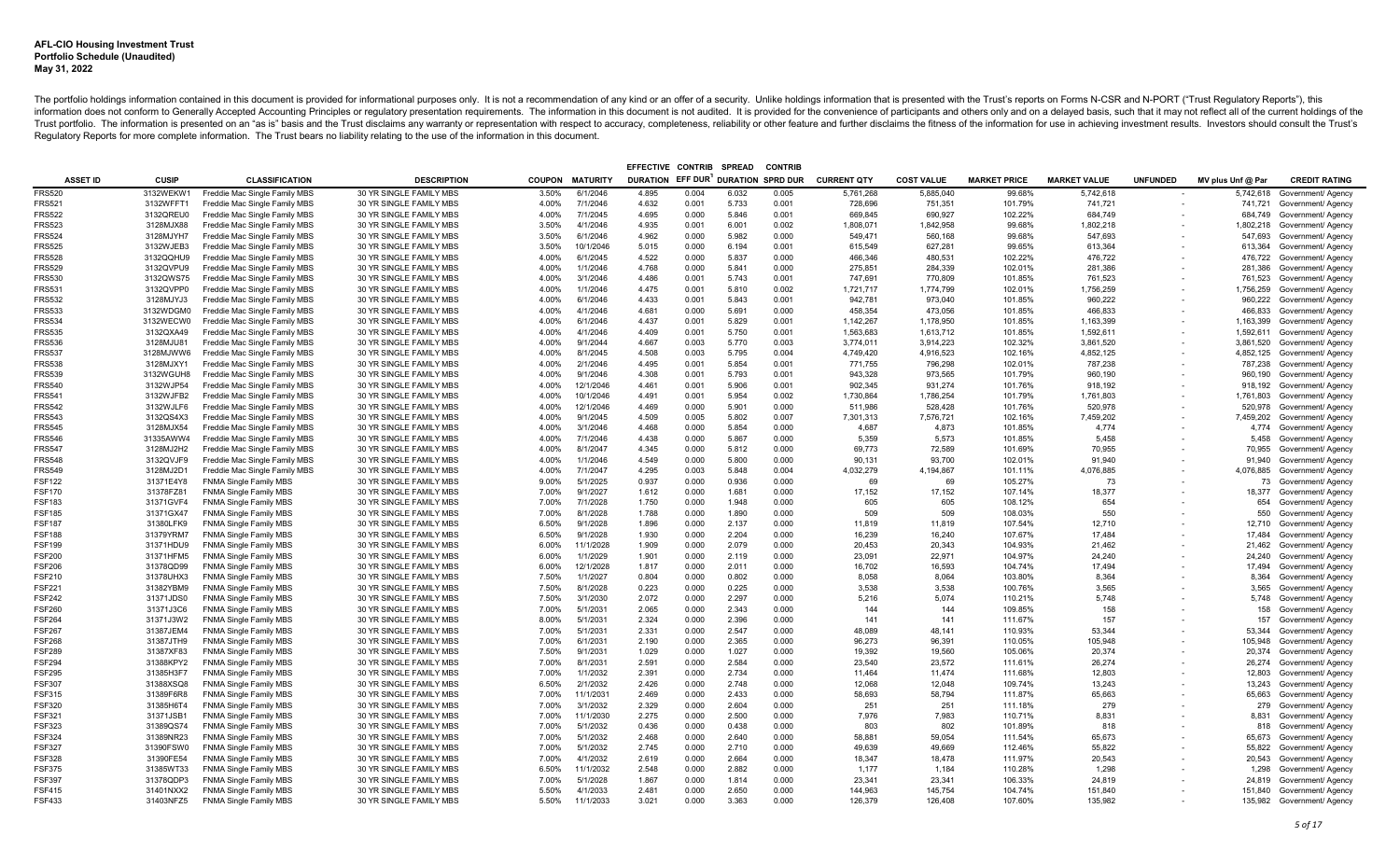|                         |                        |                                                                |                                                    |                |                       | EFFECTIVE CONTRIB                  |                | <b>SPREAD</b>  | <b>CONTRIE</b> |                    |                   |                     |                     |                          |                   |                                          |
|-------------------------|------------------------|----------------------------------------------------------------|----------------------------------------------------|----------------|-----------------------|------------------------------------|----------------|----------------|----------------|--------------------|-------------------|---------------------|---------------------|--------------------------|-------------------|------------------------------------------|
| <b>ASSET ID</b>         | <b>CUSIP</b>           | <b>CLASSIFICATION</b>                                          | <b>DESCRIPTION</b>                                 | <b>COUPON</b>  | <b>MATURITY</b>       | DURATION EFF DUR DURATION SPRD DUR |                |                |                | <b>CURRENT QTY</b> | <b>COST VALUE</b> | <b>MARKET PRICE</b> | <b>MARKET VALUE</b> | <b>UNFUNDED</b>          | MV plus Unf @ Par | <b>CREDIT RATING</b>                     |
| <b>FSF474</b>           | 31403YNJ8              | <b>FNMA Single Family MBS</b>                                  | 30 YR SINGLE FAMILY MBS                            | 5.50%          | 1/1/2034              | 2.610                              | 0.000          | 3.174          | 0.000          | 55,750             | 55,947            | 106.77%             | 59,524              |                          | 59,524            | Government/ Agency                       |
| <b>FSF475</b>           | 31404EQZ2              | <b>FNMA Single Family MBS</b>                                  | 30 YR SINGLE FAMILY MBS                            | 5.50%          | 3/1/2034              | 2.911                              | 0.000          | 3.350          | 0.000          | 25,733             | 25,822            | 107.27%             | 27,604              | $\overline{\phantom{a}}$ |                   | 27,604 Government/ Agency                |
| <b>FSF552</b>           | 31405FHB1              | <b>FNMA Single Family MBS</b>                                  | 30 YR SINGLE FAMILY MBS                            | 6.00%          | 7/1/2034              | 2.991                              | 0.000          | 3.396          | 0.000          | 151,543            | 152,272           | 109.76%             | 166,327             |                          | 166,327           | Government/ Agency                       |
| FSF559                  | 31405JZK3              | <b>FNMA Single Family MBS</b>                                  | 30 YR SINGLE FAMILY MBS                            | 5.50%          | 7/1/2034              | 2.816                              | 0.000          | 3.263          | 0.000          | 28.062             | 28.028            | 106.99%             | 30.022              |                          | 30,022            | Government/ Agency                       |
| FSF562                  | 31404X3E2              | <b>FNMA Single Family MBS</b>                                  | 30 YR SINGLE FAMILY MBS                            | 5.00%          | 5/1/2034              | 2.855                              | 0.000          | 3.460          | 0.000          | 222,006            | 220,886           | 105.51%             | 234,241             |                          | 234,241           | Government/ Agency                       |
| FSF565                  | 31405PAT7              | <b>FNMA Single Family MBS</b>                                  | 30 YR SINGLE FAMILY MBS                            | 5.50%          | 10/1/2034             | 2.762                              | 0.000          | 3.169          | 0.000          | 112,176            | 112,514           | 106.81%             | 119,810             |                          | 119,810           | Government/ Agency                       |
| <b>FSF567</b>           | 31405JA87              | <b>FNMA Single Family MBS</b>                                  | 30 YR SINGLE FAMILY MBS                            | 5.50%          | 8/1/2034              | 3.171                              | 0.000          | 3.698          | 0.000          | 74,718             | 74.944            | 107.79%             | 80,536              |                          | 80,536            | Government/ Agency                       |
| FSF570                  | 31405PBS8              | <b>FNMA Single Family MBS</b>                                  | 30 YR SINGLE FAMILY MBS                            | 5.50%          | 10/1/2034             | 2.834                              | 0.000          | 3.268          | 0.000          | 50,822             | 50,963            | 106.99%             | 54,373              |                          | 54,373            | Government/ Agency                       |
| FSF574                  | 31405KFN6              | <b>FNMA Single Family MBS</b>                                  | 30 YR SINGLE FAMILY MBS                            | 5.50%          | 9/1/2034              | 3.168                              | 0.000          | 3.691          | 0.000          | 54,068             | 54,202            | 107.88%             | 58,331              |                          | 58,331            | Government/ Agency                       |
| FSF577                  | 31405NDX0              | <b>FNMA Single Family MBS</b>                                  | 30 YR SINGLE FAMILY MBS                            | 5.50%          | 9/1/2034              | 3.044                              | 0.000          | 3.493          | 0.000          | 87.493             | 87,666            | 107.57%             | 94,112              |                          | 94,112            | Government/ Agency                       |
| <b>FSF578</b>           | 31405NDA0              | <b>FNMA Single Family MBS</b>                                  | 30 YR SINGLE FAMILY MBS                            | 5.50%          | 9/1/2034              | 3.172                              | 0.000          | 3.659          | 0.000          | 105,985            | 106,190           | 107.86%             | 114,317             |                          | 114,317           | Government/ Agency                       |
| FSF581                  | 31405QRG5              | FNMA Single Family MBS                                         | 30 YR SINGLE FAMILY MBS                            | 6.00%          | 11/1/2034             | 3.023                              | 0.000          | 3.526          | 0.000          | 212.483            | 214.131           | 109.87%             | 233.457             |                          | 233,457           | Government/ Agency                       |
| FSF601                  | 31406GMH9              | <b>FNMA Single Family MBS</b>                                  | 30 YR SINGLE FAMILY MBS                            | 5.50%          | 2/1/2035              | 3.228                              | 0.000          | 3.751          | 0.000          | 97,004             | 97,265            | 108.00%             | 104,762             |                          | 104,762           | Government/ Agency                       |
| FSF620                  | 31405TP97              | <b>FNMA Single Family MBS</b>                                  | 30 YR SINGLE FAMILY MBS                            | 6.00%          | 12/1/2034             | 2.694                              | 0.000          | 3.106          | 0.000          | 53,039             | 53,429            | 108.85%             | 57,736              |                          | 57,736            | Government/ Agency                       |
| FSF635                  | 31406S6D0              | <b>FNMA Single Family MBS</b>                                  | 30 YR SINGLE FAMILY MBS                            | 6.00%          | 5/1/2035              | 3.121                              | 0.000          | 3.536          | 0.000          | 99,651             | 100,209           | 110.11%             | 109,723             |                          | 109,723           | Government/ Agency                       |
| FSF637                  | 31406PRW1              | <b>FNMA Single Family MBS</b>                                  | 30 YR SINGLE FAMILY MBS                            | 6.00%          | 3/1/2035              | 2.777                              | 0.000          | 3.192          | 0.000          | 5.377              | 5.408             | 109.12%             | 5,867               |                          | 5,867             | Government/ Agency                       |
| FSF644                  | 31407D4B8              | <b>FNMA Single Family MBS</b>                                  | 30 YR SINGLE FAMILY MBS                            | 5.00%          | 7/1/2035              | 3.193                              | 0.000          | 3.850          | 0.000          | 66,370             | 66,367            | 105.83%             | 70,241              |                          | 70,241            | Government/ Agency                       |
| FSF645                  | 31407BTX7              | <b>FNMA Single Family MBS</b>                                  | 30 YR SINGLE FAMILY MBS                            | 5.00%          | 7/1/2035              | 3.147                              | 0.000          | 3.750          | 0.000          | 113.091            | 113.050           | 105.83%             | 119.681             |                          | 119,681           | Government/ Agency                       |
| <b>FSF646</b>           | 31407C6H5              | <b>FNMA Single Family MBS</b>                                  | 30 YR SINGLE FAMILY MBS                            | 5.50%          | 6/1/2035              | 3.267                              | 0.000          | 3.840          | 0.000          | 137,236            | 137.395           | 108.13%             | 148,392             |                          | 148,392           | Government/ Agency                       |
| FSF653                  | 31407JLQ3              | <b>FNMA Single Family MBS</b>                                  | 30 YR SINGLE FAMILY MBS                            | 5.50%          | 7/1/2035              | 3.031                              | 0.000          | 3.602          | 0.000          | 100.310            | 100.383           | 107.72%             | 108.052             |                          | 108.052           | Government/ Agency                       |
| FSF662                  | 31407JMM1              | <b>FNMA Single Family MBS</b>                                  | 30 YR SINGLE FAMILY MBS                            | 6.00%          | 8/1/2035              | 3.024                              | 0.000          | 3.590          | 0.000          | 38.676             | 38.845            | 110.09%             | 42.578              |                          | 42.578            | Government/ Agency                       |
| FSF663                  | 31407G5W4              | <b>FNMA Single Family MBS</b>                                  | 30 YR SINGLE FAMILY MBS                            | 6.00%          | 8/1/2035              | 3.100                              | 0.000          | 3.555          | 0.000          | 72,638             | 72,967            | 110.06%             | 79,944              |                          | 79,944            | Government/ Agency                       |
| FSF666                  | 31406UKE7              | <b>FNMA Single Family MBS</b>                                  | 30 YR SINGLE FAMILY MBS                            | 5.50%          | 8/1/2035              | 3.303                              | 0.000          | 3.896          | 0.000          | 65,208             | 65.280            | 108.18%             | 70.539              |                          | 70.539            | Government/ Agency                       |
| FSF667                  | 31371MER4              | <b>FNMA Single Family MBS</b>                                  | 30 YR SINGLE FAMILY MBS                            | 6.00%          | 9/1/2035              | 2.766                              | 0.000          | 3.571          | 0.000          | 57,051             | 57,359            | 109.90%             | 62,701              |                          | 62,701            | Government/ Agency                       |
| FSF673<br><b>FSF678</b> | 31407UEN3<br>31407XRZ6 | <b>FNMA Single Family MBS</b>                                  | 30 YR SINGLE FAMILY MBS<br>30 YR SINGLE FAMILY MBS | 6.00%          | 12/1/2035<br>9/1/2035 | 2.939<br>3.108                     | 0.000<br>0.000 | 3.405<br>3.631 | 0.000<br>0.000 | 20,173<br>257.010  | 20,170<br>257.055 | 109.70%<br>110.20%  | 22,130<br>283,228   |                          | 22,130            | Government/ Agency                       |
| FSF682                  | 31408ED82              | <b>FNMA Single Family MBS</b>                                  |                                                    | 6.00%          | 12/1/2035             |                                    |                | 3.611          |                |                    |                   | 110.37%             | 142,178             |                          | 283,228           | Government/ Agency                       |
| FSF702                  | 31409T5V6              | <b>FNMA Single Family MBS</b><br><b>FNMA Single Family MBS</b> | 30 YR SINGLE FAMILY MBS<br>30 YR SINGLE FAMILY MBS | 6.00%<br>5.50% | 12/1/2035             | 3.186<br>3.117                     | 0.000<br>0.000 | 3.716          | 0.000<br>0.000 | 128,820<br>26,269  | 129,037<br>26,114 | 107.79%             | 28,314              |                          | 142,178<br>28,314 | Government/ Agency<br>Government/ Agency |
| FSF703                  | 31371MQC4              | <b>FNMA Single Family MBS</b>                                  | 30 YR SINGLE FAMILY MBS                            | 5.50%          | 3/1/2036              | 2.926                              | 0.000          | 3.669          | 0.000          | 28,567             | 28,390            | 107.88%             | 30,819              |                          | 30,819            | Government/ Agency                       |
| <b>FSF704</b>           | 31408JCJ8              | <b>FNMA Single Family MBS</b>                                  | 30 YR SINGLE FAMILY MBS                            | 5.50%          | 12/1/2035             | 1.531                              | 0.000          | 1.884          | 0.000          | 5,926              | 5,890             | 104.44%             | 6,189               |                          | 6,189             | Government/ Agency                       |
| <b>SF705</b>            | 31408W4C3              | <b>FNMA Single Family MBS</b>                                  | 30 YR SINGLE FAMILY MBS                            | 6.00%          | 1/1/2036              | 2.882                              | 0.000          | 3.670          | 0.000          | 200,617            | 200.689           | 110.08%             | 220,849             |                          | 220.849           | Government/ Agency                       |
| <b>FSF706</b>           | 31408BYR3              | <b>FNMA Single Family MBS</b>                                  | 30 YR SINGLE FAMILY MBS                            | 6.00%          | 2/1/2036              | 3.001                              | 0.000          | 3.410          | 0.000          | 177,445            | 177,518           | 109.79%             | 194,824             |                          | 194,824           | Government/ Agency                       |
| FSF729                  | 31410R5U9              | <b>FNMA Single Family MBS</b>                                  | 30 YR SINGLE FAMILY MBS                            | 5.50%          | 5/1/2036              | 3.168                              | 0.000          | 3.616          | 0.000          | 129,178            | 127,614           | 107.94%             | 139,431             |                          | 139,431           | Government/ Agency                       |
| FSF731                  | 31410MDY3              | <b>FNMA Single Family MBS</b>                                  | 30 YR SINGLE FAMILY MBS                            | 5.50%          | 4/1/2036              | 3.355                              | 0.000          | 3.899          | 0.000          | 287,444            | 283,998           | 108.40%             | 311,602             |                          | 311,602           | Government/ Agency                       |
| FSF732                  | 31408ERU8              | <b>FNMA Single Family MBS</b>                                  | 30 YR SINGLE FAMILY MBS                            | 5.50%          | 1/1/2036              | 2.929                              | 0.000          | 3.619          | 0.000          | 71,894             | 70,968            | 107.99%             | 77,638              |                          | 77,638            | Government/ Agency                       |
| <b>FSF734</b>           | 31409X3M9              | <b>FNMA Single Family MBS</b>                                  | 30 YR SINGLE FAMILY MBS                            | 6.50%          | 5/1/2036              | 3.134                              | 0.000          | 3.530          | 0.000          | 42,798             | 42,865            | 112.51%             | 48,150              |                          | 48,150            | Government/ Agency                       |
| FSF743                  | 31412BWQ1              | <b>FNMA Single Family MBS</b>                                  | 30 YR SINGLE FAMILY MBS                            | 6.00%          | 1/1/2037              | 2.829                              | 0.000          | 3.482          | 0.000          | 27,907             | 27,939            | 109.80%             | 30,643              |                          | 30.643            | Government/ Agency                       |
| <b>FSF744</b>           | 31411WGA9              | FNMA Single Family MBS                                         | 30 YR SINGLE FAMILY MBS                            | 5.00%          | 6/1/2037              | 3.398                              | 0.000          | 4.071          | 0.000          | 63,492             | 62,607            | 106.15%             | 67,400              |                          | 67,400            | Government/ Agency                       |
| <b>SF745</b>            | 31412XMY7              | <b>FNMA Single Family MBS</b>                                  | 30 YR SINGLE FAMILY MBS                            | 6.00%          | 7/1/2037              | 3.063                              | 0.000          | 3.788          | 0.000          | 127.605            | 127.740           | 110.13%             | 140,528             |                          | 140,528           | Government/ Agency                       |
| FSF752                  | 31371NEU5              | <b>FNMA Single Family MBS</b>                                  | 30 YR SINGLE FAMILY MBS                            | 5.00%          | 6/1/2037              | 3.340                              | 0.000          | 4.221          | 0.000          | 56,785             | 55,864            | 106.14%             | 60,271              |                          | 60,271            | Government/ Agency                       |
| FSF754                  | 31411WFV4              | <b>FNMA Single Family MBS</b>                                  | 30 YR SINGLE FAMILY MBS                            | 5.50%          | 6/1/2037              | 2.885                              | 0.000          | 3.295          | 0.000          | 378                | 380               | 107.29%             | 405                 |                          | 405               | Government/ Agency                       |
| <b>FSF755</b>           | 31411X2J3              | <b>FNMA Single Family MBS</b>                                  | 30 YR SINGLE FAMILY MBS                            | 5.50%          | 5/1/2037              | 3.168                              | 0.000          | 4.018          | 0.000          | 313                | 315               | 108.41%             | 340                 |                          | 340               | Government/ Agency                       |
| <b>FSF757</b>           | 31413HJT6              | FNMA Single Family MBS                                         | 30 YR SINGLE FAMILY MBS                            | 5.50%          | 8/1/2037              | 3.288                              | 0.000          | 4.017          | 0.000          | 9.465              | 9.505             | 108.33%             | 10,254              |                          | 10,254            | Government/ Agency                       |
| FSF760                  | 31414LZ68              | <b>FNMA Single Family MBS</b>                                  | 30 YR SINGLE FAMILY MBS                            | 5.50%          | 2/1/2038              | 3.271                              | 0.000          | 3.874          | 0.000          | 197                | 198               | 108.31%             | 213                 |                          | 213               | Government/ Agency                       |
| <b>FSF761</b>           | 31411FHZ0              | <b>FNMA Single Family MBS</b>                                  | 30 YR SINGLE FAMILY MBS                            | 5.50%          | 12/1/2036             | 2.979                              | 0.000          | 3.398          | 0.000          | 3.639              | 3.653             | 107.45%             | 3.909               |                          | 3.909             | Government/ Agency                       |
| <b>FSF762</b>           | 31412SGP4              | <b>FNMA Single Family MBS</b>                                  | 30 YR SINGLE FAMILY MBS                            | 5.50%          | 12/1/2037             | 3.347                              | 0.000          | 3.945          | 0.000          | 5.803              | 5.829             | 108.41%             | 6.292               |                          | 6,292             | Government/ Agency                       |
| <b>FSF763</b>           | 31413DD61              | FNMA Single Family MBS                                         | 30 YR SINGLE FAMILY MBS                            | 5.50%          | 7/1/2037              | 3.119                              | 0.000          | 3.987          | 0.000          | 6.702              | 6.730             | 108.24%             | 7.255               |                          | 7.255             | Government/ Agency                       |
| FSF765                  | 31413UR76              | <b>FNMA Single Family MBS</b>                                  | 30 YR SINGLE FAMILY MBS                            | 5.50%          | 11/1/2037             | 3.096                              | 0.000          | 3.994          | 0.000          | 7.486              | 7.518             | 108.38%             | 8.113               |                          | 8.113             | Government/ Agency                       |
| FSF766                  | 31413YTT8              | <b>FNMA Single Family MBS</b>                                  | 30 YR SINGLE FAMILY MBS                            | 5.50%          | 11/1/2037             | 3.204                              | 0.000          | 4.104          | 0.000          | 120,764            | 121,319           | 108.39%             | 130,901             |                          | 130,901           | Government/ Agency                       |
| <b>FSF767</b>           | 31414AW65              | <b>FNMA Single Family MBS</b>                                  | 30 YR SINGLE FAMILY MBS                            | 5.50%          | 1/1/2038              | 3.245                              | 0.000          | 4.064          | 0.000          | 60.419             | 60.440            | 108.59%             | 65.607              |                          | 65,607            | Government/ Agency                       |
| <b>FSF771</b>           | 31414SYM9              | <b>FNMA Single Family MBS</b>                                  | 30 YR SINGLE FAMILY MBS                            | 5.00%          | 5/1/2038              | 3.378                              | 0.000          | 4.270          | 0.000          | 25,223             | 24,965            | 105.90%             | 26,712              |                          | 26,712            | Government/ Agency                       |
| FSF786                  | 31414CU97              | <b>FNMA Single Family MBS</b>                                  | 30 YR SINGLE FAMILY MBS                            | 4.50%          | 3/1/2038              | 3.812                              | 0.000          | 4.617          | 0.000          | 17,022             | 17,077            | 104.33%             | 17,759              |                          | 17,759            | Government/ Agency                       |
| <b>FSF793</b>           | 31414PYL7              | <b>FNMA Single Family MBS</b>                                  | 30 YR SINGLE FAMILY MBS                            | 5.50%          | 2/1/2038              | 1.147                              | 0.000          | 1.380          | 0.000          | 45.125             | 45.864            | 104.44%             | 47.129              |                          | 47,129            | Government/ Agency                       |
| FSF794<br>FSF796        | 31415MET8              | <b>FNMA Single Family MBS</b>                                  | 30 YR SINGLE FAMILY MBS                            | 5.50%          | 6/1/2038<br>11/1/2037 | 3.523<br>2.848                     | 0.000<br>0.000 | 4.079<br>3.424 | 0.000<br>0.000 | 5,264              | 5,348<br>19,604   | 108.53%<br>109.83%  | 5,713<br>21,083     |                          |                   | 5,713 Government/ Agency                 |
| FSF798                  | 31414AHL9<br>31368HMU4 | <b>FNMA Single Family MBS</b><br><b>FNMA Single Family MBS</b> | 30 YR SINGLE FAMILY MBS<br>30 YR SINGLE FAMILY MBS | 6.00%<br>6.50% | 7/1/2036              | 2.876                              | 0.000          | 3.455          | 0.000          | 19,196<br>166,931  | 171.609           | 112.15%             | 187.220             |                          | 21,083<br>187,220 | Government/ Agency<br>Government/ Agency |
| FSF801                  | 31416TDZ9              | FNMA Single Family MBS                                         | 30 YR SINGLE FAMILY MBS                            | 4.50%          | 7/1/2039              | 4.084                              | 0.000          | 5.001          | 0.000          | 61,915             | 62,035            | 104.48%             | 64,689              |                          | 64,689            | Government/ Agency                       |
| FSF802                  | 31416TED7              | <b>FNMA Single Family MBS</b>                                  | 30 YR SINGLE FAMILY MBS                            | 4.50%          | 8/1/2039              | 3.964                              | 0.000          | 4.752          | 0.000          | 401.264            | 402.044           | 104.35%             | 418.702             |                          |                   | 418,702 Government/ Agency               |
|                         |                        |                                                                |                                                    |                |                       |                                    |                |                |                |                    |                   |                     |                     |                          |                   |                                          |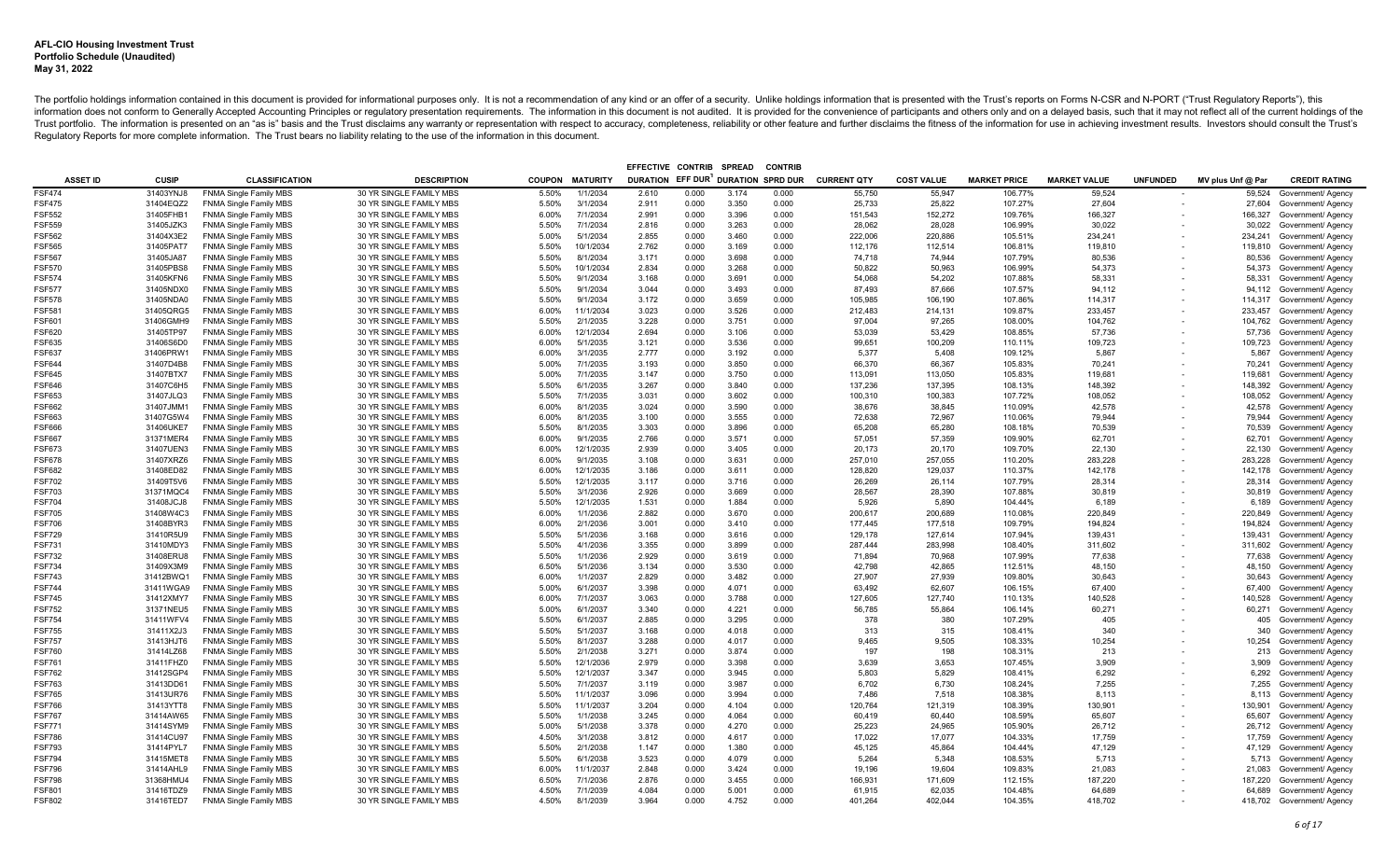|                                |                        |                                                                |                                                    |                |                        | EFFECTIVE CONTRIB                  |                | <b>SPREAD</b>  | <b>CONTRIE</b> |                    |                    |                     |                     |                          |                    |                                          |
|--------------------------------|------------------------|----------------------------------------------------------------|----------------------------------------------------|----------------|------------------------|------------------------------------|----------------|----------------|----------------|--------------------|--------------------|---------------------|---------------------|--------------------------|--------------------|------------------------------------------|
| <b>ASSET ID</b>                | <b>CUSIP</b>           | <b>CLASSIFICATION</b>                                          | <b>DESCRIPTION</b>                                 |                | <b>COUPON MATURITY</b> | DURATION EFF DUR DURATION SPRD DUR |                |                |                | <b>CURRENT QTY</b> | <b>COST VALUE</b>  | <b>MARKET PRICE</b> | <b>MARKET VALUE</b> | <b>UNFUNDED</b>          | MV plus Unf @ Par  | <b>CREDIT RATING</b>                     |
| <b>FSF803</b>                  | 31416TE21              | <b>FNMA Single Family MBS</b>                                  | 30 YR SINGLE FAMILY MBS                            | 4.50%          | 8/1/2039               | 3.994                              | 0.000          | 4.813          | 0.000          | 638,838            | 641,046            | 104.37%             | 666,753             |                          | 666,753            | Government/ Agency                       |
| <b>FSF804</b>                  | 31412UY79              | <b>FNMA Single Family MBS</b>                                  | 30 YR SINGLE FAMILY MBS                            | 4.50%          | 8/1/2039               | 3.818                              | 0.001          | 4.589          | 0.001          | 1,387,544          | 1,391,664          | 104.26%             | 1,446,640           | $\overline{\phantom{a}}$ |                    | 1,446,640 Government/ Agency             |
| <b>FSF808</b>                  | 31417YNE3              | <b>FNMA Single Family MBS</b>                                  | 30 YR SINGLE FAMILY MBS                            | 5.00%          | 4/1/2040               | 3.755                              | 0.000          | 4.805          | 0.000          | 318,063            | 323,450            | 105.89%             | 336,795             |                          |                    | 336,795 Government/ Agency               |
| <b>FSF816</b>                  | 31416A4V9              | <b>FNMA Single Family MBS</b>                                  | 30 YR SINGLE FAMILY MBS                            | 5.00%          | 11/1/2038              | 3.487                              | 0.000          | 4.396          | 0.000          | 35.405             | 35.985             | 105.96%             | 37.516              |                          |                    | 37,516 Government/ Agency                |
| FSF817                         | 31418RBS9              | <b>FNMA Single Family MBS</b>                                  | 30 YR SINGLE FAMILY MBS                            | 5.00%          | 3/1/2040               | 3.500                              | 0.000          | 4.411          | 0.000          | 44,057             | 44,820             | 105.83%             | 46.624              |                          | 46,624             | Government/ Agency                       |
| FSF830                         | 31416J5H0              | <b>FNMA Single Family MBS</b>                                  | 30 YR SINGLE FAMILY MBS                            | 4.50%          | 1/1/2039               | 3.819                              | 0.000          | 4.603          | 0.000          | 160,165            | 162,158            | 104.34%             | 167,118             |                          | 167,118            | Government/ Agency                       |
| FSF833                         | 31418X2G2              | <b>FNMA Single Family MBS</b>                                  | 30 YR SINGLE FAMILY MBS                            | 4.50%          | 7/1/2040               | 4.069                              | 0.000          | 4.950          | 0.001          | 661,651            | 673,512            | 104.46%             | 691,132             |                          | 691,132            | Government/ Agency                       |
| FSF834                         | 31418U3V4              | <b>FNMA Single Family MBS</b>                                  | 30 YR SINGLE FAMILY MBS                            | 5.00%          | 7/1/2040               | 3.742                              | 0.001          | 4.786          | 0.001          | 848,540            | 878,207            | 105.89%             | 898,520             |                          | 898,520            | Government/ Agency                       |
| FSF835                         | 31418XDN5              | <b>FNMA Single Family MBS</b>                                  | 30 YR SINGLE FAMILY MBS                            | 4.50%          | 8/1/2040               | 4.076                              | 0.000          | 4.989          | 0.000          | 122,765            | 124,973            | 104.47%             | 128,257             |                          | 128,257            | Government/ Agency                       |
| FSF836                         | 31419ADT1              | <b>FNMA Single Family MBS</b>                                  | 30 YR SINGLE FAMILY MBS                            | 4.00%          | 7/1/2040               | 4.368                              | 0.000          | 5.075          | 0.000          | 117                | 119                | 102.33%             | 120                 |                          | 120                | Government/ Agency                       |
| <b>FSF838</b>                  | 31419GRA4              | <b>FNMA Single Family MBS</b>                                  | 30 YR SINGLE FAMILY MBS                            | 4.00%          | 11/1/2040              | 4.510                              | 0.000          | 5.271          | 0.000          | 134,975            | 136,693            | 102.37%             | 138,169             |                          | 138,169            | Government/ Agency                       |
| <b>FSF839</b>                  | 31419E3V9              | <b>FNMA Single Family MBS</b>                                  | 30 YR SINGLE FAMILY MBS                            | 4.00%          | 11/1/2040              | 4.552                              | 0.001          | 5.284          | 0.001          | 1,286,518          | 1.303.458          | 102.36%             | 1.316.935           |                          | 1,316,935          | Government/ Agency                       |
| <b>FSF840</b>                  | 31419E3Y3              | <b>FNMA Single Family MBS</b>                                  | 30 YR SINGLE FAMILY MBS                            | 4.00%          | 11/1/2040              | 4.486                              | 0.001          | 5.221          | 0.001          | 1,007,554          | 1,020,838          | 102.34%             | 1,031,176           |                          |                    | 1,031,176 Government/ Agency             |
| FSF841                         | 31416WJL7              | <b>FNMA Single Family MBS</b>                                  | 30 YR SINGLE FAMILY MBS                            | 4.50%          | 6/1/2040               | 4.133                              | 0.000          | 5.023          | 0.000          | 157,865            | 160,068            | 104.49%             | 164,953             |                          | 164,953            | Government/ Agency                       |
| <b>FSF842</b>                  | 3138A4RP2              | <b>FNMA Single Family MBS</b>                                  | 30 YR SINGLE FAMILY MBS                            | 4.00%          | 1/1/2041               | 4.597                              | 0.002          | 5.322          | 0.002          | 2,455,504          | 2,449,365          | 102.38%             | 2,513,867           |                          | 2,513,867          | Government/ Agency                       |
| <b>FSF843</b>                  | 31412RHW0              | <b>FNMA Single Family MBS</b>                                  | 30 YR SINGLE FAMILY MBS                            | 4.50%          | 4/1/2040               | 4.054                              | 0.000          | 4.962          | 0.000          | 177.779            | 180.253            | 104.48%             | 185,738             |                          | 185,738            | Government/ Agency                       |
| FSF844                         | 31417MTA1              | <b>FNMA Single Family MBS</b>                                  | 30 YR SINGLE FAMILY MBS                            | 4.50%          | 9/1/2039               | 3.955                              | 0.000          | 4.817          | 0.000          | 104,823            | 106,257            | 104.40%             | 109,437             |                          | 109,437            | Government/ Agency                       |
| <b>FSF845</b>                  | 31419B5R2              | <b>FNMA Single Family MBS</b>                                  | 30 YR SINGLE FAMILY MBS                            | 4.50%          | 9/1/2040               | 4.132                              | 0.000          | 5.035          | 0.000          | 118.497            | 120.175            | 104.57%             | 123.918             |                          | 123,918            | Government/ Agency                       |
| <b>FSF846</b>                  | 31416WSN3              | <b>FNMA Single Family MBS</b>                                  | 30 YR SINGLE FAMILY MBS                            | 5.00%          | 9/1/2040               | 3.798                              | 0.001          | 4.907          | 0.001          | 1,309,399          | 1.343.735          | 105.96%             | 1.387.413           |                          |                    | 1,387,413 Government/ Agency             |
| <b>FSF847</b>                  | 3138A9AL8              | <b>FNMA Single Family MBS</b>                                  | 30 YR SINGLE FAMILY MBS                            | 5.00%          | 3/1/2041               | 3.816                              | 0.000          | 4.894          | 0.001          | 641.488            | 657.371            | 106.46%             | 682.948             |                          | 682.948            | Government/ Agency                       |
| FSF848                         | 31417YXL6              | <b>FNMA Single Family MBS</b>                                  | 30 YR SINGLE FAMILY MBS                            | 5.00%          | 2/1/2041               | 3.905                              | 0.000          | 4.953          | 0.001          | 769.176            | 787.327            | 106.46%             | 818,888             |                          | 818,888            | Government/ Agency                       |
| FSF849                         | 31416YDW5              | <b>FNMA Single Family MBS</b>                                  | 30 YR SINGLE FAMILY MBS                            | 5.00%          | 4/1/2041               | 3.798                              | 0.001          | 4.918          | 0.001          | 812,120            | 833,973            | 106.46%             | 864,607             |                          | 864,607            | Government/ Agency                       |
| FSF853                         | 3138A8G83              | <b>FNMA Single Family MBS</b>                                  | 30 YR SINGLE FAMILY MBS                            | 4.00%          | 2/1/2041               | 4.545                              | 0.000          | 5.286          | 0.000          | 66,262             | 66.516             | 102.38%             | 67.836              |                          | 67.836             | Government/ Agency                       |
| FSF856                         | 3138AX4P3              | <b>FNMA Single Family MBS</b>                                  | 30 YR SINGLE FAMILY MBS                            | 3.50%          | 2/1/2042               | 5.088                              | 0.001          | 5.752          | 0.001          | 669,733            | 678,296            | 100.08%             | 670,239             |                          | 670,239            | Government/ Agency                       |
| FSF857                         | 3138E6EK8              | <b>FNMA Single Family MBS</b>                                  | 30 YR SINGLE FAMILY MBS                            | 3.50%          | 2/1/2042               | 5.018                              | 0.000          | 5.654          | 0.001          | 626,184            | 634,190            | 100.08%             | 626,703             |                          | 626,703            | Government/ Agency                       |
| <b>FSF858</b>                  | 3138E3AA1              | <b>FNMA Single Family MBS</b>                                  | 30 YR SINGLE FAMILY MBS                            | 3.50%          | 2/1/2042               | 4.961                              | 0.000          | 5.594          | 0.000          | 123.162            | 124.771            | 100.08%             | 123,266             |                          | 123,266            | Government/ Agency                       |
| FSF859                         | 3138E57H5              | <b>FNMA Single Family MBS</b>                                  | 30 YR SINGLE FAMILY MBS                            | 3.50%          | 1/1/2042               | 4.954                              | 0.000          | 5.584          | 0.000          | 430,537            | 436,087            | 100.09%             | 430,909             |                          | 430,909            | Government/ Agency                       |
| FSF860                         | 31418AF45              | <b>FNMA Single Family MBS</b>                                  | 30 YR SINGLE FAMILY MBS                            | 3.50%          | 6/1/2042               | 5.069                              | 0.000          | 5.741          | 0.001          | 600,505            | 609,794            | 100.12%             | 601,247             |                          | 601,247            | Government/ Agency                       |
| <b>FSF862</b>                  | 3138EAMS3              | <b>FNMA Single Family MBS</b>                                  | 30 YR SINGLE FAMILY MBS                            | 3.00%          | 4/1/2042               | 5.250                              | 0.000          | 5.755          | 0.000          | 76,929             | 78,137             | 97.66%              | 75,128              |                          | 75,128             | Government/ Agency                       |
| FSF863                         | 31418AFH6              | <b>FNMA Single Family MBS</b>                                  | 30 YR SINGLE FAMILY MBS                            | 3.00%          | 5/1/2042               | 5.270                              | 0.000          | 5.791          | 0.000          | 242,987            | 246,487            | 97.64%              | 237,244             |                          | 237,244            | Government/ Agency                       |
| <b>FSF864</b>                  | 3138AT4S6              | <b>FNMA Single Family MBS</b>                                  | 30 YR SINGLE FAMILY MBS                            | 3.50%          | 6/1/2042               | 4.923                              | 0.001          | 5.560          | 0.001          | 1,757,358          | 1.801.845          | 100.12%             | 1.759.529           |                          | 1,759,529          | Government/ Agency                       |
| FSF865                         | 3138LX5Q8              | <b>FNMA Single Family MBS</b>                                  | 30 YR SINGLE FAMILY MBS                            | 3.00%          | 9/1/2042               | 5.261                              | 0.000          | 5.795          | 0.000          | 482,718            | 492,930            | 97.32%              | 469,787             |                          | 469,787            | Government/ Agency                       |
| <b>FSF866</b>                  | 3138LQPC2              | <b>FNMA Single Family MBS</b>                                  | 30 YR SINGLE FAMILY MBS                            | 3.00%          | 7/1/2042               | 5.327                              | 0.000          | 5.883          | 0.000          | 333,785            | 340,824            | 97.32%              | 324,843             |                          | 324,843            | Government/ Agency                       |
| FSF867                         | 3138LUDV4              | <b>FNMA Single Family MBS</b>                                  | 30 YR SINGLE FAMILY MBS                            | 3.00%          | 6/1/2042               | 5.385                              | 0.000          | 5.934          | 0.000          | 238,703            | 243,693            | 97.32%              | 232,308             |                          | 232,308            | Government/ Agency                       |
| <b>FSF868</b>                  | 3138M1K31              | <b>FNMA Single Family MBS</b>                                  | 30 YR SINGLE FAMILY MBS                            | 3.00%          | 7/1/2042               | 5.094                              | 0.000          | 5.535          | 0.000          | 502,065            | 512,610            | 97.32%              | 488,615             |                          | 488,615            | Government/ Agency                       |
| FSF869                         | 3138LWEN7              | <b>FNMA Single Family MBS</b>                                  | 30 YR SINGLE FAMILY MBS                            | 3.00%          | 7/1/2042               | 5.344                              | 0.000          | 5.897          | 0.000          | 271,225            | 276,987            | 97.32%              | 263,959             |                          | 263,959            | Government/ Agency                       |
| FSF870                         | 3138LWD73              | <b>FNMA Single Family MBS</b>                                  | 30 YR SINGLE FAMILY MBS                            | 3.00%          | 7/1/2042               | 5.206                              | 0.000          | 5.716          | 0.000          | 263,001            | 268,553            | 97.32%              | 255,956             |                          | 255,956            | Government/ Agency                       |
| FSF871                         | 3138M53S6              | <b>FNMA Single Family MBS</b>                                  | 30 YR SINGLE FAMILY MBS                            | 3.00%          | 9/1/2042               | 5.344                              | 0.000          | 5.902          | 0.000          | 367,088            | 374,835            | 97.32%              | 357,255             |                          | 357,255            | Government/ Agency                       |
| <b>FSF872</b><br><b>FSF873</b> | 3138LW6E6              | <b>FNMA Single Family MBS</b>                                  | 30 YR SINGLE FAMILY MBS                            | 3.00%          | 6/1/2042               | 5.326                              | 0.000          | 5.881          | 0.000          | 394.893            | 403.101            | 97.32%              | 384.314             |                          |                    | 384,314 Government/ Agency               |
| <b>FSF877</b>                  | 31418AHJ0<br>3138MQWL3 | <b>FNMA Single Family MBS</b><br><b>FNMA Single Family MBS</b> | 30 YR SINGLE FAMILY MBS<br>30 YR SINGLE FAMILY MBS | 3.00%<br>3.00% | 8/1/2042<br>12/1/2042  | 5.316<br>5.344                     | 0.000<br>0.000 | 5.863<br>5.921 | 0.000<br>0.000 | 157,885<br>501,401 | 161,215<br>512,237 | 97.32%<br>97.32%    | 153,655<br>487,969  |                          | 153,655<br>487,969 | Government/ Agency<br>Government/ Agency |
| FSF878                         | 31417DKR3              | <b>FNMA Single Family MBS</b>                                  | 30 YR SINGLE FAMILY MBS                            | 3.50%          | 10/1/2042              | 5.158                              | 0.002          | 5.873          | 0.002          | 2,526,095          | 2,600,685          | 100.12%             | 2,529,215           |                          |                    | 2,529,215 Government/ Agency             |
| FSF880                         | 3138MPP58              | <b>FNMA Single Family MBS</b>                                  | 30 YR SINGLE FAMILY MBS                            | 3.50%          | 11/1/2042              | 5.078                              | 0.000          | 5.809          | 0.000          | 112,395            | 115.794            | 100.12%             | 112,534             |                          | 112,534            | Government/ Agency                       |
| FSF881                         | 31417CNL5              | <b>FNMA Single Family MBS</b>                                  | 30 YR SINGLE FAMILY MBS                            | 3.50%          | 8/1/2042               | 5.107                              | 0.002          | 5.806          | 0.003          | 2,891,766          | 2,969,588          | 100.12%             | 2,895,338           |                          | 2,895,338          | Government/ Agency                       |
| <b>FSF884</b>                  | 3138LWDV0              | <b>FNMA Single Family MBS</b>                                  | 30 YR SINGLE FAMILY MBS                            | 3.50%          | 7/1/2042               | 5.047                              | 0.000          | 5.726          | 0.000          | 33.640             | 34.820             | 100.12%             | 33.681              |                          | 33,681             | Government/ Agency                       |
| <b>FSF885</b>                  | 31417CCF0              | <b>FNMA Single Family MBS</b>                                  | 30 YR SINGLE FAMILY MBS                            | 3.50%          | 6/1/2042               | 5.088                              | 0.000          | 5.773          | 0.000          | 30.103             | 31,145             | 100.12%             | 30.140              |                          |                    | 30,140 Government/ Agency                |
| <b>FSF886</b>                  | 3138EKD51              | <b>FNMA Single Family MBS</b>                                  | 30 YR SINGLE FAMILY MBS                            | 3.50%          | 10/1/2042              | 5.119                              | 0.000          | 5.823          | 0.000          | 50.804             | 52.582             | 100.12%             | 50.866              |                          | 50.866             | Government/ Agency                       |
| <b>FSF888</b>                  | 31417DK77              | <b>FNMA Single Family MBS</b>                                  | 30 YR SINGLE FAMILY MBS                            | 3.50%          | 10/1/2042              | 5.143                              | 0.000          | 5.889          | 0.000          | 221.131            | 228.216            | 100.12%             | 221,404             |                          | 221.404            | Government/ Agency                       |
| FSF920                         | 3138EKG41              | <b>FNMA Single Family MBS</b>                                  | 30 YR SINGLE FAMILY MBS                            | 4.50%          | 2/1/2042               | 4.252                              | 0.002          | 5.231          | 0.002          | 2,920,314          | 3,040,230          | 104.65%             | 3,056,043           |                          | 3,056,043          | Government/ Agency                       |
| FSF921                         | 31417VN66              | <b>FNMA Single Family MBS</b>                                  | 30 YR SINGLE FAMILY MBS                            | 4.50%          | 12/1/2039              | 4.052                              | 0.001          | 4.921          | 0.002          | 1,954,233          | 2.033.556          | 104.44%             | 2.040.972           |                          |                    | 2,040,972 Government/ Agency             |
| FSF923                         | 3138X0C55              | <b>FNMA Single Family MBS</b>                                  | 30 YR SINGLE FAMILY MBS                            | 4.50%          | 9/1/2043               | 4.228                              | 0.000          | 5.265          | 0.000          | 105,600            | 110,456            | 104.59%             | 110,442             |                          |                    | 110,442 Government/ Agency               |
| FSF924                         | 31412PR60              | <b>FNMA Single Family MBS</b>                                  | 30 YR SINGLE FAMILY MBS                            | 4.50%          | 5/1/2039               | 4.016                              | 0.000          | 4.882          | 0.000          | 200,963            | 209,068            | 104.40%             | 209,813             |                          | 209,813            | Government/ Agency                       |
| <b>FSF925</b>                  | 31417MZL0              | <b>FNMA Single Family MBS</b>                                  | 30 YR SINGLE FAMILY MBS                            | 4.50%          | 11/1/2039              | 4.124                              | 0.000          | 4.937          | 0.000          | 193,376            | 201.295            | 104.45%             | 201,988             |                          | 201,988            | Government/ Agency                       |
| FSF926                         | 31419AG43              | <b>FNMA Single Family MBS</b>                                  | 30 YR SINGLE FAMILY MBS                            | 4.50%          | 8/1/2040               | 4.081                              | 0.001          | 4.983          | 0.001          | 862,493            | 898,660            | 104.47%             | 901,077             |                          |                    | 901,077 Government/ Agency               |
| FSF927                         | 3138XQ5A5              | <b>FNMA Single Family MBS</b>                                  | 30 YR SINGLE FAMILY MBS                            | 4.00%          | 5/1/2044               | 4.805                              | 0.002          | 5.846          | 0.002          | 2,282,502          | 2,377,949          | 102.36%             | 2,336,302           |                          |                    | 2,336,302 Government/ Agency             |
| SF928                          | 3138YBPY3              | <b>FNMA Single Family MBS</b>                                  | 30 YR SINGLE FAMILY MBS                            | 4.00%          | 1/1/2045               | 5.000                              | 0.000          | 5.914          | 0.000          | 340,428            | 356,348            | 101.99%             | 347,218             |                          | 347,218            | Government/ Agency                       |
| FSF929                         | 3138YEVQ7              | <b>FNMA Single Family MBS</b>                                  | 30 YR SINGLE FAMILY MBS                            | 4.00%          | 1/1/2045               | 4.748                              | 0.001          | 5.801          | 0.001          | 690,323            | 722,891            | 102.20%             | 705,516             |                          |                    | 705,516 Government/ Agency               |
| <b>FSF930</b>                  | 3138YEV87              | <b>FNMA Single Family MBS</b>                                  | 30 YR SINGLE FAMILY MBS                            | 4.00%          | 1/1/2045               | 4.804                              | 0.000          | 5.733          | 0.001          | 593.153            | 621.113            | 101.99%             | 604.983             |                          |                    | 604,983 Government/ Agency               |
|                                |                        |                                                                |                                                    |                |                        |                                    |                |                |                |                    |                    |                     |                     |                          |                    |                                          |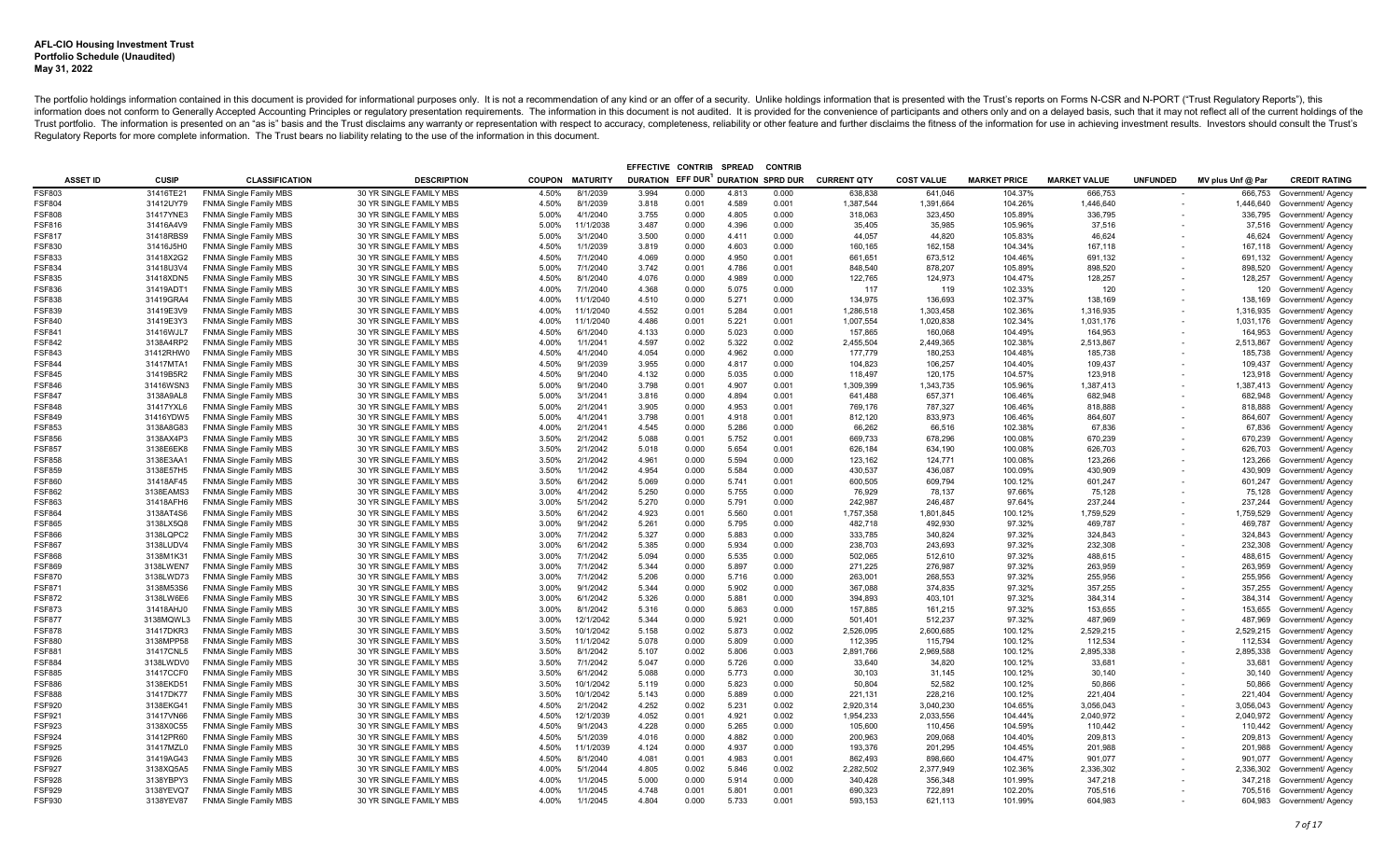|                         |                        |                                                                |                                                    |                |                        | EFFECTIVE CONTRIB                  |                | <b>SPREAD</b>  | <b>CONTRIE</b> |                        |                        |                     |                        |                          |                        |                                          |
|-------------------------|------------------------|----------------------------------------------------------------|----------------------------------------------------|----------------|------------------------|------------------------------------|----------------|----------------|----------------|------------------------|------------------------|---------------------|------------------------|--------------------------|------------------------|------------------------------------------|
| <b>ASSET ID</b>         | <b>CUSIP</b>           | <b>CLASSIFICATION</b>                                          | <b>DESCRIPTION</b>                                 |                | <b>COUPON MATURITY</b> | DURATION EFF DUR DURATION SPRD DUR |                |                |                | <b>CURRENT QTY</b>     | <b>COST VALUE</b>      | <b>MARKET PRICE</b> | <b>MARKET VALUE</b>    | <b>UNFUNDED</b>          | MV plus Unf @ Par      | <b>CREDIT RATING</b>                     |
| <b>FSF931</b>           | 3138YENY9              | <b>FNMA Single Family MBS</b>                                  | 30 YR SINGLE FAMILY MBS                            | 3.50%          | 3/1/2045               | 5.034                              | 0.003          | 6.031          | 0.003          | 3,680,871              | 3,806,274              | 99.78%              | 3,672,765              |                          | 3,672,765              | Government/ Agency                       |
| <b>FSF932</b>           | 3138YTQW7              | <b>FNMA Single Family MBS</b>                                  | 30 YR SINGLE FAMILY MBS                            | 3.50%          | 6/1/2045               | 5.128                              | 0.001          | 6.071          | 0.002          | 1,674,552              | 1,722,273              | 99.72%              | 1,669,817              | $\overline{\phantom{a}}$ |                        | 1,669,817 Government/ Agency             |
| <b>FSF934</b>           | 3138ELYV9              | <b>FNMA Single Family MBS</b>                                  | 30 YR SINGLE FAMILY MBS                            | 4.50%          | 11/1/2043              | 4.347                              | 0.000          | 5.381          | 0.000          | 487,432                | 513,772                | 104.59%             | 509,782                |                          |                        | 509,782 Government/ Agency               |
| <b>FSF935</b>           | 3138WBSS5              | <b>FNMA Single Family MBS</b>                                  | 30 YR SINGLE FAMILY MBS                            | 4.50%          | 5/1/2044               | 4.456                              | 0.000          | 5.562          | 0.000          | 488.077                | 514.686                | 104.59%             | 510.456                |                          |                        | 510,456 Government/ Agency               |
| FSF936                  | 3140EW5C5              | <b>FNMA Single Family MBS</b>                                  | 30 YR SINGLE FAMILY MBS                            | 3.50%          | 1/1/2046               | 5.158                              | 0.004          | 6.182          | 0.005          | 5,152,395              | 5,322,525              | 100.12%             | 5,158,759              |                          |                        | 5,158,759 Government/ Agency             |
| FSF937                  | 3140E9JX5              | <b>FNMA Single Family MBS</b>                                  | 30 YR SINGLE FAMILY MBS                            | 3.50%          | 1/1/2046               | 4.984                              | 0.003          | 6.181          | 0.003          | 3,455,276              | 3,569,770              | 100.47%             | 3,471,422              |                          | 3,471,422              | Government/ Agency                       |
| FSF939                  | 3140F76S3              | <b>FNMA Single Family MBS</b>                                  | 30 YR SINGLE FAMILY MBS                            | 3.00%          | 6/1/2046               | 5.611                              | 0.003          | 6.504          | 0.003          | 3,443,978              | 3,539,796              | 96.79%              | 3,333,423              |                          | 3,333,423              | Government/ Agency                       |
| FSF940                  | 3140F8D46              | <b>FNMA Single Family MBS</b>                                  | 30 YR SINGLE FAMILY MBS                            | 3.00%          | 6/1/2046               | 5.688                              | 0.001          | 6.591          | 0.001          | 1,351,268              | 1,388,890              | 96.85%              | 1,308,736              |                          | 1,308,736              | Government/ Agency                       |
| FSF941                  | 3140E7FG0              | <b>FNMA Single Family MBS</b>                                  | 30 YR SINGLE FAMILY MBS                            | 3.00%          | 6/1/2046               | 5.649                              | 0.005          | 6.478          | 0.006          | 6,354,677              | 6,535,937              | 96.85%              | 6,154,658              |                          | 6,154,658              | Government/ Agency                       |
| FSF942                  | 3138WJBM9              | <b>FNMA Single Family MBS</b>                                  | 30 YR SINGLE FAMILY MBS                            | 4.00%          | 10/1/2046              | 4.632                              | 0.002          | 6.158          | 0.002          | 2,091,537              | 2,173,410              | 101.70%             | 2,127,109              |                          |                        | 2,127,109 Government/ Agency             |
| FSF943                  | 3140EW6Z3              | <b>FNMA Single Family MBS</b>                                  | 30 YR SINGLE FAMILY MBS                            | 4.00%          | 3/1/2046               | 4.714                              | 0.001          | 5.996          | 0.002          | 1,701,511              | 1,767,912              | 101.76%             | 1,731,514              |                          |                        | 1,731,514 Government/ Agency             |
| <b>FSF944</b>           | 3140E12T9              | <b>FNMA Single Family MBS</b>                                  | 30 YR SINGLE FAMILY MBS                            | 4.00%          | 10/1/2045              | 4.723                              | 0.004          | 5.970          | 0.004          | 4,800,212              | 4.937.122              | 101.92%             | 4.892.354              |                          | 4,892,354              | Government/ Agency                       |
| FSF945                  | 3138WGG65              | <b>FNMA Single Family MBS</b>                                  | 30 YR SINGLE FAMILY MBS                            | 3.50%          | 1/1/2046               | 5.253                              | 0.001          | 6.231          | 0.001          | 1,467,560              | 1,483,596              | 99.62%              | 1,462,035              |                          |                        | 1,462,035 Government/ Agency             |
| <b>FSF946</b>           | 3138WJQ43              | <b>FNMA Single Family MBS</b>                                  | 30 YR SINGLE FAMILY MBS                            | 4.00%          | 12/1/2046              | 4.535                              | 0.004          | 6.050          | 0.005          | 5,819,187              | 6,039,549              | 101.67%             | 5,916,340              |                          |                        | 5,916,340 Government/ Agency             |
| FSF947                  | 3140FNJL9              | <b>FNMA Single Family MBS</b>                                  | 30 YR SINGLE FAMILY MBS                            | 3.50%          | 1/1/2047               | 5.105                              | 0.003          | 6.209          | 0.004          | 4,248,136              | 4,313,327              | 99.53%              | 4,228,160              |                          | 4,228,160              | Government/ Agency                       |
| <b>FSF948</b>           | 3140FMLM6              | <b>FNMA Single Family MBS</b>                                  | 30 YR SINGLE FAMILY MBS                            | 3.50%          | 12/1/2046              | 5.193                              | 0.001          | 6.359          | 0.002          | 1,822,598              | 1.852.100              | 99.53%              | 1,814,027              |                          |                        | 1,814,027 Government/ Agency             |
| FSF949                  | 3140FRAX3              | <b>FNMA Single Family MBS</b>                                  | 30 YR SINGLE FAMILY MBS                            | 3.50%          | 1/1/2047               | 5.287                              | 0.002          | 6.461          | 0.002          | 2,541,149              | 2,582,064              | 99.53%              | 2,529,200              |                          |                        | 2,529,200 Government/ Agency             |
| <b>FSF950</b>           | 3138ERU57              | <b>FNMA Single Family MBS</b>                                  | 30 YR SINGLE FAMILY MBS                            | 3.50%          | 1/1/2047               | 5.212                              | 0.001          | 6.357          | 0.001          | 866.133                | 880.169                | 99.53%              | 862.060                |                          | 862,060                | Government/ Agency                       |
| FSF951                  | 3140FP4G1              | <b>FNMA Single Family MBS</b>                                  | 30 YR SINGLE FAMILY MBS                            | 3.50%          | 2/1/2047               | 5.174                              | 0.001          | 6.354          | 0.001          | 1,201,464              | 1,221,171              | 99.53%              | 1,195,815              |                          |                        | 1,195,815 Government/ Agency             |
| <b>FSF952</b>           | 3140E4WF0              | <b>FNMA Single Family MBS</b>                                  | 30 YR SINGLE FAMILY MBS                            | 3.50%          | 9/1/2045               | 5.137                              | 0.001          | 6.147          | 0.001          | 924.893                | 935.163                | 99.65%              | 921.700                |                          | 921,700                | Government/ Agency                       |
| FSF953                  | 3138WE4D8              | <b>FNMA Single Family MBS</b>                                  | 30 YR SINGLE FAMILY MBS                            | 3.50%          | 7/1/2045               | 5.265                              | 0.000          | 6.254          | 0.000          | 485.159                | 490.358                | 99.72%              | 483.787                |                          |                        | 483,787 Government/ Agency               |
| FSF954                  | 3140GS7L0              | <b>FNMA Single Family MBS</b>                                  | 30 YR SINGLE FAMILY MBS                            | 3.50%          | 7/1/2047               | 5.080                              | 0.001          | 6.312          | 0.002          | 1,739,552              | 1,784,092              | 99.44%              | 1,729,742              |                          |                        | 1,729,742 Government/ Agency             |
| FSF955                  | 3138WKRE7              | <b>FNMA Single Family MBS</b>                                  | 30 YR SINGLE FAMILY MBS                            | 3.50%          | 4/1/2047               | 5.048                              | 0.001          | 6.253          | 0.001          | 785,644                | 804.059                | 99.47%              | 781.458                |                          | 781.458                | Government/ Agency                       |
| FSF956                  | 3138WKRC1              | <b>FNMA Single Family MBS</b>                                  | 30 YR SINGLE FAMILY MBS                            | 3.50%          | 4/1/2047               | 5.083                              | 0.001          | 6.293          | 0.001          | 802,875                | 821,668                | 99.47%              | 798,597                |                          | 798,597                | Government/ Agency                       |
| FSF957                  | 3140FQWY9              | <b>FNMA Single Family MBS</b>                                  | 30 YR SINGLE FAMILY MBS                            | 3.50%          | 2/1/2047               | 4.966                              | 0.001          | 6.196          | 0.002          | 1,975,810              | 2,022,641              | 99.53%              | 1,966,519              |                          |                        | 1,966,519 Government/ Agency             |
| FSF958                  | 3140FTRN3              | <b>FNMA Single Family MBS</b>                                  | 30 YR SINGLE FAMILY MBS                            | 3.50%          | 6/1/2047               | 4.939                              | 0.001          | 5.864          | 0.001          | 1,257,425              | 1.290.336              | 99.44%              | 1,250,334              |                          | 1,250,334              | Government/ Agency                       |
| FSF959                  | 3140FQY27              | <b>FNMA Single Family MBS</b>                                  | 30 YR SINGLE FAMILY MBS                            | 3.50%          | 1/1/2047               | 5.264                              | 0.001          | 6.435          | 0.001          | 706,479                | 724,373                | 99.53%              | 703,157                |                          | 703,157                | Government/ Agency                       |
| FSF960                  | 3140FUKP2              | <b>FNMA Single Family MBS</b>                                  | 30 YR SINGLE FAMILY MBS                            | 3.50%          | 3/1/2047               | 5.129                              | 0.000          | 6.311          | 0.001          | 567,409                | 581,891                | 99.47%              | 564,386                |                          | 564,386                | Government/ Agency                       |
| FSF961                  | 3138WJBN7              | <b>FNMA Single Family MBS</b>                                  | 30 YR SINGLE FAMILY MBS                            | 4.00%          | 10/1/2046              | 4.715                              | 0.003          | 6.145          | 0.004          | 3,975,092              | 4,146,503              | 101.70%             | 4,042,700              |                          |                        | 4,042,700 Government/ Agency             |
| FSF962                  | 3140J6GL5              | <b>FNMA Single Family MBS</b>                                  | 30 YR SINGLE FAMILY MBS                            | 4.00%          | 10/1/2047              | 4.553                              | 0.002          | 6.058          | 0.003          | 3,149,229              | 3,285,302              | 101.64%             | 3,200,822              |                          |                        | 3,200,822 Government/ Agency             |
| <b>FSF963</b>           | 31418CCJ1              | <b>FNMA Single Family MBS</b>                                  | 30 YR SINGLE FAMILY MBS                            | 3.50%          | 10/1/2046              | 5.098                              | 0.001          | 6.237          | 0.001          | 1,399,716              | 1.430.942              | 99.56%              | 1.393.572              |                          |                        | 1,393,572 Government/ Agency             |
| FSF964                  | 3140F4A22              | <b>FNMA Single Family MBS</b>                                  | 30 YR SINGLE FAMILY MBS                            | 3.50%          | 8/1/2046               | 5.042                              | 0.001          | 6.175          | 0.001          | 880,917                | 900,602                | 99.56%              | 877,050                |                          | 877,050                | Government/ Agency                       |
| FSF965                  | 31418CBR4              | <b>FNMA Single Family MBS</b>                                  | 30 YR SINGLE FAMILY MBS                            | 3.50%          | 9/1/2046               | 5.132                              | 0.001          | 6.240          | 0.001          | 1,141,586              | 1,167,080              | 99.56%              | 1,136,575              |                          |                        | 1,136,575 Government/ Agency             |
| FSF966                  | 3140FHSV0              | <b>FNMA Single Family MBS</b>                                  | 30 YR SINGLE FAMILY MBS                            | 3.50%          | 11/1/2046<br>2/1/2047  | 5.009                              | 0.001          | 6.177<br>6.301 | 0.001          | 1,472,174              | 1,504,999              | 99.56%              | 1,465,711              |                          |                        | 1,465,711 Government/ Agency             |
| <b>FSF968</b><br>FSF969 | 3138WJZ43<br>3138WKRK3 | <b>FNMA Single Family MBS</b><br><b>FNMA Single Family MBS</b> | 30 YR SINGLE FAMILY MBS<br>30 YR SINGLE FAMILY MBS | 3.50%<br>4.00% | 4/1/2047               | 5.131<br>4.575                     | 0.001<br>0.003 | 6.071          | 0.002<br>0.004 | 1,840,482<br>3,754,980 | 1,881,273<br>3,863,994 | 99.53%<br>101.64%   | 1,831,827<br>3,816,497 |                          | 1,831,827<br>3,816,497 | Government/ Agency<br>Government/ Agency |
| FSF970                  | 31418CS47              | <b>FNMA Single Family MBS</b>                                  | 30 YR SINGLE FAMILY MBS                            | 3.50%          | 1/1/2048               | 5.075                              | 0.003          | 6.336          | 0.004          | 4,181,444              | 4,212,128              | 99.37%              | 4,155,249              |                          |                        | 4,155,249 Government/ Agency             |
| FSF971                  | 3140FFMG3              | FNMA Single Family MBS                                         | 30 YR SINGLE FAMILY MBS                            | 4.50%          | 10/1/2046              | 4.254                              | 0.001          | 5.584          | 0.001          | 1,281,709              | 1,321,521              | 103.55%             | 1,327,261              |                          |                        | 1,327,261 Government/ Agency             |
| <b>FSF972</b>           | 3140GR3C6              | <b>FNMA Single Family MBS</b>                                  | 30 YR SINGLE FAMILY MBS                            | 4.50%          | 2/1/2048               | 3.794                              | 0.000          | 5.028          | 0.000          | 377,231                | 389,117                | 102.75%             | 387.619                |                          |                        | 387,619 Government/ Agency               |
| FSF973                  | 3140Q7HV2              | <b>FNMA Single Family MBS</b>                                  | 30 YR SINGLE FAMILY MBS                            | 4.50%          | 8/1/2047               | 4.093                              | 0.002          | 5.683          | 0.002          | 2,441,325              | 2,517,744              | 103.27%             | 2,521,223              |                          | 2,521,223              | Government/ Agency                       |
| FSF974                  | 3140HFGR4              | <b>FNMA Single Family MBS</b>                                  | 30 YR SINGLE FAMILY MBS                            | 4.50%          | 4/1/2048               | 3.638                              | 0.000          | 5.262          | 0.000          | 404,367                | 417,138                | 102.45%             | 414,283                |                          | 414,283                | Government/ Agency                       |
| <b>FSF975</b>           | 3140HFG29              | <b>FNMA Single Family MBS</b>                                  | 30 YR SINGLE FAMILY MBS                            | 4.50%          | 4/1/2048               | 3.756                              | 0.001          | 5.208          | 0.002          | 2,086,819              | 2,156,641              | 102.45%             | 2,137,997              |                          |                        | 2,137,997 Government/ Agency             |
| FSF976                  | 3140H7LL9              | <b>FNMA Single Family MBS</b>                                  | 30 YR SINGLE FAMILY MBS                            | 4.50%          | 4/1/2048               | 3.642                              | 0.002          | 5.145          | 0.003          | 4.027.262              | 4.153.993              | 103.08%             | 4,151,198              |                          | 4,151,198              | Government/ Agency                       |
| <b>FSF977</b>           | 31418CXP4              | <b>FNMA Single Family MBS</b>                                  | 30 YR SINGLE FAMILY MBS                            | 4.50%          | 6/1/2048               | 3.780                              | 0.000          | 5.250          | 0.000          | 45,888                 | 47,333                 | 101.96%             | 46,787                 |                          |                        | 46,787 Government/ Agency                |
| FSF978                  | 31418CS62              | <b>FNMA Single Family MBS</b>                                  | 30 YR SINGLE FAMILY MBS                            | 4.50%          | 1/1/2048               | 3.868                              | 0.000          | 5.434          | 0.000          | 148.474                | 153.126                | 103.18%             | 153.194                |                          | 153,194                | Government/ Agency                       |
| <b>FSF979</b>           | 31418CXN9              | <b>FNMA Single Family MBS</b>                                  | 30 YR SINGLE FAMILY MBS                            | 4.00%          | 6/1/2048               | 4.382                              | 0.002          | 5.997          | 0.002          | 2,621,809              | 2,621,635              | 101.23%             | 2,654,111              |                          |                        | 2,654,111 Government/ Agency             |
| <b>FSF980</b>           | 3140JLP99              | <b>FNMA Single Family MBS</b>                                  | 30 YR SINGLE FAMILY MBS                            | 4.50%          | 12/1/2048              | 3.825                              | 0.001          | 5.257          | 0.001          | 1.330.579              | 1.372.165              | 102.70%             | 1.366.537              |                          | 1.366.537              | Government/ Agency                       |
| <b>FSF981</b>           | 31418CZJ6              | <b>FNMA Single Family MBS</b>                                  | 30 YR SINGLE FAMILY MBS                            | 4.50%          | 8/1/2048               | 3.822                              | 0.001          | 5.101          | 0.002          | 2,260,126              | 2.330.578              | 102.20%             | 2.309.816              |                          |                        | 2,309,816 Government/ Agency             |
| FSF982                  | 3140JSZQ5              | <b>FNMA Single Family MBS</b>                                  | 30 YR SINGLE FAMILY MBS                            | 3.50%          | 4/1/2049               | 4.936                              | 0.001          | 6.218          | 0.001          | 971,064                | 993,110                | 99.09%              | 962,250                |                          | 962,250                | Government/ Agency                       |
| <b>FSF983</b>           | 3140JXKA5              | <b>FNMA Single Family MBS</b>                                  | 30 YR SINGLE FAMILY MBS                            | 3.00%          | 9/1/2049               | 5.752                              | 0.000          | 6.627          | 0.000          | 60.035                 | 60.843                 | 96.39%              | 57.869                 |                          |                        | 57,869 Government/ Agency                |
| FSF984                  | 3133A0FB5              | <b>FNMA Single Family MBS</b>                                  | 30 YR SINGLE FAMILY MBS                            | 3.00%          | 12/1/2049              | 5.812                              | 0.010          | 6.791          | 0.012          | 11,590,421             | 11,790,770             | 95.95%              | 11,121,469             |                          |                        | 11,121,469 Government/ Agency            |
| FSF985                  | 3133KHGV2              | <b>FNMA Single Family MBS</b>                                  | 30 YR SINGLE FAMILY MBS                            | 3.50%          | 1/1/2050               | 5.049                              | 0.005          | 6.390          | 0.006          | 5,966,209              | 6,322,326              | 98.94%              | 5,902,731              |                          |                        | 5,902,731 Government/ Agency             |
| <b>FSF986</b>           | 3133A4PK6              | <b>FNMA Single Family MBS</b>                                  | 30 YR SINGLE FAMILY MBS                            | 2.50%          | 5/1/2050               | 6.438                              | 0.015          | 7.223          | 0.017          | 16,579,729             | 17,189,316             | 92.70%              | 15,369,595             |                          |                        | 15,369,595 Government/ Agency            |
| <b>FSF987</b>           | 3140X6R52              | <b>FNMA Single Family MBS</b>                                  | 30 YR SINGLE FAMILY MBS                            | 3.00%          | 6/1/2050               | 5.872                              | 0.011          | 6.835          | 0.013          | 12,743,132             | 13,362,449             | 96.16%              | 12,254,023             |                          |                        | 12,254,023 Government/ Agency            |
| FSF992                  | 3140X7D22              | <b>FNMA Single Family MBS</b>                                  | 30 YR SINGLE FAMILY MBS                            | 2.50%          | 7/1/2050               | 6.458                              | 0.026          | 7.233          | 0.029          | 28,452,016             | 29,685,492             | 92.70%              | 26,375,338             |                          | 26,375,338             | Government/ Agency                       |
| <b>SF993</b>            | 3140QEBS0              | <b>FNMA Single Family MBS</b>                                  | 30 YR SINGLE FAMILY MBS                            | 2.50%          | 7/1/2050               | 6.473                              | 0.015          | 7.252          | 0.017          | 16,889,623             | 17,640,831             | 92.70%              | 15,656,869             |                          | 15,656,869             | Government/ Agency                       |
| <b>FSF995</b>           | 3133KGK23              | FNMA Single Family MBS                                         | 30 YR SINGLE FAMILY MBS                            | 3.50%          | 8/1/2049               | 4.852                              | 0.005          | 6.401          | 0.006          | 6,176,750              | 6,551,947              | 99.07%              | 6,119,234              |                          |                        | 6,119,234 Government/ Agency             |
| <b>FSF996</b>           | 3133A9ZV0              | <b>FNMA Single Family MBS</b>                                  | 30 YR SINGLE FAMILY MBS                            | 2.50%          | 9/1/2050               | 6.425                              | 0.007          | 7.199          | 0.008          | 7.713.580              | 8.112.284              | 92.70%              | 7.150.575              |                          |                        | 7,150,575 Government/ Agency             |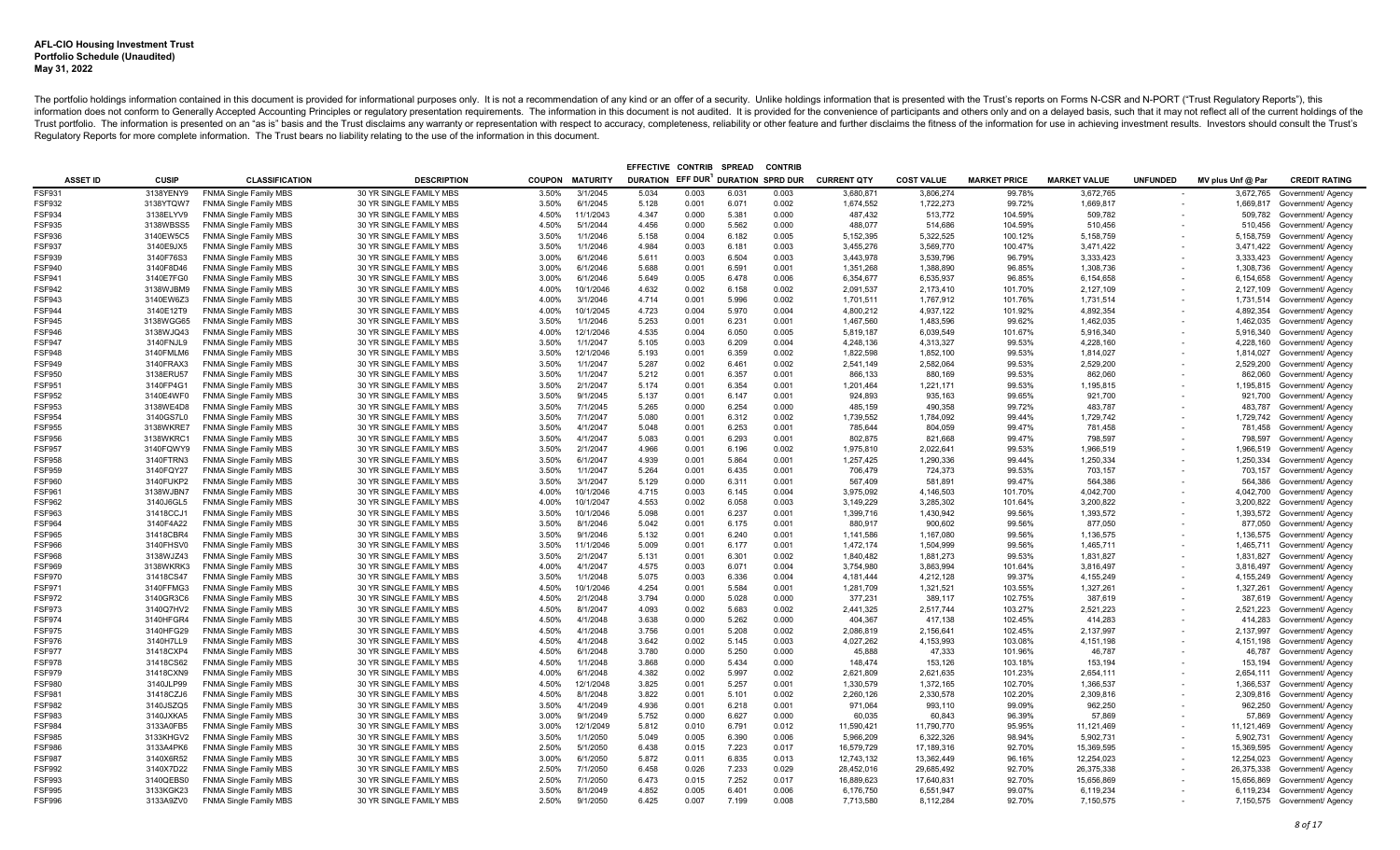|                  |                        |                                                                |                                                    |                |                         | EFFECTIVE CONTRIB                  |                | <b>SPREAD</b>  | <b>CONTRIE</b> |                    |                   |                     |                     |                 |                   |                                          |
|------------------|------------------------|----------------------------------------------------------------|----------------------------------------------------|----------------|-------------------------|------------------------------------|----------------|----------------|----------------|--------------------|-------------------|---------------------|---------------------|-----------------|-------------------|------------------------------------------|
| <b>ASSET ID</b>  | <b>CUSIP</b>           | <b>CLASSIFICATION</b>                                          | <b>DESCRIPTION</b>                                 |                | <b>COUPON MATURITY</b>  | DURATION EFF DUR DURATION SPRD DUR |                |                |                | <b>CURRENT QTY</b> | <b>COST VALUE</b> | <b>MARKET PRICE</b> | <b>MARKET VALUE</b> | <b>UNFUNDED</b> | MV plus Unf @ Par | <b>CREDIT RATING</b>                     |
| <b>FSF997</b>    | 3133A8LC9              | <b>FNMA Single Family MBS</b>                                  | 30 YR SINGLE FAMILY MBS                            | 2.50%          | 8/1/2050                | 6.397                              | 0.010          | 7.146          | 0.012          | 11,499,304         | 12,046,645        | 92.70%              | 10,659,984          |                 | 10,659,984        | Government/ Agency                       |
| <b>FSF998</b>    | 3140X8KN6              | <b>FNMA Single Family MBS</b>                                  | 30 YR SINGLE FAMILY MBS                            | 2.50%          | 11/1/2050               | 6.480                              | 0.014          | 7.262          | 0.016          | 15,254,481         | 15,989,477        | 92.70%              | 14, 141, 075        |                 |                   | 14,141,075 Government/ Agency            |
| F2F001           | 3133ABNU0              | <b>FNMA Single Family MBS</b>                                  | 30 YR SINGLE FAMILY MBS                            | 2.50%          | 11/1/2050               | 6.517                              | 0.023          | 7.357          | 0.026          | 25,484,202         | 26,700,979        | 92.63%              | 23,606,220          |                 |                   | 23,606,220 Government/ Agency            |
| F2F002           | 3133AB2K5              | <b>FNMA Single Family MBS</b>                                  | 30 YR SINGLE FAMILY MBS                            | 2.50%          | 11/1/2050               | 6.432                              | 0.014          | 7.223          | 0.015          | 14,938,642         | 15,667,447        | 92.63%              | 13,837,783          |                 |                   | 13,837,783 Government/ Agency            |
| F2F003           | 3133ADH66              | <b>FNMA Single Family MBS</b>                                  | 30 YR SINGLE FAMILY MBS                            | 2.50%          | 8/1/2050                | 6.519                              | 0.018          | 7.308          | 0.020          | 19,758,312         | 20,727,120        | 92.70%              | 18,316,177          |                 |                   | 18,316,177 Government/ Agency            |
| F2F004           | 3140XAEY4              | <b>FNMA Single Family MBS</b>                                  | 30 YR SINGLE FAMILY MBS                            | 3.00%          | 1/1/2051                | 5.696                              | 0.012          | 6.711          | 0.014          | 13,713,192         | 14,492,504        | 95.88%              | 13,148,710          |                 |                   | 13,148,710 Government/ Agency            |
| F2F005           | 3140QGE94              | FNMA Single Family MBS                                         | 30 YR SINGLE FAMILY MBS                            | 3.00%          | 12/1/2050               | 5.931                              | 0.007          | 6.884          | 0.008          | 7,491,562          | 7,901,897         | 95.95%              | 7,188,451           |                 |                   | 7,188,451 Government/ Agency             |
| F2F006           | 3140KEHY7              | <b>FNMA Single Family MBS</b>                                  | 30 YR SINGLE FAMILY MBS                            | 3.00%          | 8/1/2050                | 5.939                              | 0.005          | 6.945          | 0.006          | 6,229,778          | 6,530,724         | 95.95%              | 5,977,719           |                 |                   | 5,977,719 Government/ Agency             |
| F2F007           | 3140XBRF9              | <b>FNMA Single Family MBS</b>                                  | 30 YR SINGLE FAMILY MBS                            | 3.00%          | 6/1/2051                | 5.899                              | 0.015          | 7.023          | 0.018          | 17,449,393         | 18,374,632        | 95.77%              | 16,710,668          |                 |                   | 16,710,668 Government/ Agency            |
| F2F008           | 3140LRB64              | <b>FNMA Single Family MBS</b>                                  | 30 YR SINGLE FAMILY MBS                            | 2.50%          | 8/1/2051                | 6.559                              | 0.031          | 7.529          | 0.036          | 33,670,508         | 35,073,035        | 92.29%              | 31,076,152          |                 |                   | 31,076,152 Government/ Agency            |
| F2F009           | 3140XAYT3              | <b>FNMA Single Family MBS</b>                                  | 30 YR SINGLE FAMILY MBS                            | 3.50%          | 9/1/2050                | 5.146                              | 0.005          | 6.487          | 0.006          | 6,363,872          | 6,752,000         | 98.90%              | 6,294,174           |                 |                   | 6,294,174 Government/ Agency             |
| F2F010           | 3140XB4F4              | <b>FNMA Single Family MBS</b>                                  | 30 YR SINGLE FAMILY MBS                            | 3.00%          | 7/1/2051                | 5.924                              | 0.020          | 7.042          | 0.023          | 22,852,719         | 24,125,896        | 95.77%              | 21,885,242          |                 |                   | 21,885,242 Government/ Agency            |
| F2F011           | 3140XCZ92              | <b>FNMA Single Family MBS</b>                                  | 30 YR SINGLE FAMILY MBS                            | 2.50%          | 9/1/2051                | 6.625                              | 0.031          | 7.674          | 0.036          | 33,515,671         | 34,874,441        | 92.22%              | 30,909,677          |                 |                   | 30,909,677 Government/ Agency            |
| F2F012           | 3140XDPD2              | <b>FNMA Single Family MBS</b>                                  | 30 YR SINGLE FAMILY MBS                            | 3.00%          | 10/1/2051               | 5.937                              | 0.040          | 7.243          | 0.049          | 46,594,499         | 48.946.676        | 95.66%              | 44,574,585          |                 |                   | 44,574,585 Government/ Agency            |
| F2F013           | 3140XDNF9              | <b>FNMA Single Family MBS</b>                                  | 30 YR SINGLE FAMILY MBS                            | 3.00%          | 6/1/2051                | 5.896                              | 0.014          | 7.031          | 0.017          | 16,285,798         | 17,116,537        | 95.99%              | 15,631,959          |                 |                   | 15,631,959 Government/ Agency            |
| F2F014           | 3140XDWE2              | <b>FNMA Single Family MBS</b>                                  | 30 YR SINGLE FAMILY MBS                            | 3.00%          | 7/1/2051                | 5.893                              | 0.010          | 7.032          | 0.012          | 11.914.804         | 12.460.754        | 95.83%              | 11.417.834          |                 |                   | 11,417,834 Government/ Agency            |
| F2F015           | 3140XB6S4              | <b>FNMA Single Family MBS</b>                                  | 30 YR SINGLE FAMILY MBS                            | 3.00%          | 7/1/2051                | 5.911                              | 0.010          | 7.061          | 0.012          | 11,927,381         | 12,419,288        | 95.77%              | 11,422,432          |                 |                   | 11,422,432 Government/ Agency            |
| F2F016           | 3140QL3A2              | <b>FNMA Single Family MBS</b>                                  | 30 YR SINGLE FAMILY MBS                            | 3.50%          | 9/1/2051                | 5.223                              | 0.005          | 6.635          | 0.006          | 6,442,915          | 6,840,403         | 98.83%              | 6,367,317           |                 |                   | 6,367,317 Government/ Agency             |
| F2F017           | 3140XD3U8              | <b>FNMA Single Family MBS</b>                                  | 30 YR SINGLE FAMILY MBS                            | 3.00%          | 11/1/2051               | 5.931                              | 0.023          | 7.242          | 0.028          | 26,259,829         | 27.384.699        | 95.66%              | 25.121.441          |                 |                   | 25,121,441 Government/ Agency            |
| F2F018           | 3140MBCU4              | <b>FNMA Single Family MBS</b>                                  | 30 YR SINGLE FAMILY MBS                            | 2.50%          | 1/1/2052                | 6.546                              | 0.012          | 7.658          | 0.014          | 12,874,322         | 12,947,355        | 92.47%              | 11,904,465          |                 |                   | 11,904,465 Government/ Agency            |
| F2F019           | 3140XFJA0              | <b>FNMA Single Family MBS</b>                                  | 30 YR SINGLE FAMILY MBS                            | 2.50%          | 1/1/2052                | 6.561                              | 0.044          | 7.693          | 0.052          | 47,710,133         | 47,893,803        | 92.47%              | 44,116,004          |                 |                   | 44,116,004 Government/ Agency            |
| F2F020           | 3140XF4J7              | <b>FNMA Single Family MBS</b>                                  | 30 YR SINGLE FAMILY MBS                            | 3.00%          | 3/1/2052                | 5.861                              | 0.023          | 7.202          | 0.028          | 26,431,726         | 26,574,831        | 95.81%              | 25,325,122          |                 |                   | 25,325,122 Government/ Agency            |
| F2F021           | 3140MGDV0              | <b>FNMA Single Family MBS</b>                                  | 30 YR SINGLE FAMILY MBS                            | 3.50%          | 2/1/2052                | 4.967                              | 0.010          | 6.665          | 0.014          | 13,901,089         | 14,243,174        | 98.19%              | 13,648,927          |                 |                   | 13,648,927 Government/ Agency            |
| F2F022           | 3133B5KV3              | <b>FNMA Single Family MBS</b>                                  | 30 YR SINGLE FAMILY MBS                            | 3.50%          | 2/1/2052                | 5.043                              | 0.010          | 6.783          | 0.014          | 13.439.187         | 13.769.874        | 98.22%              | 13,199,604          |                 | 13,199,604        | Government/ Agency                       |
| F2F023           | 3140MHTJ8              | <b>FNMA Single Family MBS</b>                                  | 30 YR SINGLE FAMILY MBS                            | 3.50%          | 3/1/2052                | 5.025                              | 0.009          | 6.702          | 0.012          | 11,884,957         | 12,194,014        | 98.40%              | 11,694,623          |                 | 11,694,623        | Government/ Agency                       |
| F2F024           | 3133KNJ79              | <b>FNMA Single Family MBS</b>                                  | 30 YR SINGLE FAMILY MBS                            | 3.50%          | 1/1/2052                | 5.152                              | 0.033          | 6.712          | 0.043          | 42,402,441         | 43,518,330        | 98.19%              | 41,636,585          |                 | 41,636,585        | Government/ Agency                       |
| F2F025           | 3140XFH61              | <b>FNMA Single Family MBS</b>                                  | 30 YR SINGLE FAMILY MBS                            | 3.50%          | 1/1/2052                | 5.285                              | 0.019          | 6.713          | 0.024          | 24,052,467         | 24,231,802        | 98.55%              | 23,702,603          |                 | 23,702,603        | Government/ Agency                       |
| GSF040           | 36202CCG6              | <b>GNMA Single Family MBS</b>                                  | 30 YR SINGLE FAMILY MBS                            | 9.00%          | 9/20/2024               | 0.846                              | 0.000          | 0.844          | 0.000          | 1,317              | 1,317             | 104.75%             | 1,379               |                 | 1,379             | Government/ Agency                       |
| GSF043<br>GSF055 | 36202CG72              | <b>GNMA Single Family MBS</b>                                  | 30 YR SINGLE FAMILY MBS                            | 9.00%<br>7.50% | 6/20/2025<br>12/20/2025 | 1.101<br>1.235                     | 0.000          | 1.097<br>1.260 | 0.000          | 1,047<br>1.330     | 1,047<br>1.330    | 106.11%             | 1,111<br>1.400      |                 | 1,111             | Government/ Agency                       |
|                  | 36202CLU5<br>36202CK77 | <b>GNMA Single Family MBS</b>                                  | 30 YR SINGLE FAMILY MBS                            |                | 11/20/2025              |                                    | 0.000          | 1.261          | 0.000          |                    |                   | 105.26%             |                     |                 | 1,400             | Government/ Agency                       |
| GSF056<br>GSF060 | 36225ALZ1              | <b>GNMA Single Family MBS</b><br><b>GNMA Single Family MBS</b> | 30 YR SINGLE FAMILY MBS<br>30 YR SINGLE FAMILY MBS | 7.50%<br>9.00% | 12/15/2022              | 1.233<br>0.040                     | 0.000<br>0.000 | 0.040          | 0.000<br>0.000 | 7,794<br>155       | 7,797<br>150      | 105.26%<br>99.93%   | 8,204<br>155        |                 | 8,204<br>155      | Government/ Agency<br>Government/ Agency |
| GSF061           | 36225AMT4              | <b>GNMA Single Family MBS</b>                                  | 30 YR SINGLE FAMILY MBS                            | 8.50%          | 3/15/2023               | 0.343                              | 0.000          | 0.343          | 0.000          | 671                | 665               | 101.89%             | 683                 |                 | 683               | Government/ Agency                       |
| GSF062           | 36225AMV9              | <b>GNMA Single Family MBS</b>                                  | 30 YR SINGLE FAMILY MBS                            | 8.50%          | 12/15/2022              | 0.119                              | 0.000          | 0.119          | 0.000          | 471                | 467               | 100.46%             | 473                 |                 | 473               | Government/ Agency                       |
| GSF074           | 36202CNT6              | <b>GNMA Single Family MBS</b>                                  | 30 YR SINGLE FAMILY MBS                            | 7.00%          | 4/20/2026               | 1.306                              | 0.000          | 1.351          | 0.000          | 14,636             | 14,560            | 105.07%             | 15,379              |                 | 15,379            | Government/ Agency                       |
| GSF087           | 36206JAS3              | <b>GNMA Single Family MBS</b>                                  | 30 YR SINGLE FAMILY MBS                            | 7.50%          | 9/15/2027               | 1.684                              | 0.000          | 1.729          | 0.000          | 11.484             | 11.490            | 107.22%             | 12,313              |                 | 12,313            | Government/ Agency                       |
| <b>GSF088</b>    | 36208HST4              | <b>GNMA Single Family MBS</b>                                  | 30 YR SINGLE FAMILY MBS                            | 7.50%          | 11/15/2027              | 1.725                              | 0.000          | 1.778          | 0.000          | 70,781             | 70.861            | 107.38%             | 76,006              |                 | 76,006            | Government/ Agency                       |
| GSF091           | 36206EDP7              | <b>GNMA Single Family MBS</b>                                  | 30 YR SINGLE FAMILY MBS                            | 7.50%          | 10/15/2025              | 1.268                              | 0.000          | 1.252          | 0.000          | 13.172             | 13.185            | 105.62%             | 13.913              |                 | 13,913            | Government/ Agency                       |
| GSF094           | 36207NEN0              | <b>GNMA Single Family MBS</b>                                  | 30 YR SINGLE FAMILY MBS                            | 7.50%          | 1/15/2027               | 1.438                              | 0.000          | 1.473          | 0.000          | 25,205             | 25,232            | 106.31%             | 26,795              |                 | 26,795            | Government/ Agency                       |
| GSF095           | 36207UTB4              | <b>GNMA Single Family MBS</b>                                  | 30 YR SINGLE FAMILY MBS                            | 8.00%          | 5/15/2027               | 1.230                              | 0.000          | 1.223          | 0.000          | 8.520              | 8.530             | 105.92%             | 9.025               |                 | 9,025             | Government/ Agency                       |
| GSF096           | 36208UYA9              | <b>GNMA Single Family MBS</b>                                  | 30 YR SINGLE FAMILY MBS                            | 7.50%          | 12/15/2027              | 1.598                              | 0.000          | 1.639          | 0.000          | 20.183             | 20.248            | 106.91%             | 21,578              |                 | 21.578            | Government/ Agency                       |
| <b>GSF097</b>    | 36206DST5              | <b>GNMA Single Family MBS</b>                                  | 30 YR SINGLE FAMILY MBS                            | 7.50%          | 6/15/2026               | 1.516                              | 0.000          | 1.487          | 0.000          | 2.150              | 2.150             | 106.58%             | 2,292               |                 | 2,292             | Government/ Agency                       |
| <b>GSF098</b>    | 36207FFF3              | <b>GNMA Single Family MBS</b>                                  | 30 YR SINGLE FAMILY MBS                            | 7.50%          | 10/15/2026              | 1.516                              | 0.000          | 1.491          | 0.000          | 1,912              | 1,915             | 106.58%             | 2,037               |                 | 2,037             | Government/ Agency                       |
| <b>GSF099</b>    | 36207UJ74              | <b>GNMA Single Family MBS</b>                                  | 30 YR SINGLE FAMILY MBS                            | 7.50%          | 1/15/2027               | 1.188                              | 0.000          | 1.174          | 0.000          | 1.401              | 1.406             | 105.30%             | 1.475               |                 | 1.475             | Government/ Agency                       |
| GSF101           | 36206AM42              | <b>GNMA Single Family MBS</b>                                  | 30 YR SINGLE FAMILY MBS                            | 7.50%          | 8/15/2025               | 1.215                              | 0.000          | 1.201          | 0.000          | 5.014              | 5,028             | 105.41%             | 5,285               |                 | 5,285             | Government/ Agency                       |
| <b>GSF102</b>    | 36207MRY4              | <b>GNMA Single Family MBS</b>                                  | 30 YR SINGLE FAMILY MBS                            | 7.50%          | 2/15/2028               | 1.684                              | 0.000          | 1.731          | 0.000          | 4,521              | 4,542             | 107.22%             | 4,847               |                 | 4,847             | Government/ Agency                       |
| <b>GSF104</b>    | 36225ART9              | <b>GNMA Single Family MBS</b>                                  | 30 YR SINGLE FAMILY MBS                            | 7.50%          | 1/15/2027               | 1.389                              | 0.000          | 1.441          | 0.000          | 11.952             | 11.985            | 106.12%             | 12.683              |                 | 12.683            | Government/ Agency                       |
| <b>GSF112</b>    | 36209HMN2              | <b>GNMA Single Family MBS</b>                                  | 30 YR SINGLE FAMILY MBS                            | 8.00%          | 3/15/2028               | 1.900                              | 0.000          | 1.910          | 0.000          | 45,118             | 45,339            | 108.61%             | 49,001              |                 | 49,001            | Government/ Agency                       |
| GSF115           | 36208PNU8              | <b>GNMA Single Family MBS</b>                                  | 30 YR SINGLE FAMILY MBS                            | 7.50%          | 4/15/2028               | 1.842                              | 0.000          | 1.810          | 0.000          | 3,004              | 3,004             | 107.72%             | 3,236               |                 | 3,236             | Government/ Agency                       |
| GSF121           | 36207QAT4              | <b>GNMA Single Family MBS</b>                                  | 30 YR SINGLE FAMILY MBS                            | 8.00%          | 1/15/2028               | 0.806                              | 0.000          | 0.803          | 0.000          | 5.349              | 5.369             | 104.00%             | 5.563               |                 | 5.563             | Government/ Agency                       |
| <b>GSF126</b>    | 36209AR77              | <b>GNMA Single Family MBS</b>                                  | 30 YR SINGLE FAMILY MBS                            | 8.00%          | 2/15/2028               | 1.818                              | 0.000          | 1.798          | 0.000          | 4,900              | 4,922             | 108.26%             | 5,304               |                 | 5,304             | Government/ Agency                       |
| GSF141           | 36208VYG4              | <b>GNMA Single Family MBS</b>                                  | 30 YR SINGLE FAMILY MBS                            | 8.00%          | 2/15/2028               | 1.067                              | 0.000          | 1.059          | 0.000          | 1,813              | 1,813             | 105.20%             | 1,908               |                 | 1,908             | Government/ Agency                       |
| <b>GSF150</b>    | 36208VS22              | <b>GNMA Single Family MBS</b>                                  | 30 YR SINGLE FAMILY MBS                            | 8.00%          | 4/15/2028               | 1.817                              | 0.000          | 1.798          | 0.000          | 35,894             | 35,940            | 108.26%             | 38,860              |                 | 38,860            | Government/ Agency                       |
| GSF163           | 36207MT48              | <b>GNMA Single Family MBS</b>                                  | 30 YR SINGLE FAMILY MBS                            | 8.00%          | 3/15/2028               | 1.892                              | 0.000          | 1.851          | 0.000          | 3,924              | 3,924             | 108.61%             | 4,262               |                 | 4,262             | Government/ Agency                       |
| <b>GSF170</b>    | 36208VSH9              | <b>GNMA Single Family MBS</b>                                  | 30 YR SINGLE FAMILY MBS                            | 8.00%          | 3/15/2028               | 1.894                              | 0.000          | 1.869          | 0.000          | 15,587             | 15.587            | 108.61%             | 16,928              |                 | 16,928            | Government/ Agency                       |
| <b>GSF175</b>    | 36208WM59              | <b>GNMA Single Family MBS</b>                                  | 30 YR SINGLE FAMILY MBS                            | 8.00%          | 1/15/2028               | 0.712                              | 0.000          | 0.711          | 0.000          | 3,106              | 3,111             | 103.57%             | 3,217               |                 | 3,217             | Government/ Agency                       |
| <b>GSF178</b>    | 36209NFE7              | <b>GNMA Single Family MBS</b>                                  | 30 YR SINGLE FAMILY MBS                            | 7.00%          | 6/15/2028               | 1.735                              | 0.000          | 1.728          | 0.000          | 15,315             | 15,339            | 106.51%             | 16,312              |                 |                   | 16,312 Government/ Agency                |
| GSF179           | 36208PT81              | <b>GNMA Single Family MBS</b>                                  | 30 YR SINGLE FAMILY MBS                            | 7.00%          | 6/15/2028               | 1.890                              | 0.000          | 1.916          | 0.000          | 37.436             | 37.526            | 107.01%             | 40.060              |                 |                   | 40,060 Government/ Agency                |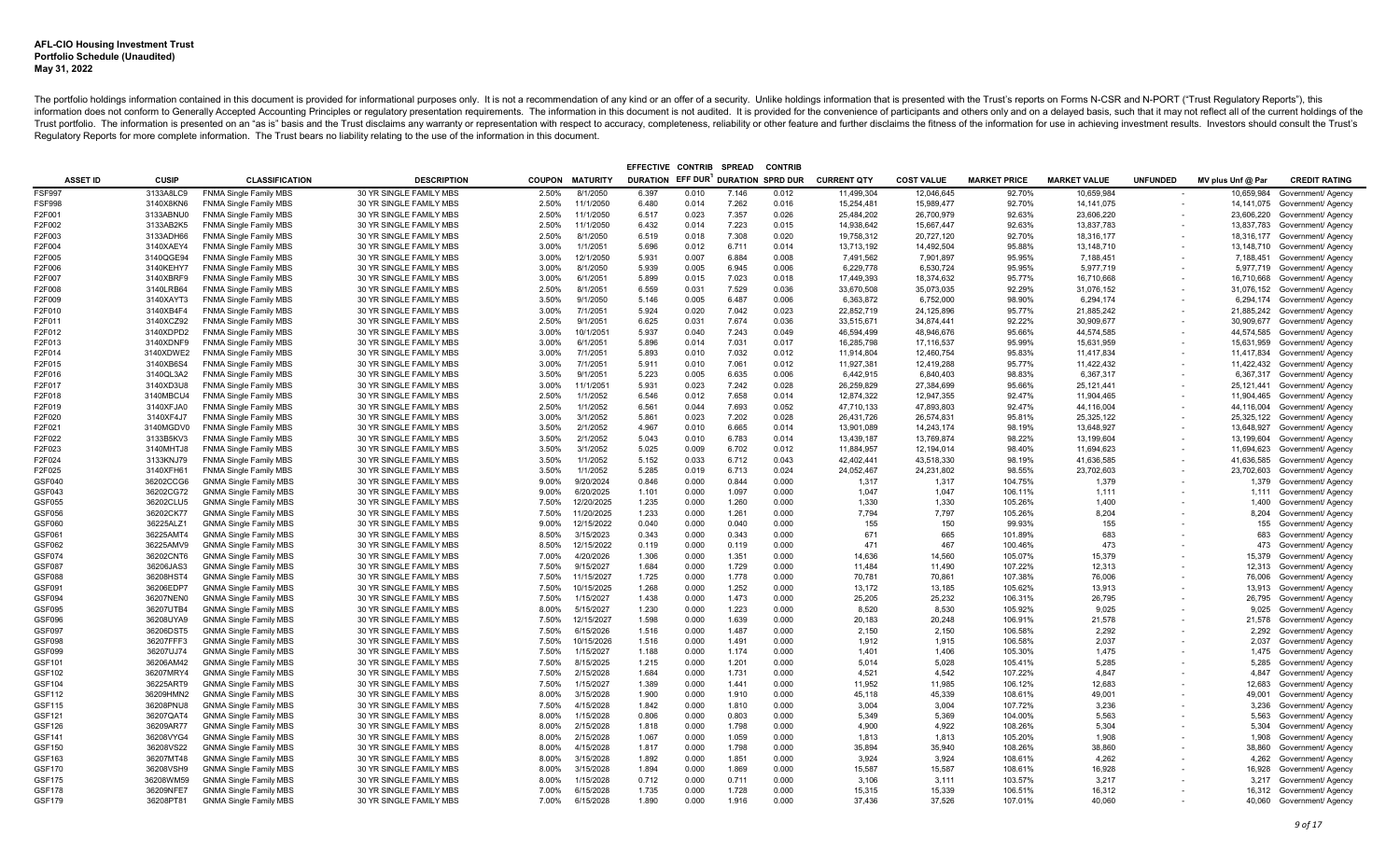|                                |                        |                                                                |                                                    |                |                         | EFFECTIVE CONTRIB                  |                | <b>SPREAD</b>  | <b>CONTRIE</b> |                    |                   |                     |                     |                 |                   |                                                 |
|--------------------------------|------------------------|----------------------------------------------------------------|----------------------------------------------------|----------------|-------------------------|------------------------------------|----------------|----------------|----------------|--------------------|-------------------|---------------------|---------------------|-----------------|-------------------|-------------------------------------------------|
| <b>ASSET ID</b>                | <b>CUSIP</b>           | <b>CLASSIFICATION</b>                                          | <b>DESCRIPTION</b>                                 |                | <b>COUPON MATURITY</b>  | DURATION EFF DUR DURATION SPRD DUR |                |                |                | <b>CURRENT QTY</b> | <b>COST VALUE</b> | <b>MARKET PRICE</b> | <b>MARKET VALUE</b> | <b>UNFUNDED</b> | MV plus Unf @ Par | <b>CREDIT RATING</b>                            |
| GSF180                         | 36209STU5              | <b>GNMA Single Family MBS</b>                                  | 30 YR SINGLE FAMILY MBS                            | 7.00%          | 6/15/2028               | 1.646                              | 0.000          | 1.638          | 0.000          | 2,571              | 2,574             | 106.25%             | 2,731               |                 | 2,731             | Government/ Agency                              |
| GSF192                         | 36209HJ55              | <b>GNMA Single Family MBS</b>                                  | 30 YR SINGLE FAMILY MBS                            | 6.50%          | 7/15/2028               | 2.028                              | 0.000          | 2.156          | 0.000          | 36,821             | 36,821            | 107.00%             | 39,397              |                 |                   | 39,397 Government/ Agency                       |
| GSF197                         | 36202C4Q3              | <b>GNMA Single Family MBS</b>                                  | 30 YR SINGLE FAMILY MBS                            | 7.00%          | 8/20/2028               | 1.866                              | 0.000          | 1.946          | 0.000          | 978                | 978               | 106.92%             | 1,045               |                 |                   | 1,045 Government/ Agency                        |
| GSF201                         | 36209JJ69              | <b>GNMA Single Family MBS</b>                                  | 30 YR SINGLE FAMILY MBS                            | 7.00%          | 8/15/2028               | 2.015                              | 0.000          | 1.974          | 0.000          | 27.342             | 27.367            | 107.36%             | 29.355              |                 |                   | 29,355 Government/ Agency                       |
| GSF203                         | 36208CFF9              | <b>GNMA Single Family MBS</b>                                  | 30 YR SINGLE FAMILY MBS                            | 7.00%          | 8/15/2028               | 1.893                              | 0.000          | 1.961          | 0.000          | 40.359             | 40,496            | 107.08%             | 43,216              |                 | 43,216            | Government/ Agency                              |
| GSF210                         | 36207SQY2              | <b>GNMA Single Family MBS</b>                                  | 30 YR SINGLE FAMILY MBS                            | 8.00%          | 7/15/2027               | 1.518                              | 0.000          | 1.496          | 0.000          | 15,370             | 15,526            | 107.15%             | 16,470              |                 | 16,470            | Government/ Agency                              |
| GSF218                         | 36203K7A6              | <b>GNMA Single Family MBS</b>                                  | 30 YR SINGLE FAMILY MBS                            | 8.50%          | 8/15/2024               | 0.844                              | 0.000          | 0.845          | 0.000          | 31,751             | 31,756            | 104.57%             | 33,202              |                 | 33,202            | Government/ Agency                              |
| GSF220                         | 36209RLJ0              | <b>GNMA Single Family MBS</b>                                  | 30 YR SINGLE FAMILY MBS                            | 8.00%          | 3/15/2030               | 2.268                              | 0.000          | 2.261          | 0.000          | 8,640              | 8,640             | 110.22%             | 9,523               |                 | 9,523             | Government/ Agency                              |
| GSF228                         | 36208EXT5              | <b>GNMA Single Family MBS</b>                                  | 30 YR SINGLE FAMILY MBS                            | 8.50%          | 8/15/2027               | 1.721                              | 0.000          | 1.708          | 0.000          | 18,544             | 18,615            | 108.86%             | 20,187              |                 | 20,187            | Government/ Agency                              |
| GSF229                         | 36208HMM5              | <b>GNMA Single Family MBS</b>                                  | 30 YR SINGLE FAMILY MBS                            | 8.50%          | 8/15/2027               | 1.528                              | 0.000          | 1.515          | 0.000          | 604                | 604               | 108.08%             | 653                 |                 | 653               | Government/ Agency                              |
| GSF233                         | 36212AXC4              | <b>GNMA Single Family MBS</b>                                  | 30 YR SINGLE FAMILY MBS<br>30 YR SINGLE FAMILY MBS | 8.00%<br>8.00% | 3/15/2030               | 2.202<br>1.319                     | 0.000<br>0.000 | 2.155<br>1.340 | 0.000<br>0.000 | 32,010<br>6.406    | 32,306            | 109.96%<br>106.26%  | 35,198              |                 | 35,198            | Government/ Agency                              |
| GSF236<br>GSF238               | 36207FD40<br>36225A7H7 | <b>GNMA Single Family MBS</b><br><b>GNMA Single Family MBS</b> | 30 YR SINGLE FAMILY MBS                            | 7.00%          | 9/15/2026<br>11/15/2028 | 1.848                              | 0.000          | 1.986          | 0.000          | 11,633             | 6.421<br>11,660   | 107.01%             | 6,807<br>12,448     |                 | 6.807<br>12,448   | Government/ Agency<br>Government/ Agency        |
| GSF239                         | 36208YLW7              | <b>GNMA Single Family MBS</b>                                  | 30 YR SINGLE FAMILY MBS                            | 7.00%          | 9/15/2028               | 1.854                              | 0.000          | 1.919          | 0.000          | 59,570             | 59,631            | 106.94%             | 63,702              |                 | 63,702            | Government/ Agency                              |
| GSF240                         | 36208DB46              | <b>GNMA Single Family MBS</b>                                  | 30 YR SINGLE FAMILY MBS                            | 7.00%          | 3/15/2027               | 1.570                              | 0.000          | 1.583          | 0.000          | 12,602             | 12.627            | 106.04%             | 13,362              |                 | 13,362            | Government/ Agency                              |
| GSF241                         | 36207BBG4              | <b>GNMA Single Family MBS</b>                                  | 30 YR SINGLE FAMILY MBS                            | 7.00%          | 6/15/2029               | 2.148                              | 0.000          | 2.231          | 0.000          | 97.540             | 97.672            | 108.00%             | 105,344             |                 | 105,344           | Government/ Agency                              |
| GSF242                         | 36225BHF8              | <b>GNMA Single Family MBS</b>                                  | 30 YR SINGLE FAMILY MBS                            | 7.00%          | 1/15/2030               | 2.007                              | 0.000          | 2.131          | 0.000          | 57,337             | 57,366            | 107.56%             | 61,671              |                 |                   | 61,671 Government/ Agency                       |
| GSF246                         | 36225BKT4              | <b>GNMA Single Family MBS</b>                                  | 30 YR SINGLE FAMILY MBS                            | 7.50%          | 8/15/2030               | 2.247                              | 0.000          | 2.329          | 0.000          | 4.537              | 4.601             | 109.48%             | 4.967               |                 | 4.967             | Government/ Agency                              |
| GSF247                         | 36225BKC1              | <b>GNMA Single Family MBS</b>                                  | 30 YR SINGLE FAMILY MBS                            | 7.50%          | 6/15/2030               | 2.150                              | 0.000          | 2.232          | 0.000          | 11.068             | 11.198            | 109.09%             | 12,074              |                 | 12,074            | Government/ Agency                              |
| GSF261                         | 36211FQZ1              | <b>GNMA Single Family MBS</b>                                  | 30 YR SINGLE FAMILY MBS                            | 8.00%          | 11/15/2030              | 2.394                              | 0.000          | 2.348          | 0.000          | 2.383              | 2.461             | 110.77%             | 2.640               |                 | 2.640             | Government/ Agency                              |
| GSF271                         | 36200KKH9              | <b>GNMA Single Family MBS</b>                                  | 30 YR SINGLE FAMILY MBS                            | 5.50%          | 1/15/2033               | 2.674                              | 0.000          | 3.165          | 0.000          | 64.393             | 64.491            | 106.15%             | 68.354              |                 | 68.354            | Government/ Agency                              |
| GSF272                         | 36212M7L7              | <b>GNMA Single Family MBS</b>                                  | 30 YR SINGLE FAMILY MBS                            | 6.00%          | 1/15/2032               | 2.452                              | 0.000          | 2.832          | 0.000          | 62,752             | 63,279            | 107.38%             | 67,385              |                 | 67,385            | Government/ Agency                              |
| GSF274                         | 36202SWK0              | <b>GNMA Single Family MBS</b>                                  | 30 YR SINGLE FAMILY MBS                            | 5.50%          | 8/15/2033               | 2.741                              | 0.000          | 3.283          | 0.000          | 481.597            | 482.434           | 106.22%             | 511.561             |                 | 511.561           | Government/ Agency                              |
| GSF275                         | 36200MN33              | <b>GNMA Single Family MBS</b>                                  | 30 YR SINGLE FAMILY MBS                            | 6.00%          | 6/15/2033               | 2.578                              | 0.000          | 2.925          | 0.000          | 48.157             | 48.467            | 107.69%             | 51,858              |                 | 51,858            | Government/ Agency                              |
| GSF276                         | 36200MNC3              | <b>GNMA Single Family MBS</b>                                  | 30 YR SINGLE FAMILY MBS                            | 6.00%          | 6/15/2033               | 2.582                              | 0.000          | 2.799          | 0.000          | 31,496             | 31,705            | 107.47%             | 33,849              |                 | 33,849            | Government/ Agency                              |
| GSF277                         | 36200MHU0              | <b>GNMA Single Family MBS</b>                                  | 30 YR SINGLE FAMILY MBS                            | 6.00%          | 4/15/2033               | 2.773                              | 0.000          | 3.176          | 0.000          | 9.506              | 9.581             | 108.21%             | 10.287              |                 | 10,287            | Government/ Agency                              |
| GSF279                         | 36201F6T9              | <b>GNMA Single Family MBS</b>                                  | 30 YR SINGLE FAMILY MBS                            | 6.00%          | 11/15/2032              | 2.733                              | 0.000          | 3.003          | 0.000          | 76,388             | 76,946            | 107.97%             | 82,478              |                 | 82,478            | Government/ Agency                              |
| GSF284                         | 36295LKA8              | <b>GNMA Single Family MBS</b>                                  | 30 YR SINGLE FAMILY MBS                            | 6.00%          | 8/15/2037               | 3.469                              | 0.000          | 3.717          | 0.000          | 53,596             | 53,367            | 109.39%             | 58,628              |                 | 58,628            | Government/ Agency                              |
| GSF285                         | 36294RB73              | <b>GNMA Single Family MBS</b>                                  | 30 YR SINGLE FAMILY MBS                            | 6.00%          | 7/15/2037               | 3.159                              | 0.000          | 3.687          | 0.000          | 363,679            | 362.107           | 109.27%             | 397.391             |                 | 397,391           | Government/ Agency                              |
| GSF286                         | 36295FKM5              | <b>GNMA Single Family MBS</b>                                  | 30 YR SINGLE FAMILY MBS                            | 5.50%          | 6/15/2037               | 3.307                              | 0.000          | 3.764          | 0.000          | 137,756            | 137,022           | 107.17%             | 147,630             |                 | 147,630           | Government/ Agency                              |
| GSF287                         | 36241KLQ9              | <b>GNMA Single Family MBS</b>                                  | 30 YR SINGLE FAMILY MBS                            | 5.50%          | 1/15/2037               | 3.034                              | 0.000          | 3.757          | 0.000          | 199.435            | 198.399           | 107.00%             | 213,392             |                 | 213,392           | Government/ Agency                              |
| GSF289                         | 36294SKJ5              | <b>GNMA Single Family MBS</b>                                  | 30 YR SINGLE FAMILY MBS                            | 5.50%          | 2/15/2037               | 3.185                              | 0.000          | 3.852          | 0.000          | 41,011             | 40,795            | 107.21%             | 43,967              |                 | 43,967            | Government/ Agency                              |
| GSF290                         | 3620AECZ1              | <b>GNMA Single Family MBS</b>                                  | 30 YR SINGLE FAMILY MBS                            | 4.00%          | 2/15/2040               | 4.260                              | 0.000          | 4.840          | 0.000          | 320,044            | 322,600           | 102.01%             | 326,469             |                 | 326,469           | Government/ Agency                              |
| GSF291                         | 3620C0YW2              | <b>GNMA Single Family MBS</b>                                  | 30 YR SINGLE FAMILY MBS                            | 4.00%          | 6/15/2040               | 4.340                              | 0.000          | 4.963          | 0.000          | 518,307            | 522,552           | 102.02%             | 528,798             |                 | 528,798           | Government/ Agency                              |
| GSF292                         | 3620C0YX0              | <b>GNMA Single Family MBS</b>                                  | 30 YR SINGLE FAMILY MBS                            | 4.00%          | 6/15/2040               | 4.203                              | 0.000          | 4.795          | 0.000          | 310,040            | 312,559           | 102.00%             | 316,229             |                 | 316,229           | Government/ Agency                              |
| GSF293                         | 3620A7ZP3<br>31380RFX8 | <b>GNMA Single Family MBS</b>                                  | 30 YR SINGLE FAMILY MBS                            | 4.50%<br>6.50% | 8/15/2040<br>10/1/2028  | 4.040<br>1.871                     | 0.000          | 4.832<br>1.914 | 0.000<br>0.000 | 582,234<br>46,155  | 591,138           | 104.42%<br>102.08%  | 607,982<br>47.113   |                 | 607,982           | Government/ Agency                              |
| <b>FSB005</b><br><b>FSB016</b> | 31371HX86              | <b>FNMA Single Family MBS</b><br>FNMA Single Family MBS        | 30 YR SINGLE FAMILY MBS<br>30 YR SINGLE FAMILY MBS | 6.00%          | 9/1/2029                | 2.115                              | 0.000<br>0.000 | 2.374          | 0.000          | 652                | 46,155<br>652     | 106.90%             | 697                 |                 | 697               | 47,113 Government/ Agency<br>Government/ Agency |
| <b>FSB017</b>                  | 31383R6Y3              | <b>FNMA Single Family MBS</b>                                  | 30 YR SINGLE FAMILY MBS                            | 7.00%          | 9/1/2029                | 2.082                              | 0.000          | 2.119          | 0.000          | 58.576             | 58.576            | 103.26%             | 60,486              |                 | 60,486            | Government/ Agency                              |
| FSB033                         | 31371JL36              | <b>FNMA Single Family MBS</b>                                  | 30 YR SINGLE FAMILY MBS                            | 7.50%          | 6/1/2030                | 2.219                              | 0.000          | 2.368          | 0.000          | 126                | 126               | 110.76%             | 140                 |                 | 140               | Government/ Agency                              |
| <b>FSB042</b>                  | 31383WPF2              | FNMA Single Family MBS                                         | 30 YR SINGLE FAMILY MBS                            | 8.00%          | 8/1/2030                | 2.380                              | 0.000          | 2.306          | 0.000          | 33,829             | 34.181            | 101.13%             | 34,210              |                 |                   | 34,210 Government/ Agency                       |
| <b>FSB051</b>                  | 31371J2F0              | <b>FNMA Single Family MBS</b>                                  | 30 YR SINGLE FAMILY MBS                            | 8.50%          | 4/1/2031                | 1.037                              | 0.000          | 1.028          | 0.000          | 95                 | 95                | 105.94%             | 100                 |                 |                   | 100 Government/ Agency                          |
| FSB072                         | 31389MUN5              | <b>FNMA Single Family MBS</b>                                  | 30 YR SINGLE FAMILY MBS                            | 5.50%          | 9/1/2032                | 2.938                              | 0.000          | 3.125          | 0.000          | 123.230            | 123.164           | 105.26%             | 129,711             |                 |                   | 129,711 Government/ Agency                      |
| FSB077                         | 31391CVA0              | <b>FNMA Single Family MBS</b>                                  | 30 YR SINGLE FAMILY MBS                            | 5.50%          | 2/1/2033                | 1.211                              | 0.000          | 1.300          | 0.000          | 52,142             | 52,222            | 102.79%             | 53,595              |                 |                   | 53,595 Government/ Agency                       |
| CMB040                         | 12623SAE0              | COMM 2012-CR5 A4                                               | AAA PRIVATE-LABEL CMBS                             | 2.77%          | 12/10/2045              | 0.470                              | 0.001          | 0.470          | 0.001          | 10,000,000         | 10.124.935        | 99.69%              | 9.968.852           |                 | 9.968.852         | AAA                                             |
| CMB042                         | 90270YBF5              | UBSBB 2013-C5 A4                                               | AAA PRIVATE-LABEL CMBS                             | 3.18%          | 3/10/2046               | 0.606                              | 0.002          | 0.606          | 0.002          | 20,000,000         | 20,299,811        | 99.46%              | 19.892.508          |                 | 19,892,508        | AAA                                             |
| CMB043                         | 12630DAY0              | COMM 2014-CR14 A4                                              | AAA PRIVATE-LABEL CMBS                             | 4.24%          | 2/10/2047               | 1.475                              | 0.002          | 1.471          | 0.002          | 7,000,000          | 7.144.236         | 100.46%             | 7.031.982           |                 | 7.031.982         | AAA                                             |
| CMB044                         | 12591UAF0              | COMM 2014-UBS2 A5                                              | AAA PRIVATE-LABEL CMBS                             | 3.96%          | 3/10/2047               | 1.599                              | 0.001          | 1.594          | 0.001          | 5,000,000          | 5.104.022         | 99.56%              | 4.977.911           |                 | 4,977,911         | AAA                                             |
| CMB045                         | 12591TAE6              | COMM 2014-LC15 A4                                              | AAA PRIVATE-LABEL CMBS                             | 4.01%          | 4/10/2047               | 1.650                              | 0.005          | 1.644          | 0.005          | 20,000,000         | 20,418,101        | 100.14%             | 20,028,276          |                 | 20,028,276        | AAA                                             |
| CMB046                         | 46641WAV9              | JPMBB 2014-C19 A4                                              | AAA PRIVATE-LABEL CMBS                             | 4.00%          | 4/15/2047               | 1.708                              | 0.001          | 1.702          | 0.001          | 5,000,000          | 5,104,517         | 99.45%              | 4.972.428           |                 | 4,972,428         | AAA                                             |
| CMB047                         | 94988XAU0              | WFCM 2014-LC16 A5                                              | AAA PRIVATE-LABEL CMBS                             | 3.82%          | 8/15/2050               | 1.875                              | 0.001          | 1.866          | 0.001          | 5,000,000          | 5,110,218         | 98.96%              | 4,947,836           |                 | 4,947,836         | AAA                                             |
| CMB048                         | 46642CBJ8              | JPMCC 2014-C20 A5                                              | AAA PRIVATE-LABEL CMBS                             | 3.80%          | 7/15/2047               | 1.897                              | 0.001          | 1.888          | 0.001          | 2,250,000          | 2,296,793         | 99.78%              | 2,245,049           |                 | 2,245,049         | AAA                                             |
| CMB049                         | 46641JAW6              | JPMBB 2014-C18 A5                                              | AAA PRIVATE-LABEL CMBS                             | 4.08%          | 2/15/2047               | 1.612                              | 0.002          | 1.606          | 0.002          | 6,825,000          | 7,099,367         | 99.53%              | 6,793,208           |                 | 6,793,208         | AAA                                             |
| CMB050                         | 17322VAT3              | CGCMT 2014-CG23 A4                                             | AAA PRIVATE-LABEL CMBS                             | 3.62%          | 7/10/2047               | 2.015                              | 0.002          | 2.005          | 0.002          | 8,000,000          | 8,165,914         | 99.44%              | 7,955,094           |                 | 7,955,094         | AAA                                             |
| GCL158                         | 3617H3KB8              | <b>GNMA MF CLC / PLC</b>                                       | MULTIFAMILY CONSTRUCTION MBS                       | 4.35%          | 12/15/2060              | 6.550                              | 0.002          | 6.533          | 0.002          | 1,754,195          | 1,795,818         | 105.32%             | 1,876,484           | 545,805         | 2,422,289         | Government/ Agency                              |
| GCL166                         | 3617JMZV4              | <b>GNMA MF CLC / PLC</b>                                       | MULTIFAMILY CONSTRUCTION MBS                       | 3.41%          | 9/15/2061               | 7.572                              | 0.046          | 7.557          | 0.046          | 40,173,331         | 41,797,853        | 99.80%              | 40,088,718          | 2,112,069       | 42,200,787        | Government/ Agency                              |
| GCL167                         | 3617JMZT9              | GNMA MF CLC / PLC                                              | MULTIFAMILY CONSTRUCTION MBS                       | 3.43%          | 11/15/2061              | 7.567                              | 0.060          | 7.553          | 0.060          | 51,740,831         | 53,402,396        | 99.96%              | 51,717,616          | 1,748,969       |                   | 53,466,585 Government/ Agency                   |
| GCL168                         | 3617NM4N1              | <b>GNMA MF CLC / PLC</b>                                       | MULTIFAMILY CONSTRUCTION MBS                       | 2.67%          | 3/15/2062               | 7.937                              | 0.038          | 7.924          | 0.038          | 33.935.716         | 34.757.669        | 92.95%              | 31.471.003          | 1.046.584       |                   | 32.517.587 Government/ Agency                   |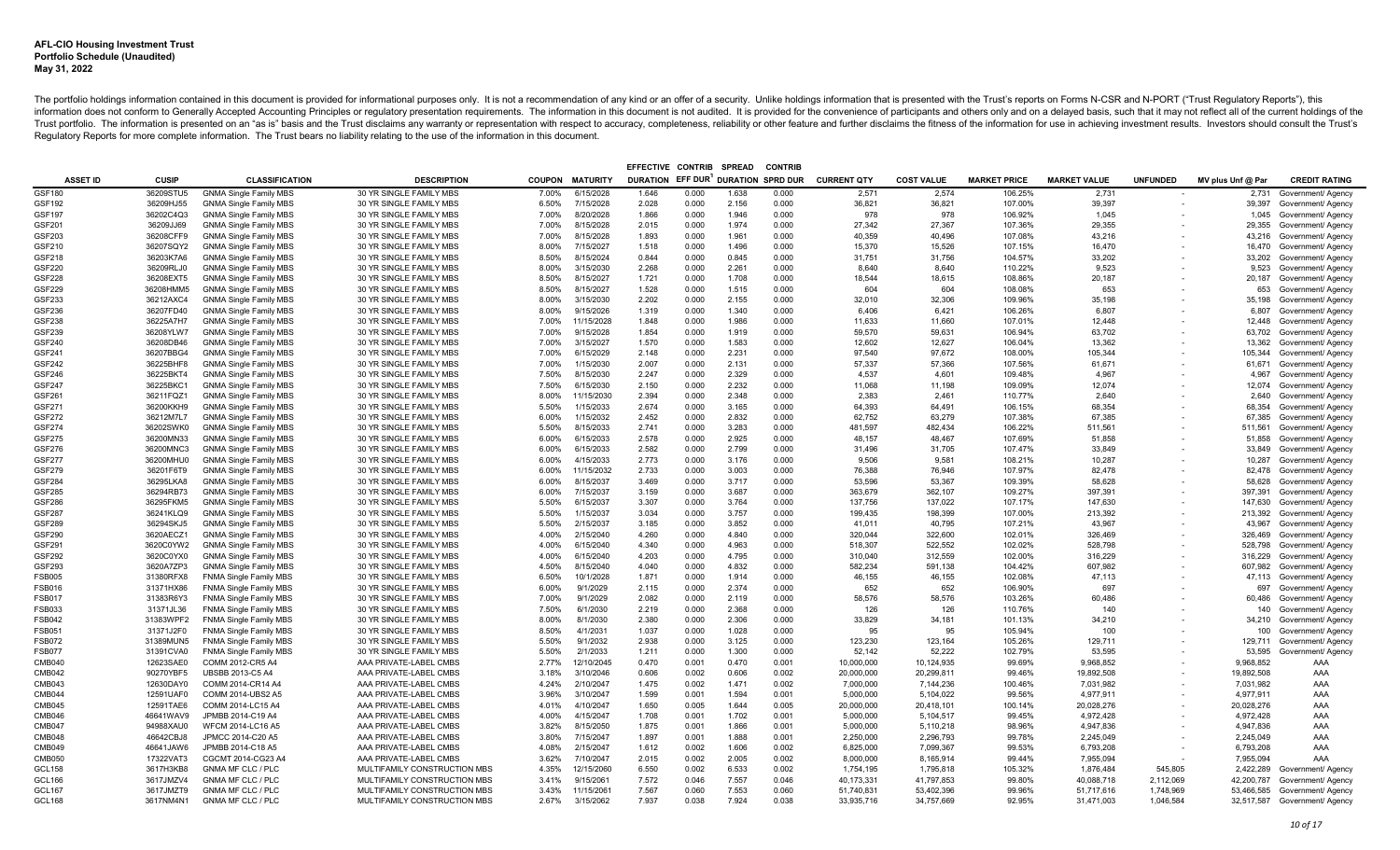|                                |                        |                                          |                                                        |                |                         | EFFECTIVE CONTRIB                  |                | <b>SPREAD</b>  | <b>CONTRIE</b> |                          |                          |                     |                          |                 |                   |                                                                |
|--------------------------------|------------------------|------------------------------------------|--------------------------------------------------------|----------------|-------------------------|------------------------------------|----------------|----------------|----------------|--------------------------|--------------------------|---------------------|--------------------------|-----------------|-------------------|----------------------------------------------------------------|
| <b>ASSET ID</b>                | <b>CUSIP</b>           | <b>CLASSIFICATION</b>                    | <b>DESCRIPTION</b>                                     |                | <b>COUPON MATURITY</b>  | DURATION EFF DUR DURATION SPRD DUR |                |                |                | <b>CURRENT QTY</b>       | <b>COST VALUE</b>        | <b>MARKET PRICE</b> | <b>MARKET VALUE</b>      | <b>UNFUNDED</b> | MV plus Unf @ Par | <b>CREDIT RATING</b>                                           |
| GCL169                         | 3617QLXM0              | GNMA MF CLC / PLC                        | MULTIFAMILY CONSTRUCTION MBS                           | 2.45%          | 4/15/2062               | 8.434                              | 0.018          | 8.408          | 0.018          | 15,705,121               | 15,993,957               | 91.51%              | 14,304,496               | 797,479         | 15,101,975        | Government/ Agency                                             |
| GCL170                         | 3617U7V89              | <b>GNMA MF CLC / PLC</b>                 | MULTIFAMILY CONSTRUCTION MBS                           | 2.59%          | 8/15/2064               | 9.425                              | 0.000          | 9.347          | 0.000          | 25,000                   | 1,147,553                | 91.01%              | (3,777,446)              | 42,287,400      |                   | 38,509,954 Government/ Agency                                  |
| <b>GCL171</b>                  | 3617VDU29              | <b>GNMA MF CLC / PLC</b>                 | MULTIFAMILY CONSTRUCTION MBS                           | 2.62%          | 2/15/2063               | 8.594                              | 0.016          | 8.560          | 0.016          | 13,251,436               | 13,757,718               | 93.12%              | 12,302,465               | 548,564         |                   | 12,851,029 Government/ Agency                                  |
| <b>GCL172</b>                  | 3617VBM48              | <b>GNMA MF CLC / PLC</b>                 | MULTIFAMILY CONSTRUCTION MBS                           | 2.65%          | 10/15/2062              | 8.327                              | 0.006          | 8.303          | 0.006          | 5.390.927                | 5.550.647                | 93.94%              | 4.996.897                | 1,109,073       |                   | 6,105,970 Government/ Agency                                   |
| GCL173                         | 3617VBMY2              | <b>GNMA MF CLC / PLC</b>                 | MULTIFAMILY CONSTRUCTION MBS                           | 2.58%          | 5/15/2063               | 8.817                              | 0.020          | 8.773          | 0.020          | 16,281,506               | 17,201,679               | 90.39%              | 13,541,288               | 12,218,494      |                   | 25,759,782 Government/ Agency                                  |
| <b>GCL174</b>                  | 3617V84Y9              | <b>GNMA MF CLC / PLC</b>                 | MULTIFAMILY CONSTRUCTION MBS                           | 3.05%          | 12/15/2063              | 4.926                              | 0.000          | 4.905          | 0.000          | 100,000                  | 1,148,616                | 93.99%              | (6, 195, 279)            | 104,645,000     |                   | 98,449,721 Government/ Agency                                  |
| <b>GCL175</b>                  | 3617V3VL8              | <b>GNMA MF CLC / PLC</b>                 | MULTIFAMILY CONSTRUCTION MBS                           | 2.98%          | 6/15/2063               | 8.609                              | 0.014          | 8.571          | 0.014          | 11,602,281               | 12,833,030               | 94.56%              | 9,768,542                | 22,108,019      |                   | 31,876,561 Government/ Agency                                  |
| GCL176                         | 3617VPHV3              | GNMA MF CLC / PLC                        | MULTIFAMILY CONSTRUCTION MBS                           | 2.64%          | 1/15/2063               | 8.583                              | 0.010          | 8.549          | 0.010          | 8,508,901                | 9,051,211                | 93.58%              | 7,328,473                | 9,866,099       |                   | 17,194,572 Government/ Agency                                  |
| <b>GCL177</b>                  | 3617W6VQ9              | <b>GNMA MF CLC / PLC</b>                 | MULTIFAMILY CONSTRUCTION MBS                           | 2.75%          | 4/15/2063               | 8.562                              | 0.005          | 8.526          | 0.005          | 4,394,724                | 5,402,527                | 90.82%              | 2,406,680                | 17,268,376      |                   | 19,675,056 Government/ Agency                                  |
| <b>GCL178</b>                  | 3617F2DL8              | <b>GNMA MF CLC / PLC</b>                 | MULTIFAMILY CONSTRUCTION MBS                           | 2.25%          | 4/15/2064               | 9.325                              | 0.005          | 9.255          | 0.005          | 4,021,002                | 6,023,878                | 86.95%              | (4,584,975)              | 61,906,998      |                   | 57,322,023 Government/ Agency                                  |
| GCL179                         | 3617XRBV3              | <b>GNMA MF CLC / PLC</b>                 | MULTIFAMILY CONSTRUCTION MBS                           | 3.24%          | 1/15/2064               | 9.041                              | 0.001          | 8.982          | 0.001          | 1,000,000                | 1,551,904                | 94.24%              | (523, 656)               | 25,430,800      |                   | 24,907,144 Government/ Agency                                  |
| <b>GCL180</b>                  | FWDGCL180              | GNMA MF CLC / PLC                        | MULTIFAMILY CONSTRUCTION MBS                           | 4.08%          | 2/15/2064               | 8.900                              | 0.000          | 8.841          | 0.000          |                          | 305.400                  | 103.81%             | 553,221                  | 14,527,100      | 15,080,321        | Government/ Agency                                             |
| GCL181                         | FWDGCL181              | <b>GNMA MF CLC / PLC</b>                 | MULTIFAMILY CONSTRUCTION MBS                           | 3.69%          | 12/15/2063              | 8.792                              | 0.000          | 8.737          | 0.000          |                          | 163,437                  | 100.28%             | 33,925                   | 12,327,300      |                   | 12,361,225 Government/ Agency                                  |
| <b>GCL182</b>                  | FWDGCL182              | <b>GNMA MF CLC / PLC</b>                 | MULTIFAMILY CONSTRUCTION MBS                           | 3.60%          | 9/15/2063               | 8.671                              | 0.000          | 8.623          | 0.000          |                          | 147,000                  | 100.88%             | 43,061                   | 4,900,000       | 4,943,061         | Government/ Agency                                             |
| <b>GCL183</b>                  | FWDGCL183              | <b>GNMA MF CLC / PLC</b>                 | MULTIFAMILY CONSTRUCTION MBS                           | 4.14%          | 9/15/2063               | 8.659                              | 0.000          | 8.611          | 0.000          |                          | 181,945                  | 103.14%             | 351.148                  | 11,196,600      |                   | 11,547,748 Government/ Agency                                  |
| <b>GCL184</b>                  | FWDGCL184              | <b>GNMA MF CLC / PLC</b>                 | MULTIFAMILY CONSTRUCTION MBS                           | 3.75%          | 9/15/2063               | 8.656                              | 0.000          | 8.608          | 0.000          |                          | 194.580                  | 103.92%             | 254.277                  | 6.486.000       |                   | 6,740,277 Government/ Agency                                   |
| <b>GMF218</b>                  | 36181R5Z4              | <b>GNMA MF PLC</b>                       | MULTIFAMILY PERMANENT MBS                              | 4.25%          | 9/15/2038               | 1.271                              | 0.006          | 1.268          | 0.006          | 30,820,387               | 30,939,588               | 101.38%             | 31,245,154               |                 |                   | 31,245,154 Government/ Agency                                  |
| <b>GMF219</b>                  | 217745AB4              | <b>GNMA MF PLC</b>                       | MULTIFAMILY PERMANENT MBS                              | 5.25%          | 4/20/2037               | 0.378                              | 0.001          | 0.378          | 0.001          | 16.400.000               | 16.395.418               | 100.59%             | 16.496.465               |                 |                   | 16,496,465 Government/ Agency                                  |
| <b>GMF223</b>                  | 36184QBX1              | <b>GNMA MF PLC</b>                       | MULTIFAMILY PERMANENT MBS                              | 4.45%          | 6/15/2055               | 2.812                              | 0.001          | 2.802          | 0.001          | 2,469,893                | 2,382,081                | 103.68%             | 2,560,753                |                 |                   | 2,560,753 Government/ Agency                                   |
| <b>GMF237</b>                  | 36193CAA2              | <b>GNMA MF PLC</b>                       | MULTIFAMILY PERMANENT MBS                              | 4.10%          | 5/15/2051               | 3.540                              | 0.002          | 3.526          | 0.002          | 3.790.662                | 4.087.025                | 102.72%             | 3.893.612                |                 |                   | 3,893,612 Government/ Agency                                   |
| <b>GMF238</b>                  | 3617A45T1              | <b>GNMA MF PLC</b>                       | MULTIFAMILY PERMANENT MBS                              | 3.67%          | 11/15/2035              | 3.200                              | 0.006          | 3.187          | 0.006          | 13,460,344               | 13.818.196               | 99.89%              | 13.445.820               |                 |                   | 13,445,820 Government/ Agency                                  |
| <b>GMF244</b>                  | 36180CVN6              | <b>GNMA MF PLC</b>                       | MULTIFAMILY PERMANENT MBS                              | 3.92%          | 8/15/2039               | 2.830                              | 0.017          | 2.820          | 0.017          | 40,623,630               | 42,625,321               | 98.80%              | 40,135,822               |                 |                   | 40,135,822 Government/ Agency                                  |
| <b>GMF251</b>                  | 36193DFR8              | <b>GNMA MF PLC</b>                       | MULTIFAMILY PERMANENT MBS                              | 3.62%          | 12/15/2057              | 4.821                              | 0.021          | 4.801          | 0.021          | 28,249,944               | 28,728,040               | 100.93%             | 28.513.092               |                 |                   | 28,513,092 Government/ Agency                                  |
| <b>GMF252</b>                  | 36186PSX3              | <b>GNMA MF PLC</b>                       | MULTIFAMILY PERMANENT MBS                              | 3.60%          | 6/15/2057               | 4.445                              | 0.009          | 4.425          | 0.009          | 13,499,828               | 13,958,060               | 100.90%             | 13,621,772               |                 |                   | 13,621,772 Government/ Agency                                  |
| <b>GMF261</b>                  | 36189YXT4              | <b>GNMA MF PLC</b>                       | MULTIFAMILY PERMANENT MBS                              | 3.53%          | 4/15/2042               | 4.234                              | 0.010          | 4.215          | 0.010          | 15,897,258               | 16,351,383               | 100.75%             | 16,016,805               |                 |                   | 16,016,805 Government/ Agency                                  |
| GMF269                         | 3617G0QY9              | <b>GNMA MF PLC</b>                       | MULTIFAMILY PERMANENT MBS                              | 3.48%          | 5/15/2059               | 5.866                              | 0.010          | 5.847          | 0.010          | 10,768,407               | 10,976,065               | 100.57%             | 10,829,324               |                 |                   | 10,829,324 Government/ Agency                                  |
| <b>GMF273</b><br><b>GMF274</b> | 36197CYB0              | <b>GNMA MF PLC</b>                       | MULTIFAMILY PERMANENT MBS                              | 3.38%          | 1/15/2060<br>10/15/2058 | 6.340<br>5.437                     | 0.056          | 6.322<br>5.417 | 0.055          | 58,815,662               | 58,821,020               | 99.59%<br>101.23%   | 58,573,812               |                 |                   | 58,573,812 Government/ Agency                                  |
|                                | 36196BLS0              | <b>GNMA MF PLC</b><br><b>GNMA MF PLC</b> | MULTIFAMILY PERMANENT MBS<br>MULTIFAMILY PERMANENT MBS | 3.65%<br>3.03% | 1/15/2056               | 6.524                              | 0.008<br>0.029 | 6.506          | 0.008<br>0.029 | 10,172,573               | 10,320,678               | 97.43%              | 10,297,920               |                 |                   | 10,297,920 Government/ Agency                                  |
| GMF276<br>GMF279               | 3617MRWR1              | <b>GNMA MF PLC</b>                       | MULTIFAMILY PERMANENT MBS                              | 3.74%          | 8/15/2059               | 6.015                              | 0.014          | 5.997          | 0.014          | 30,390,280<br>15,464,520 | 32,345,378<br>15,753,466 | 101.74%             | 29,608,186<br>15,733,340 |                 |                   | 29,608,186 Government/ Agency                                  |
| <b>GMF280</b>                  | 3617G0RF9<br>3617G0QU7 | <b>GNMA MF PLC</b>                       | MULTIFAMILY PERMANENT MBS                              | 3.34%          | 9/15/2059               | 6.116                              | 0.016          | 6.097          | 0.015          | 16.913.832               | 17,228,772               | 99.53%              | 16.834.590               |                 |                   | 15,733,340 Government/ Agency<br>16,834,590 Government/ Agency |
| <b>GMF282</b>                  | 3617ATJK0              | <b>GNMA MF PLC</b>                       | MULTIFAMILY PERMANENT MBS                              | 3.39%          | 2/15/2059               | 5.695                              | 0.012          | 5.676          | 0.012          | 14,113,923               | 14,381,212               | 99.63%              | 14,061,956               |                 |                   | 14,061,956 Government/ Agency                                  |
| <b>GMF284</b>                  | 3617MRW26              | <b>GNMA MF PLC</b>                       | MULTIFAMILY PERMANENT MBS                              | 2.32%          | 9/15/2060               | 6.921                              | 0.026          | 6.904          | 0.026          | 27,078,063               | 28,534,780               | 91.91%              | 24,888,558               |                 | 24,888,558        | Government/ Agency                                             |
| GMF289                         | 3617QRG87              | <b>GNMA MF PLC</b>                       | MULTIFAMILY PERMANENT MBS                              | 2.74%          | 4/15/2057               | 7.007                              | 0.024          | 6.990          | 0.024          | 23,919,038               | 25,983,804               | 94.13%              | 22,515,158               |                 |                   | 22,515,158 Government/ Agency                                  |
| GMF291                         | 3617QCSM6              | <b>GNMA MF PLC</b>                       | MULTIFAMILY PERMANENT MBS                              | 2.78%          | 8/15/2058               | 7.034                              | 0.011          | 7.018          | 0.011          | 10,736,908               | 11,672,779               | 94.47%              | 10,142,813               |                 |                   | 10,142,813 Government/ Agency                                  |
| <b>GMF292</b>                  | 3617HVYX3              | <b>GNMA MF PLC</b>                       | MULTIFAMILY PERMANENT MBS                              | 3.30%          | 9/15/2060               | 6.814                              | 0.009          | 6.797          | 0.009          | 8,338,114                | 8,541,160                | 99.03%              | 8,257,585                |                 |                   | 8,257,585 Government/ Agency                                   |
| GMF293                         | 3617GCDB7              | <b>GNMA MF PLC</b>                       | MULTIFAMILY PERMANENT MBS                              | 3.27%          | 4/15/2046               | 6.605                              | 0.024          | 6.589          | 0.024          | 24,559,616               | 25,878,602               | 95.23%              | 23,387,435               |                 |                   | 23,387,435 Government/ Agency                                  |
| <b>GMF294</b>                  | 3617URRH0              | <b>GNMA MF PLC</b>                       | MULTIFAMILY PERMANENT MBS                              | 3.17%          | 8/15/2059               | 7.241                              | 0.037          | 7.225          | 0.037          | 34,371,307               | 38,015,388               | 98.09%              | 33,713,475               |                 |                   | 33,713,475 Government/ Agency                                  |
| <b>GMF295</b>                  | 3617JMZP7              | <b>GNMA MF PLC</b>                       | MULTIFAMILY PERMANENT MBS                              | 3.75%          | 11/15/2060              | 6.867                              | 0.012          | 6.850          | 0.012          | 11,201,007               | 11,546,045               | 102.21%             | 11.448.807               |                 |                   | 11,448,807 Government/ Agency                                  |
| <b>GMF296</b>                  | 3617AU3D0              | <b>GNMA MF PLC</b>                       | MULTIFAMILY PERMANENT MBS                              | 4.53%          | 1/15/2061               | 6.837                              | 0.008          | 6.821          | 0.008          | 7,039,286                | 7,250,535                | 105.61%             | 7,434,127                |                 |                   | 7,434,127 Government/ Agency                                   |
| <b>GMF297</b>                  | 3617AU3F5              | <b>GNMA MF PLC</b>                       | MULTIFAMILY PERMANENT MBS                              | 4.53%          | 1/15/2061               | 6.837                              | 0.008          | 6.821          | 0.008          | 7,708,579                | 7,939,858                | 105.61%             | 8,140,961                |                 | 8,140,961         | Government/ Agency                                             |
| <b>GMF298</b>                  | 3617W6V97              | <b>GNMA MF PLC</b>                       | MULTIFAMILY PERMANENT MBS                              | 2.08%          | 11/15/2056              | 7.635                              | 0.054          | 7.621          | 0.054          | 52,474,996               | 54,525,530               | 88.71%              | 46,553,088               |                 | 46,553,088        | Government/ Agency                                             |
| <b>GMF299</b>                  | 3617W9QW6              | <b>GNMA MF PLC</b>                       | MULTIFAMILY PERMANENT MBS                              | 2.94%          | 11/15/2059              | 7.547                              | 0.053          | 7.533          | 0.053          | 47,863,320               | 53,249,915               | 95.46%              | 45.692.671               |                 |                   | 45,692,671 Government/ Agency                                  |
| <b>GMF300</b>                  | HITGMF300              | <b>GNMA MF PLC</b>                       | MULTIFAMILY PERMANENT MBS                              | 3.36%          | 5/15/2061               | 7.848                              | 0.062          | 7.831          | 0.062          | 51,379,207               | 57,030,920               | 99.91%              | 51,332,606               |                 | 51,332,606        | Government/ Agency                                             |
| <b>GMF302</b>                  | 36197JZS7              | <b>GNMA MF PLC</b>                       | MULTIFAMILY PERMANENT MBS                              | 4.37%          | 2/15/2034               | 4.495                              | 0.018          | 4.479          | 0.018          | 25,229,265               | 27.649.908               | 104.59%             | 26.388.045               |                 |                   | 26,388,045 Government/ Agency                                  |
| <b>GMF303</b>                  | 3617JMZM4              | <b>GNMA MF PLC</b>                       | MULTIFAMILY PERMANENT MBS                              | 3.60%          | 4/15/2061               | 7.163                              | 0.037          | 7.147          | 0.037          | 33,787,297               | 34,868,330               | 101.39%             | 34,258,427               |                 |                   | 34,258,427 Government/ Agency                                  |
| <b>GMF304</b>                  | 3617H4UZ2              | <b>GNMA MF PLC</b>                       | MULTIFAMILY PERMANENT MBS                              | 3.78%          | 8/15/2060               | 6.713                              | 0.041          | 6.696          | 0.041          | 39.211.031               | 39.491.394               | 102.04%             | 40.011.524               |                 |                   | 40,011,524 Government/ Agency                                  |
| <b>GMF305</b>                  | 3617KHLK2              | <b>GNMA MF PLC</b>                       | MULTIFAMILY PERMANENT MBS                              | 4.21%          | 5/15/2061               | 0.122                              | 0.001          | 0.122          | 0.001          | 51,461,173               | 51,726,685               | 110.21%             | 56.714.484               |                 |                   | 56,714,484 Government/ Agency                                  |
| <b>GMP005</b>                  | 167570PB0              | GNMA MF PLC BACKED MUNI                  | MULTIFAMILY REVENUE BONDS                              | 4.63%          | 9/20/2037               | 10.952                             | 0.003          | 10.776         | 0.002          | 1,500,000                | 1,468,660                | 100.21%             | 1,503,147                |                 |                   | 1,503,147 Government/ Agency                                   |
| <b>GMP006</b>                  | 167570PC8              | <b>GNMA MF PLC BACKED MUNI</b>           | MULTIFAMILY REVENUE BONDS                              | 4.90%          | 3/20/2044               | 13.439                             | 0.002          | 13.130         | 0.002          | 1,000,000                | 991.779                  | 100.24%             | 1.002.409                |                 |                   | 1,002,409 Government/ Agency                                   |
| <b>PMB159</b>                  | 81299B9R8              | FHA MF PC                                | MF PERMANENT RISK-SHARE PC                             | 5.60%          | 6/1/2038                | 0.080                              | 0.000          | 0.080          | 0.000          | 2,060,785                | 2,063,238                | 100.67%             | 2,074,619                |                 |                   | 2,074,619 Government/ Agency                                   |
| <b>PMB166</b>                  | 81299H927              | FHA MF PC                                | MF PERMANENT RISK-SHARE PC                             | 5.87%          | 5/1/2044                | 0.080                              | 0.000          | 0.080          | 0.000          | 1,606,318                | 1,605,413                | 100.72%             | 1,617,817                |                 |                   | 1,617,817 Government/ Agency                                   |
| <b>PMB170</b>                  | 999684251              | FHA MF PC                                | MF PERMANENT RISK-SHARE PC                             | 6.40%          | 8/1/2046                | 0.080                              | 0.000          | 0.080          | 0.000          | 3,512,710                | 3,514,315                | 100.80%             | 3,540,935                |                 |                   | 3,540,935 Government/ Agency                                   |
| <b>PMB172</b>                  | 999628456              | FHA MF PC                                | MF PERMANENT RISK-SHARE PC                             | 5.55%          | 8/1/2042                | 0.080                              | 0.000          | 0.080          | 0.000          | 7,016,848                | 7,018,671                | 100.66%             | 7,063,377                |                 |                   | 7,063,377 Government/ Agency                                   |
| PMB173                         | 999576077              | FHA MF PC                                | MF PERMANENT RISK-SHARE PC                             | 5.35%          | 3/1/2047                | 0.080                              | 0.000          | 0.080          | 0.000          | 6,704,175                | 6,713,197                | 100.63%             | 6,746,412                |                 |                   | 6,746,412 Government/ Agency                                   |
| PMB174                         | 999754344              | FHA MF PC                                | MF PERMANENT RISK-SHARE PC                             | 5.89%          | 4/1/2038                | 0.080                              | 0.000          | 0.080          | 0.000          | 3,882,922                | 3,885,964                | 100.72%             | 3,910,847                |                 | 3,910,847         | Government/ Agency                                             |
| <b>PMB176</b>                  | 999768880              | FHA MF PC                                | MF PERMANENT RISK-SHARE PC                             | 6.60%          | 1/1/2050                | 2.361                              | 0.001          | 2.352          | 0.001          | 3,173,304                | 3,192,815                | 106.06%             | 3,365,454                |                 |                   | 3,365,454 Government/ Agency                                   |
| PMB178                         | 45202T9V1              | FHA MF PC                                | MF PERMANENT RISK-SHARE PC                             | 5.80%          | 1/1/2053                | 4.622                              | 0.001          | 4.603          | 0.001          | 1.935.094                | 1.943.130                | 107.53%             | 2.080.772                |                 |                   | 2.080.772 Government/ Agency                                   |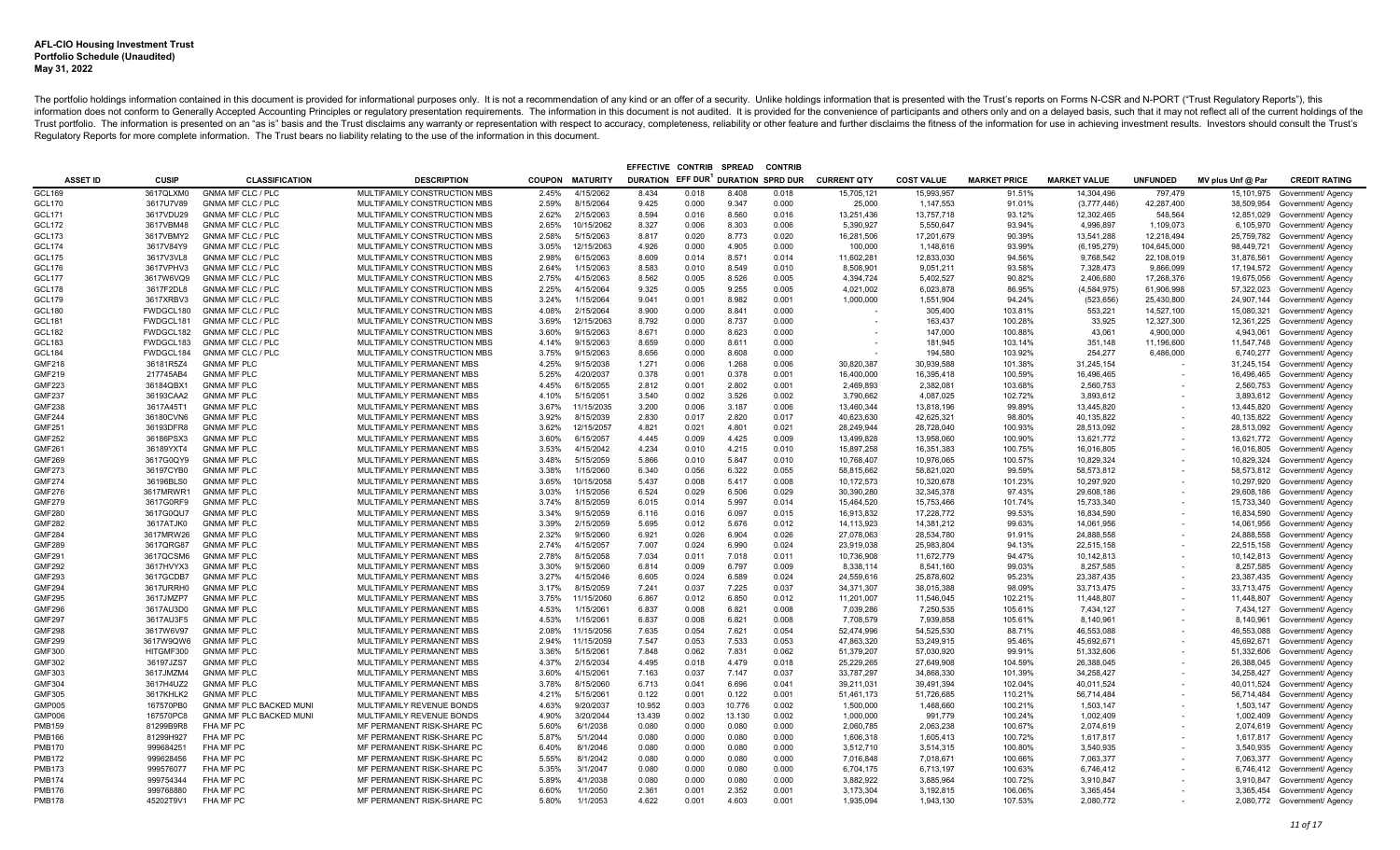|                                |                        |                                          |                                                        |                |                        | EFFECTIVE CONTRIB |                | <b>SPREAD</b>            | <b>CONTRIB</b> |                          |                          |                     |                          |                          |                   |                                                                |
|--------------------------------|------------------------|------------------------------------------|--------------------------------------------------------|----------------|------------------------|-------------------|----------------|--------------------------|----------------|--------------------------|--------------------------|---------------------|--------------------------|--------------------------|-------------------|----------------------------------------------------------------|
| <b>ASSET ID</b>                | CUSIP                  | <b>CLASSIFICATION</b>                    | <b>DESCRIPTION</b>                                     |                | COUPON MATURITY        | DURATION EFF DUR  |                | <b>DURATION SPRD DUR</b> |                | <b>CURRENT QTY</b>       | <b>COST VALUE</b>        | <b>MARKET PRICE</b> | <b>MARKET VALUE</b>      | <b>UNFUNDED</b>          | MV plus Unf @ Par | <b>CREDIT RATING</b>                                           |
| <b>PMB180</b>                  | 60416SBF6              | FHA MF PC                                | MF PERMANENT RISK-SHARE PC                             | 3.75%          | 8/1/2048               | 0.167             | 0.000          | 0.167                    | 0.000          | 3,630,000                | 3,626,153                | 100.16%             | 3,635,957                |                          | 3,635,957         | Government/ Agency                                             |
| <b>PMB181</b>                  | 57586NHK0              | FHA MF PC                                | MF PERMANENT RISK-SHARE PC                             | 4.00%          | 12/1/2053              | 4.230             | 0.040          | 4.211                    | 0.039          | 60,875,000               | 60,851,363               | 99.35%              | 60,477,791               | $\overline{\phantom{a}}$ |                   | 60,477,791 Government/ Agency                                  |
| <b>PMB183</b>                  | 64199AKB9              | FHA MF PC                                | MF PERMANENT RISK-SHARE PC                             | 3.65%          | 12/1/2037              | 0.406             | 0.000          | 0.406                    | 0.000          | 7,720,705                | 7,831,961                | 100.37%             | 7,749,426                |                          |                   | 7,749,426 Government/ Agency                                   |
| <b>PMB184</b>                  | 57599CYU8              | FHA MF PC                                | MF PERMANENT RISK-SHARE PC                             | 5.17%          | 2/1/2050               | 2.260             | 0.003          | 2.251                    | 0.003          | 7,461,691                | 7,942,901                | 101.68%             | 7,586,816                |                          |                   | 7,586,816 Government/ Agency                                   |
| <b>PMB186</b>                  | 57499ANM3              | FHA MF PC                                | MF PERMANENT RISK-SHARE PC                             | 3.72%          | 2/15/2062              | 7.730             | 0.005          | 7.717                    | 0.005          | 4,458,701                | 4,463,556                | 94.35%              | 4,207,003                |                          |                   | 4,207,003 Government/ Agency                                   |
| <b>PMB187</b>                  | FWDPMB187              | FHA MF PC                                | MF PERMANENT RISK-SHARE PC                             | 3.90%          | 3/15/2062              | 7.566             | 0.000          | 7.553                    | 0.000          |                          |                          | 95.84%              | (128, 396)               | 3,090,000                | 2,961,604         | Government/ Agency                                             |
| <b>PMB188</b>                  | FWDPMB188              | FHA MF PC                                | MF PERMANENT RISK-SHARE PC                             | 2.50%          | 9/1/2063               | 8.845             | 0.000          | 8.798                    | 0.000          |                          |                          | 84.47%              | (885, 492)               | 5,702,000                | 4,816,508         | Government/ Agency                                             |
| <b>PMB189</b>                  | 53999AFS3              | FHA MF PC                                | MF PERMANENT RISK-SHARE PC                             | 4.10%          | 12/1/2060              | 6.699             | 0.022          | 6.683                    | 0.022          | 21.663.585               | 21.683.944               | 98.41%              | 21,318,918               |                          |                   | 21,318,918 Government/ Agency                                  |
| <b>FXF014</b>                  | 31377LWH2              | <b>FNMA MF DUS</b>                       | MULTIFAMILY PERMANENT MBS                              | 8.40%          | 7/1/2023               | 0.078             | 0.000          | 0.078                    | 0.000          | 69,081                   | 69,060                   | 100.51%             | 69,430                   |                          |                   | 69,430 Government/ Agency                                      |
| <b>FXF081</b>                  | 31381HAH9              | <b>FNMA MF DUS</b>                       | MULTIFAMILY PERMANENT MBS                              | 5.15%          | 10/1/2022              | 0.122             | 0.000          | 0.122                    | 0.000          | 110,000                  | 110,000                  | 99.95%              | 109,949                  |                          |                   | 109,949 Government/ Agency                                     |
| <b>FXF111</b>                  | 31377TT48              | <b>FNMA MF DUS</b>                       | MULTIFAMILY PERMANENT MBS                              | 5.96%          | 1/1/2029               | 0.083             | 0.000          | 0.083                    | 0.000          | 230,782                  | 230.990                  | 100.36%             | 231,619                  |                          |                   | 231,619 Government/ Agency                                     |
| <b>FXF195</b>                  | 31409LNV3              | <b>FNMA MF DUS</b>                       | MULTIFAMILY PERMANENT MBS                              | 5.91%          | 3/1/2037               | 0.148             | 0.000          | 0.148                    | 0.000          | 1,564,467                | 1.583.028                | 100.33%             | 1,569,557                |                          | 1,569,557         | Government/ Agency                                             |
| <b>FXF201</b>                  | 31413VYB7              | <b>FNMA MF DUS</b>                       | MULTIFAMILY PERMANENT MBS                              | 6.15%          | 1/1/2023               | 0.084             | 0.000          | 0.084                    | 0.000          | 3,132,442                | 3,132,442                | 100.31%             | 3,142,151                |                          |                   | 3,142,151 Government/ Agency                                   |
| <b>FXF253</b>                  | 31381RK78              | <b>FNMA MF DUS</b>                       | MULTIFAMILY PERMANENT MBS                              | 5.69%          | 6/1/2041               | 3.363             | 0.002          | 3.349                    | 0.002          | 4.248.173                | 4.334.777                | 108.16%             | 4.595.014                |                          |                   | 4,595,014 Government/ Agency                                   |
| <b>FXF254</b>                  | 31381RK86              | <b>FNMA MF DUS</b>                       | MULTIFAMILY PERMANENT MBS                              | 5.75%          | 6/1/2041               | 3.362             | 0.001          | 3.348                    | 0.001          | 2,062,665                | 2,111,206                | 108.42%             | 2,236,356                |                          | 2,236,356         | Government/ Agency                                             |
| <b>FXF260</b>                  | 31381SN99              | <b>FNMA MF DUS</b>                       | MULTIFAMILY PERMANENT MBS                              | 4.69%          | 6/1/2035               | 3.368             | 0.000          | 3.354                    | 0.000          | 536,005                  | 545,950                  | 104.69%             | 561,145                  |                          |                   | 561,145 Government/ Agency                                     |
| <b>FXF263</b>                  | 31381U2P1              | <b>FNMA MF DUS</b>                       | MULTIFAMILY PERMANENT MBS                              | 5.30%          | 8/1/2029               | 3.465             | 0.002          | 3.452                    | 0.002          | 3,926,562                | 3.903.782                | 107.01%             | 4.201.807                |                          | 4,201,807         | Government/ Agency                                             |
| <b>FXF268</b>                  | 3138L3SY2              | <b>FNMA MF DUS</b>                       | MULTIFAMILY PERMANENT MBS                              | 2.99%          | 6/1/2025               | 2.806             | 0.001          | 2.796                    | 0.001          | 2,569,349                | 2,570,157                | 100.00%             | 2,569,303                |                          |                   | 2,569,303 Government/ Agency                                   |
| <b>FXF270</b>                  | 3138L4S79              | <b>FNMA MF DUS</b>                       | MULTIFAMILY PERMANENT MBS                              | 3.46%          | 12/1/2023              | 1.488             | 0.001          | 1.484                    | 0.001          | 3,316,170                | 3,316,159                | 100.81%             | 3,343,066                |                          | 3,343,066         | Government/ Agency                                             |
| <b>FXF271</b>                  | 3138L5CM0              | <b>FNMA MF DUS</b>                       | MULTIFAMILY PERMANENT MBS                              | 3.66%          | 10/1/2023              | 1.326             | 0.001          | 1.324                    | 0.001          | 4,352,767                | 4.352.767                | 100.75%             | 4,385,355                |                          |                   | 4,385,355 Government/ Agency                                   |
| <b>FXF272</b>                  | 3138L4WV1              | <b>FNMA MF DUS</b>                       | MULTIFAMILY PERMANENT MBS                              | 3.41%          | 9/1/2023               | 1.220             | 0.002          | 1.218                    | 0.002          | 10,566,317               | 10,566,317               | 100.48%             | 10,617,066               |                          |                   | 10,617,066 Government/ Agency                                  |
| <b>FXF274</b>                  | 3138L4YH0              | <b>FNMA MF DUS</b>                       | MULTIFAMILY PERMANENT MBS                              | 3.61%          | 9/1/2023               | 1.263             | 0.001          | 1.261                    | 0.001          | 5,938,260                | 5,938,260                | 100.64%             | 5,976,012                |                          |                   | 5,976,012 Government/ Agency                                   |
| <b>FXF280</b><br><b>FXF282</b> | 3138L7T48<br>3138L7VB9 | <b>FNMA MF DUS</b><br><b>FNMA MF DUS</b> | MULTIFAMILY PERMANENT MBS                              | 3.36%          | 10/1/2029<br>10/1/2026 | 5.787<br>3.812    | 0.009<br>0.002 | 5.769<br>3.796           | 0.009<br>0.002 | 10,670,994               | 10,673,725<br>2,770,240  | 100.80%<br>101.22%  | 10,756,781               |                          |                   | 10,756,781 Government/ Agency                                  |
|                                | 3138L9FR8              |                                          | MULTIFAMILY PERMANENT MBS                              | 3.40%          | 4/1/2030               | 6.415             | 0.024          | 6.397                    |                | 2,766,395                |                          | 98.77%              | 2,800,246                |                          |                   | 2,800,246 Government/ Agency                                   |
| <b>FXF283</b><br><b>FXF284</b> | 3138L9JU7              | <b>FNMA MF DUS</b><br><b>FNMA MF DUS</b> | MULTIFAMILY PERMANENT MBS<br>MULTIFAMILY PERMANENT MBS | 3.04%<br>3.42% | 4/1/2035               | 8.685             | 0.007          | 8.608                    | 0.024<br>0.007 | 25,063,771<br>5,072,588  | 25,111,830<br>5,129,469  | 98.66%              | 24,754,364<br>5,004,801  |                          | 24,754,364        | Government/ Agency<br>5,004,801 Government/ Agency             |
| <b>FXF285</b>                  | 3138L9J29              | <b>FNMA MF DUS</b>                       | MULTIFAMILY PERMANENT MBS                              | 3.05%          | 4/1/2030               | 6.239             | 0.024          | 6.222                    | 0.024          | 26,019,519               | 26,036,212               | 98.55%              | 25,642,952               |                          | 25,642,952        | Government/ Agency                                             |
| <b>FXF286</b>                  | 3138L9LM2              | <b>FNMA MF DUS</b>                       | MULTIFAMILY PERMANENT MBS                              | 3.12%          | 4/1/2030               | 6.250             | 0.012          | 6.233                    | 0.012          | 12,758,906               | 12,761,269               | 98.65%              | 12,586,329               |                          |                   | 12,586,329 Government/ Agency                                  |
| <b>FXF287</b>                  | 3138L9XT4              | <b>FNMA MF DUS</b>                       | MULTIFAMILY PERMANENT MBS                              | 3.21%          | 5/1/2030               | 6.177             | 0.006          | 6.160                    | 0.006          | 6,513,469                | 6,570,004                | 99.20%              | 6,461,160                |                          |                   | 6,461,160 Government/ Agency                                   |
| <b>FXF288</b>                  | 3138L92T8              | <b>FNMA MF DUS</b>                       | MULTIFAMILY PERMANENT MBS                              | 3.18%          | 5/1/2035               | 6.109             | 0.009          | 6.081                    | 0.009          | 9,424,346                | 9,522,947                | 98.59%              | 9,291,555                |                          |                   | 9,291,555 Government/ Agency                                   |
| <b>FXF289</b>                  | 3138L9XB3              | <b>FNMA MF DUS</b>                       | MULTIFAMILY PERMANENT MBS                              | 3.02%          | 6/1/2027               | 4.339             | 0.002          | 4.319                    | 0.002          | 3,650,923                | 3,654,691                | 99.63%              | 3,637,582                |                          |                   | 3,637,582 Government/ Agency                                   |
| <b>FXF290</b>                  | 3138LAPD5              | <b>FNMA MF DUS</b>                       | MULTIFAMILY PERMANENT MBS                              | 3.63%          | 7/1/2035               | 9.114             | 0.030          | 9.024                    | 0.030          | 21,398,097               | 21,421,183               | 100.25%             | 21,451,025               |                          |                   | 21,451,025 Government/ Agency                                  |
| <b>FXF294</b>                  | 3138LCBV6              | <b>FNMA MF DUS</b>                       | MULTIFAMILY PERMANENT MBS                              | 3.31%          | 10/1/2027              | 4.620             | 0.011          | 4.600                    | 0.011          | 15,140,285               | 15,196,812               | 100.89%             | 15,274,884               |                          |                   | 15,274,884 Government/ Agency                                  |
| <b>FXF298</b>                  | 3138LBAX5              | <b>FNMA MF DUS</b>                       | MULTIFAMILY PERMANENT MBS                              | 2.70%          | 11/1/2025              | 3.140             | 0.007          | 3.128                    | 0.007          | 14,564,588               | 14,567,235               | 99.04%              | 14,424,997               |                          |                   | 14,424,997 Government/ Agency                                  |
| <b>FXF304</b>                  | 3138LCWY7              | <b>FNMA MF DUS</b>                       | MULTIFAMILY PERMANENT MBS                              | 3.26%          | 1/1/2027               | 4.031             | 0.004          | 4.013                    | 0.004          | 7,045,033                | 7,051,977                | 100.54%             | 7.083.187                |                          |                   | 7,083,187 Government/ Agency                                   |
| <b>FXF306</b>                  | 3138LDJ79              | <b>FNMA MF DUS</b>                       | MULTIFAMILY PERMANENT MBS                              | 3.00%          | 3/1/2028               | 4.991             | 0.007          | 4.970                    | 0.007          | 9,333,465                | 9,335,898                | 99.13%              | 9,251,883                |                          |                   | 9,251,883 Government/ Agency                                   |
| <b>FXF307</b>                  | 3138LDFD0              | <b>FNMA MF DUS</b>                       | MULTIFAMILY PERMANENT MBS                              | 2.92%          | 4/1/2028               | 5.050             | 0.012          | 5.030                    | 0.012          | 15,652,019               | 15.689.761               | 98.87%              | 15.474.528               |                          |                   | 15,474,528 Government/ Agency                                  |
| <b>FXF309</b>                  | 3138LD6N8              | <b>FNMA MF DUS</b>                       | MULTIFAMILY PERMANENT MBS                              | 2.91%          | 6/1/2031               | 7.839             | 0.029          | 7.824                    | 0.029          | 25,000,000               | 25,107,864               | 95.61%              | 23,901,713               |                          |                   | 23,901,713 Government/ Agency                                  |
| <b>FXF310</b>                  | 3138LEAD3              | <b>FNMA MF DUS</b>                       | MULTIFAMILY PERMANENT MBS                              | 2.50%          | 6/1/2026               | 3.823             | 0.034          | 3.807                    | 0.034          | 60,000,000               | 60.000.000               | 97.98%              | 58,787,682               |                          |                   | 58,787,682 Government/ Agency                                  |
| <b>FXF313</b>                  | 3138LEH95              | <b>FNMA MF DUS</b>                       | MULTIFAMILY PERMANENT MBS                              | 2.72%          | 7/1/2028               | 5.309             | 0.029          | 5.289                    | 0.029          | 36,400,000               | 36.550.316               | 97.69%              | 35,557,719               |                          |                   | 35,557,719 Government/ Agency                                  |
| <b>FXF315</b>                  | 3138LEMS7              | <b>FNMA MF DUS</b>                       | MULTIFAMILY PERMANENT MBS                              | 2.46%          | 8/1/2026               | 3.966             | 0.015          | 3.949                    | 0.015          | 25,830,000               | 25,832,051               | 97.56%              | 25,199,030               |                          |                   | 25,199,030 Government/ Agency                                  |
| <b>FXF320</b>                  | 3138LGKE5              | <b>FNMA MF DUS</b>                       | MULTIFAMILY PERMANENT MBS                              | 2.49%          | 12/1/2026              | 4.017             | 0.009          | 4.000                    | 0.009          | 15,320,987               | 15,331,059               | 97.60%              | 14,952,673               |                          |                   | 14,952,673 Government/ Agency                                  |
| <b>FXF321</b>                  | 3138ET5Z5              | <b>FNMA MF DUS</b>                       | MULTIFAMILY PERMANENT MBS                              | 3.09%          | 5/1/2026               | 3.539             | 0.003          | 3.525                    | 0.003          | 5,132,701                | 5,176,363                | 100.43%             | 5,154,790                |                          |                   | 5,154,790 Government/ Agency                                   |
| <b>FXF327</b>                  | 3138LHTV6              | <b>FNMA MF DUS</b>                       | MULTIFAMILY PERMANENT MBS                              | 3.14%          | 4/1/2029               | 5.727             | 0.007          | 5.708                    | 0.007          | 7,630,911                | 7,641,123                | 99.59%              | 7,599,712                |                          |                   | 7,599,712 Government/ Agency                                   |
| FXF329                         | 3138LHHP2              | <b>FNMA MF DUS</b>                       | MULTIFAMILY PERMANENT MBS                              | 1.24%          | 5/1/2027               | 0.327             | 0.001          | 4.442                    | 0.011          | 16,541,169               | 16,541,169               | 99.99%              | 16,540,038               |                          |                   | 16,540,038 Government/ Agency                                  |
| <b>FXF330</b>                  | 3138LJCH1              | <b>FNMA MF DUS</b>                       | MULTIFAMILY PERMANENT MBS                              | 2.94%          | 6/1/2027               | 4.429             | 0.019          | 4.409                    | 0.019          | 28,081,277               | 28,097,116               | 99.24%              | 27,867,357               |                          |                   | 27,867,357 Government/ Agency                                  |
| FXF331                         | 3138LJD80              | <b>FNMA MF DUS</b>                       | MULTIFAMILY PERMANENT MBS                              | 2.92%          | 6/1/2027               | 4.394             | 0.044          | 4.373                    | 0.044          | 66,251,378               | 66,287,247               | 99.15%              | 65,687,513               |                          |                   | 65,687,513 Government/ Agency                                  |
| <b>FXF336</b>                  | 3138LKDV6              | <b>FNMA MF DUS</b>                       | MULTIFAMILY PERMANENT MBS                              | 3.17%          | 9/1/2029               | 6.083             | 0.013          | 6.064                    | 0.013          | 13,862,000               | 13,890,781               | 99.38%              | 13,776,359               |                          | 13,776,359        | Government/ Agency                                             |
| <b>FXF337</b>                  | 3138LKHG5              | <b>FNMA MF DUS</b>                       | MULTIFAMILY PERMANENT MBS                              | 3.00%          | 5/1/2027               | 4.367             | 0.004          | 4.347                    | 0.004          | 6,358,942                | 6,366,539                | 99.03%              | 6,297,058                |                          |                   | 6,297,058 Government/ Agency                                   |
| <b>FXF339</b>                  | 3138LKP84              | <b>FNMA MF DUS</b>                       | MULTIFAMILY PERMANENT MBS                              | 2.81%          | 9/1/2027               | 4.632             | 0.008          | 4.612                    | 0.008          | 12,050,705               | 12,081,070               | 98.58%              | 11,879,926               | $\overline{\phantom{a}}$ | 11,879,926        | Government/ Agency                                             |
| <b>FXF342</b><br><b>FXF349</b> | 3138LLA47              | <b>FNMA MF DUS</b><br><b>FNMA MF DUS</b> | MULTIFAMILY PERMANENT MBS<br>MULTIFAMILY PERMANENT MBS | 2.97%          | 11/1/2032<br>12/1/2027 | 8.417             | 0.023<br>0.001 | 8.392<br>4.983           | 0.023<br>0.014 | 19,070,000               | 19,106,276               | 96.70%<br>100.01%   | 18,440,741               |                          |                   | 18,440,741 Government/ Agency                                  |
| <b>FXF352</b>                  | 3138LLU78<br>3138LLRM9 | <b>FNMA MF DUS</b>                       | MULTIFAMILY PERMANENT MBS                              | 1.15%<br>1.14% | 1/1/2028               | 0.357<br>0.370    | 0.001          | 5.227                    | 0.018          | 18,100,000               | 18,100,000<br>22,425,000 | 99.83%              | 18,101,770               |                          |                   | 18,101,770 Government/ Agency                                  |
| <b>FXF354</b>                  | 3138LMNU3              | <b>FNMA MF DUS</b>                       | MULTIFAMILY PERMANENT MBS                              | 1.09%          | 2/1/2028               | 0.368             | 0.002          | 5.156                    | 0.024          | 22,425,000<br>30,420,000 | 30,420,000               | 99.81%              | 22,385,776<br>30,361,484 |                          |                   | 22,385,776 Government/ Agency                                  |
| <b>FXF355</b>                  | 3138LMP49              | <b>FNMA MF DUS</b>                       | MULTIFAMILY PERMANENT MBS                              | 1.11%          | 3/1/2028               | 0.368             | 0.002          | 5.222                    | 0.030          | 38,275,000               | 38,276,993               | 99.87%              | 38,226,835               |                          |                   | 30,361,484 Government/ Agency<br>38,226,835 Government/ Agency |
| <b>FXF360</b>                  | 3140HRAY9              | <b>FNMA MF DUS</b>                       | MULTIFAMILY PERMANENT MBS                              | 1.20%          | 9/1/2028               | 0.389             | 0.000          | 5.629                    | 0.002          | 1,822,000                | 1.822.000                | 99.86%              | 1,819,360                |                          |                   | 1,819,360 Government/ Agency                                   |
| <b>FXF362</b>                  | 3140HTFP9              | <b>FNMA MF DUS</b>                       | MULTIFAMILY PERMANENT MBS                              | 3.33%          | 5/1/2026               | 3.531             | 0.006          | 3.517                    | 0.006          | 10,501,547               | 10,514,493               | 100.49%             | 10,553,108               |                          |                   | 10,553,108 Government/ Agency                                  |
| <b>FXF364</b>                  | 3140HTM30              | <b>FNMA MF DUS</b>                       | MULTIFAMILY PERMANENT MBS                              | 3.46%          | 4/1/2031               | 7.114             | 0.014          | 7.098                    | 0.014          | 12.746.000               | 12.806.202               | 99.54%              | 12.687.031               |                          |                   | 12.687.031 Government/ Agency                                  |
|                                |                        |                                          |                                                        |                |                        |                   |                |                          |                |                          |                          |                     |                          |                          |                   |                                                                |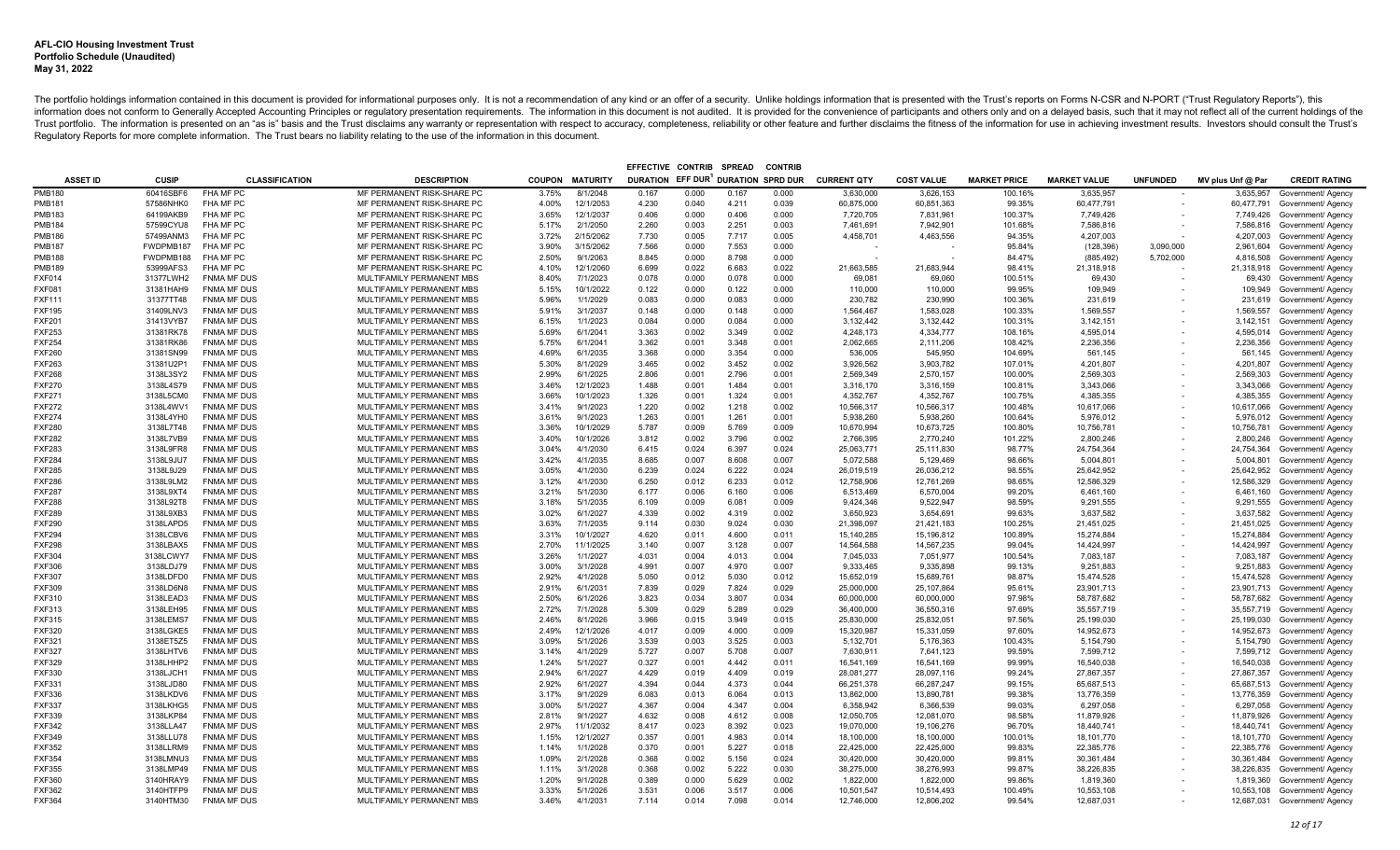| EFFECTIVE CONTRIB<br><b>SPREAD</b><br><b>CONTRIE</b> |                        |                                          |                                                        |                |                      |                  |                |                 |                          |                          |                          |                     |                           |                          |                   |                                                                |
|------------------------------------------------------|------------------------|------------------------------------------|--------------------------------------------------------|----------------|----------------------|------------------|----------------|-----------------|--------------------------|--------------------------|--------------------------|---------------------|---------------------------|--------------------------|-------------------|----------------------------------------------------------------|
| <b>ASSET ID</b>                                      | CUSIP                  | <b>CLASSIFICATION</b>                    | <b>DESCRIPTION</b>                                     |                | COUPON MATURITY      | DURATION EFF DUR |                |                 | <b>DURATION SPRD DUR</b> | <b>CURRENT QTY</b>       | <b>COST VALUE</b>        | <b>MARKET PRICE</b> | <b>MARKET VALUE</b>       | <b>UNFUNDED</b>          | MV plus Unf @ Par | <b>CREDIT RATING</b>                                           |
| <b>FXF365</b>                                        | 3140HT5P0              | <b>FNMA MF DUS</b>                       | <b>MULTIFAMILY PERMANENT MBS</b>                       | 3.17%          | 6/1/2029             | 6.254            | 0.021          | 6.234           | 0.021                    | 22,345,000               | 22,432,417               | 99.00%              | 22,121,083                |                          | 22,121,083        | Government/ Agency                                             |
| <b>FXF366</b>                                        | 3140HT3B3              | <b>FNMA MF DUS</b>                       | MULTIFAMILY PERMANENT MBS                              | 1.38%          | 5/1/2029             | 0.408            | 0.002          | 6.179           | 0.024                    | 25,000,000               | 25,007,799               | 100.10%             | 25,023,968                | $\overline{\phantom{a}}$ |                   | 25,023,968 Government/ Agency                                  |
| <b>FXF367</b>                                        | 3140HUEF9              | <b>FNMA MF DUS</b>                       | MULTIFAMILY PERMANENT MBS                              | 1.38%          | 6/1/2029             | 0.613            | 0.004          | 6.308           | 0.040                    | 41,302,000               | 41,322,605               | 100.10%             | 41,343,620                | $\overline{\phantom{a}}$ |                   | 41,343,620 Government/ Agency                                  |
| <b>FXF368</b>                                        | 3140JAWR5              | <b>FNMA MF DUS</b>                       | MULTIFAMILY PERMANENT MBS                              | 3.36%          | 5/1/2029             | 5.809            | 0.014          | 5.790           | 0.014                    | 15,447,000               | 15,977,683               | 101.10%             | 15,616,610                |                          |                   | 15,616,610 Government/ Agency                                  |
| <b>FXF370</b>                                        | 3140HVJB1              | <b>FNMA MF DUS</b>                       | MULTIFAMILY PERMANENT MBS                              | 2.55%          | 9/1/2026             | 3.903            | 0.008          | 3.886           | 0.008                    | 14,210,000               | 14,212,857               | 97.61%              | 13,871,052                |                          |                   | 13,871,052 Government/ Agency                                  |
| FXF371                                               | 3140HU4N3              | <b>FNMA MF DUS</b>                       | MULTIFAMILY PERMANENT MBS                              | 2.67%          | 8/1/2029             | 6.275            | 0.035          | 6.255           | 0.035                    | 37,700,000               | 37,974,974               | 97.66%              | 36,818,318                |                          |                   | 36,818,318 Government/ Agency                                  |
| FXF372                                               | 3138LM4U4              | <b>FNMA MF DUS</b>                       | MULTIFAMILY PERMANENT MBS                              | 3.68%          | 7/1/2028             | 5.198            | 0.010          | 5.178           | 0.010                    | 12,011,000               | 12,417,249               | 101.95%             | 12,245,732                |                          |                   | 12,245,732 Government/ Agency                                  |
| <b>FXF373</b>                                        | 3140HVDA9              | <b>FNMA MF DUS</b>                       | MULTIFAMILY PERMANENT MBS                              | 2.85%          | 8/1/2031             | 7.658            | 0.010          | 7.643           | 0.010                    | 8,760,000                | 8,802,604                | 95.59%              | 8,373,573                 |                          |                   | 8,373,573 Government/ Agency                                   |
| <b>FXF375</b>                                        | 3140HTYA1              | <b>FNMA MF DUS</b>                       | MULTIFAMILY PERMANENT MBS                              | 2.97%          | 9/1/2034             | 8.699            | 0.017          | 8.631           | 0.016                    | 13, 183, 963             | 13,373,361               | 95.15%              | 12,544,793                |                          |                   | 12,544,793 Government/ Agency                                  |
| FXF376                                               | 3140HVQ31              | <b>FNMA MF DUS</b>                       | MULTIFAMILY PERMANENT MBS                              | 2.96%          | 9/1/2034             | 9.912            | 0.028          | 9.830           | 0.028                    | 20,000,000               | 20,689,143               | 94.99%              | 18,998,582                |                          |                   | 18,998,582 Government/ Agency                                  |
| <b>FXF378</b>                                        | 3140HWBD3              | <b>FNMA MF DUS</b>                       | MULTIFAMILY PERMANENT MBS                              | 2.61%          | 11/1/2026            | 4.109            | 0.006          | 4.091           | 0.006                    | 9,800,000                | 9,845,161                | 97.97%              | 9,601,462                 |                          |                   | 9,601,462 Government/ Agency                                   |
| <b>FXF379</b>                                        | 3140HWCD2              | <b>FNMA MF DUS</b>                       | MULTIFAMILY PERMANENT MBS                              | 2.76%          | 10/1/2031            | 7.752            | 0.011          | 7.736           | 0.011                    | 10,189,000               | 10,319,794               | 95.41%              | 9,721,768                 |                          |                   | 9,721,768 Government/ Agency                                   |
| <b>FXF380</b>                                        | 3140HU6Y7              | FNMA MF DUS                              | MULTIFAMILY PERMANENT MBS                              | 2.33%          | 2/1/2030             | 6.958            | 0.006          | 6.939           | 0.006                    | 5,955,000                | 5,957,092                | 92.61%              | 5,514,797                 |                          |                   | 5,514,797 Government/ Agency                                   |
| <b>FXF381</b>                                        | 3140HWL83              | <b>FNMA MF DUS</b>                       | MULTIFAMILY PERMANENT MBS                              | 2.43%          | 11/1/2031            | 7.889            | 0.021          | 7.874           | 0.021                    | 18.655.000               | 18.662.367               | 93.00%              | 17.349.756                |                          |                   | 17,349,756 Government/ Agency                                  |
| <b>FXF382</b>                                        | 3140HVXW9              | <b>FNMA MF DUS</b>                       | MULTIFAMILY PERMANENT MBS                              | 2.33%          | 11/1/2029            | 6.230            | 0.011          | 6.211           | 0.011                    | 12,186,052               | 12,227,179               | 94.29%              | 11,489,977                |                          |                   | 11,489,977 Government/ Agency                                  |
| <b>FXF383</b>                                        | 3140HWJZ6              | <b>FNMA MF DUS</b>                       | MULTIFAMILY PERMANENT MBS                              | 2.49%          | 11/1/2031            | 8.279            | 0.014          | 8.264           | 0.014                    | 11,975,000               | 12,017,816               | 92.31%              | 11,053,969                |                          |                   | 11,053,969 Government/ Agency                                  |
| <b>FXF384</b>                                        | 3140HWZS4              | <b>FNMA MF DUS</b>                       | MULTIFAMILY PERMANENT MBS                              | 2.53%          | 1/1/2030             | 6.840            | 0.020          | 6.821           | 0.020                    | 20,550,000               | 20,678,012               | 94.46%              | 19.410.827                |                          |                   | 19,410,827 Government/ Agency                                  |
| <b>FXF385</b>                                        | 3140HXPN4              | <b>FNMA MF DUS</b>                       | MULTIFAMILY PERMANENT MBS                              | 2.55%          | 3/1/2030             | 6.761            | 0.050          | 6.742           | 0.050                    | 51,656,000               | 51,928,418               | 94.95%              | 49,046,282                |                          |                   | 49,046,282 Government/ Agency                                  |
| <b>FXF387</b>                                        | 3140HYCN6              | <b>FNMA MF DUS</b>                       | MULTIFAMILY PERMANENT MBS                              | 1.94%          | 4/1/2035             | 9.961            | 0.008          | 9.863           | 0.008                    | 6,400,000                | 6,499,843                | 86.04%              | 5,506,345                 |                          |                   | 5,506,345 Government/ Agency                                   |
| <b>FXF388</b>                                        | 3140HYER5              | <b>FNMA MF DUS</b>                       | MULTIFAMILY PERMANENT MBS                              | 2.09%          | 5/1/2032             | 8.393            | 0.015          | 8.380           | 0.015                    | 13,400,000               | 13,493,014               | 90.21%              | 12,088,306                |                          |                   | 12,088,306 Government/ Agency                                  |
| FXF389                                               | 3140HWJR4              | <b>FNMA MF DUS</b>                       | MULTIFAMILY PERMANENT MBS                              | 2.46%          | 11/1/2034            | 9.248            | 0.012          | 9.170           | 0.012                    | 9,500,000                | 9,589,335                | 90.90%              | 8,635,760                 |                          |                   | 8,635,760 Government/ Agency                                   |
| FXF390                                               | 3140J0CH1              | <b>FNMA MF DUS</b>                       | MULTIFAMILY PERMANENT MBS                              | 1.82%          | 7/1/2035             | 9.928            | 0.006          | 9.822           | 0.006                    | 4,622,827                | 4,660,748                | 83.53%              | 3,861,466                 |                          |                   | 3,861,466 Government/ Agency                                   |
| FXF391<br><b>FXF392</b>                              | 3140J0FZ8<br>3140J0GW4 | <b>FNMA MF DUS</b><br><b>FNMA MF DUS</b> | MULTIFAMILY PERMANENT MBS                              | 1.46%<br>1.41% | 7/1/2030<br>7/1/2030 | 6.721<br>6.793   | 0.007<br>0.003 | 6.703<br>6.775  | 0.007<br>0.003           | 7,519,898                | 7,621,732<br>3,312,024   | 88.25%<br>87.84%    | 6.636.066<br>2,879,692    |                          |                   | 6,636,066 Government/ Agency                                   |
|                                                      |                        | <b>FNMA MF DUS</b>                       | MULTIFAMILY PERMANENT MBS                              | 1.27%          | 7/1/2030             | 7.510            |                | 7.491           |                          | 3,278,464                |                          | 87.05%              |                           |                          |                   | 2,879,692 Government/ Agency                                   |
| FXF393<br>FXF394                                     | 3140J0JH4<br>3140J0JC5 | <b>FNMA MF DUS</b>                       | MULTIFAMILY PERMANENT MBS<br>MULTIFAMILY PERMANENT MBS | 1.25%          | 7/1/2030             | 7.605            | 0.014<br>0.037 | 7.586           | 0.014<br>0.037           | 14,235,000<br>37,950,000 | 14,335,290<br>38,075,475 | 84.94%              | 12,391,109<br>32,235,713  |                          |                   | 12,391,109 Government/ Agency<br>32,235,713 Government/ Agency |
| <b>FXF395</b>                                        | 3140J0KT6              | <b>FNMA MF DUS</b>                       | MULTIFAMILY PERMANENT MBS                              | 1.55%          | 7/1/2032             | 8.342            | 0.022          | 8.325           | 0.022                    | 20,500,000               | 20,806,316               | 85.97%              | 17,623,553                |                          | 17,623,553        | Government/ Agency                                             |
| FXF396                                               | 3140J0K74              | <b>FNMA MF DUS</b>                       | MULTIFAMILY PERMANENT MBS                              | 1.65%          | 7/1/2030             | 6.762            | 0.001          | 6.744           | 0.001                    | 1,255,390                | 1,285,283                | 89.37%              | 1,121,943                 |                          |                   | 1,121,943 Government/ Agency                                   |
| FXF397                                               | 3140J0K66              | <b>FNMA MF DUS</b>                       | MULTIFAMILY PERMANENT MBS                              | 1.47%          | 7/1/2030             | 7.537            | 0.003          | 7.518           | 0.003                    | 3,025,000                | 3,066,708                | 86.49%              | 2,616,186                 |                          |                   | 2,616,186 Government/ Agency                                   |
| <b>FXF398</b>                                        | 3140J0LU2              | <b>FNMA MF DUS</b>                       | MULTIFAMILY PERMANENT MBS                              | 1.52%          | 7/1/2032             | 8.749            | 0.019          | 8.730           | 0.019                    | 16,530,000               | 16,670,292               | 85.78%              | 14,179,948                |                          |                   | 14,179,948 Government/ Agency                                  |
| FXF399                                               | 3140J0MQ0              | <b>FNMA MF DUS</b>                       | MULTIFAMILY PERMANENT MBS                              | 1.22%          | 7/1/2030             | 7.353            | 0.024          | 7.334           | 0.024                    | 25,610,000               | 25,695,268               | 86.70%              | 22,203,860                |                          |                   | 22,203,860 Government/ Agency                                  |
| <b>FXF400</b>                                        | 3140J0NB2              | <b>FNMA MF DUS</b>                       | MULTIFAMILY PERMANENT MBS                              | 1.53%          | 7/1/2032             | 8.554            | 0.012          | 8.537           | 0.012                    | 10,500,000               | 10,657,077               | 85.78%              | 9,007,302                 |                          |                   | 9,007,302 Government/ Agency                                   |
| FXF401                                               | 3140J0N30              | <b>FNMA MF DUS</b>                       | MULTIFAMILY PERMANENT MBS                              | 1.17%          | 8/1/2030             | 6.729            | 0.006          | 6.712           | 0.006                    | 7,269,217                | 7,272,261                | 86.45%              | 6,283,880                 |                          |                   | 6,283,880 Government/ Agency                                   |
| <b>FXF402</b>                                        | 3140J0PH7              | <b>FNMA MF DUS</b>                       | MULTIFAMILY PERMANENT MBS                              | 2.09%          | 7/1/2050             | 16.679           | 0.015          | 16.462          | 0.015                    | 8,392,000                | 8.547.091                | 71.32%              | 5,985,174                 |                          |                   | 5,985,174 Government/ Agency                                   |
| <b>FXF403</b>                                        | 3140J0PT1              | <b>FNMA MF DUS</b>                       | MULTIFAMILY PERMANENT MBS                              | 1.38%          | 7/1/2030             | 7.475            | 0.010          | 7.456           | 0.010                    | 10,500,000               | 10.641.708               | 87.75%              | 9.214.210                 |                          |                   | 9,214,210 Government/ Agency                                   |
| <b>FXF404</b>                                        | 3140J0QJ2              | <b>FNMA MF DUS</b>                       | MULTIFAMILY PERMANENT MBS                              | 1.76%          | 8/1/2035             | 10.572           | 0.012          | 10.456          | 0.012                    | 9,100,000                | 9,140,757                | 83.67%              | 7,614,177                 |                          |                   | 7,614,177 Government/ Agency                                   |
| <b>FXF405</b>                                        | 3140J0R51              | <b>FNMA MF DUS</b>                       | MULTIFAMILY PERMANENT MBS                              | 1.32%          | 8/1/2030             | 7.395            | 0.020          | 7.377           | 0.020                    | 21.000.000               | 21.276.413               | 87.25%              | 18.322.620                |                          |                   | 18,322,620 Government/ Agency                                  |
| <b>FXF406</b>                                        | 3140J0TU4              | <b>FNMA MF DUS</b>                       | MULTIFAMILY PERMANENT MBS                              | 1.31%          | 8/1/2030             | 7.182            | 0.004          | 7.164           | 0.004                    | 4,406,946                | 4,468,937                | 86.23%              | 3,800,325                 |                          |                   | 3,800,325 Government/ Agency                                   |
| <b>FXF407</b>                                        | 3140J0UK4              | <b>FNMA MF DUS</b>                       | MULTIFAMILY PERMANENT MBS                              | 1.50%          | 8/1/2030             | 6.844            | 0.001          | 6.826           | 0.001                    | 1,159,902                | 1,188,079                | 88.24%              | 1,023,542                 |                          | 1,023,542         | Government/ Agency                                             |
| <b>FXF408</b>                                        | 3140J0Q37              | <b>FNMA MF DUS</b>                       | MULTIFAMILY PERMANENT MBS                              | 1.57%          | 8/1/2037             | 10.884           | 0.063          | 10.709          | 0.062                    | 47,484,776               | 47.697.145               | 80.26%              | 38.108.964                |                          | 38,108,964        | Government/ Agency                                             |
| <b>FXF409</b>                                        | 3140J1DZ8              | <b>FNMA MF DUS</b>                       | MULTIFAMILY PERMANENT MBS                              | 2.16%          | 9/1/2050             | 18.076           | 0.028          | 17.863          | 0.028                    | 14,200,000               | 14,359,744               | 71.79%              | 10,194,180                |                          |                   | 10,194,180 Government/ Agency                                  |
| <b>FXF410</b>                                        | 3140J1FB9              | <b>FNMA MF DUS</b>                       | MULTIFAMILY PERMANENT MBS                              | 1.68%          | 9/1/2032             | 8.067            | 0.013          | 8.047           | 0.013                    | 12,781,937               | 12,995,252               | 86.63%              | 11,072,918                |                          |                   | 11,072,918 Government/ Agency                                  |
| <b>FXF411</b>                                        | 3140J1K80              | <b>FNMA MF DUS</b>                       | MULTIFAMILY PERMANENT MBS                              | 1.71%          | 9/1/2035             | 11.323           | 0.022          | 11.190          | 0.022                    | 16,305,000               | 16.575.814               | 78.57%              | 12.810.839                |                          |                   | 12,810,839 Government/ Agency                                  |
| <b>FXF412</b>                                        | 3140J1K98              | <b>FNMA MF DUS</b>                       | MULTIFAMILY PERMANENT MBS                              | 1.77%          | 9/1/2035             | 11.287           | 0.005          | 11.155          | 0.004                    | 3,270,000                | 3,337,521                | 83.77%              | 2,739,148                 |                          |                   | 2,739,148 Government/ Agency                                   |
| <b>FXF413</b>                                        | 3140J15B0              | <b>FNMA MF DUS</b>                       | MULTIFAMILY PERMANENT MBS                              | 1.17%          | 11/1/2030            | 7.924            | 0.028          | 7.906           | 0.028                    | 27,329,000               | 27,329,338               | 83.70%              | 22,875,064                |                          | 22,875,064        | Government/ Agency                                             |
| <b>FXF414</b>                                        | 3140J2LB0              | <b>FNMA MF DUS</b>                       | MULTIFAMILY PERMANENT MBS                              | 1.71%          | 11/1/2035            | 11.297           | 0.013          | 11.161          | 0.013                    | 9,300,000                | 9,332,835                | 80.26%              | 7,463,759                 |                          |                   | 7,463,759 Government/ Agency                                   |
| <b>FXF415</b>                                        | FWDFNP415              | <b>FNMA MF DUS</b>                       | MULTIFAMILY PERMANENT MBS                              | 2.21%          | 12/1/2039            | 12.571           | 0.000          | 12.285          | 0.000                    |                          |                          | 77.60%              | (9,314,467)               | 41,587,270               |                   | 32,272,803 Government/ Agency                                  |
| <b>FXF416</b>                                        | 3140LAFS9              | <b>FNMA MF DUS</b>                       | MULTIFAMILY PERMANENT MBS                              | 1.06%          | 12/1/2027            | 5.060            | 0.015          | 5.038           | 0.015                    | 21,424,000               | 21,432,357               | 89.68%              | 19,213,240                |                          | 19,213,240        | Government/ Agency                                             |
| <b>FXF417</b>                                        | 3140J3CK8              | <b>FNMA MF DUS</b>                       | MULTIFAMILY PERMANENT MBS                              | 1.47%          | 12/1/2030            | 7.880            | 0.013          | 7.862           | 0.013                    | 12,400,000               | 12,491,406               | 85.40%              | 10,589,233                |                          | 10,589,233        | Government/ Agency                                             |
| <b>FXF418</b>                                        | 3140LAG90              | <b>FNMA MF DUS</b>                       | MULTIFAMILY PERMANENT MBS                              | 1.57%          | 1/1/2031             | 7.417            | 0.021          | 7.400           | 0.021                    | 21,950,000               | 22,024,476               | 87.52%              | 19,211,498                |                          | 19,211,498        | Government/ Agency                                             |
| FXF419                                               | 3140LBL68              | <b>FNMA MF DUS</b>                       | MULTIFAMILY PERMANENT MBS                              | 1.26%          | 1/1/2031             | 7.570            | 0.024          | 7.553           | 0.024                    | 25,000,000               | 24,994,034               | 86.06%              | 21,515,963                |                          |                   | 21,515,963 Government/ Agency                                  |
| <b>FXF420</b>                                        | 3140LBTF0              | <b>FNMA MF DUS</b>                       | MULTIFAMILY PERMANENT MBS                              | 1.74%          | 3/1/2033             | 9.638            | 0.008          | 9.598           | 0.008                    | 6,160,000                | 6,245,340                | 83.71%              | 5,156,606                 |                          |                   | 5,156,606 Government/ Agency                                   |
| <b>FXF422</b>                                        | 3140LBVK6              | <b>FNMA MF DUS</b>                       | MULTIFAMILY PERMANENT MBS                              | 0.50%          | 3/1/2031             | 0.613            | 0.002          | 8.111           | 0.029                    | 23,855,000               | 23,857,896               | 99.78%              | 23,801,338                |                          |                   | 23,801,338 Government/ Agency                                  |
| FXF423                                               | 3140LBWH2              | <b>FNMA MF DUS</b>                       | MULTIFAMILY PERMANENT MBS                              | 0.51%          | 3/1/2031             | 0.613            | 0.001          | 8.107           | 0.012                    | 10,075,000               | 10,076,216               | 99.82%              | 10,056,902                |                          |                   | 10,056,902 Government/ Agency                                  |
| <b>FXF424</b>                                        | FWDFNP424              | <b>FNMA MF DUS</b>                       | MULTIFAMILY PERMANENT MBS                              | 2.59%          | 3/1/2039             | 11.536           | 0.000          | 11.307          | 0.000                    |                          |                          | 81.84%              | (2,071,384)               | 11,409,000               |                   | 9,337,616 Government/ Agency                                   |
| <b>FXF425</b><br><b>FXF426</b>                       | 3140LBXH1<br>FWDFNP426 | <b>FNMA MF DUS</b><br><b>FNMA MF DUS</b> | MULTIFAMILY PERMANENT MBS<br>MULTIFAMILY PERMANENT MBS | 0.52%<br>2.56% | 4/1/2031<br>7/1/2038 | 0.607<br>11.880  | 0.002<br>0.000 | 7.941<br>11.654 | 0.021<br>0.000           | 17,500,000               | 17,500,000               | 99.96%<br>81.91%    | 17,492,473<br>(1,948,543) | 10.774.000               |                   | 17,492,473 Government/ Agency                                  |
| <b>FXF427</b>                                        | 3140LDCF4              | <b>FNMA MF DUS</b>                       | MULTIFAMILY PERMANENT MBS                              | 1.76%          | 8/1/2031             | 8.416            | 0.026          | 8.401           | 0.026                    | 23.623.000               | 23.686.749               | 86.61%              | 20.459.313                |                          |                   | 8,825,457 Government/ Agency<br>20.459.313 Government/ Agency  |
|                                                      |                        |                                          |                                                        |                |                      |                  |                |                 |                          |                          |                          |                     |                           |                          |                   |                                                                |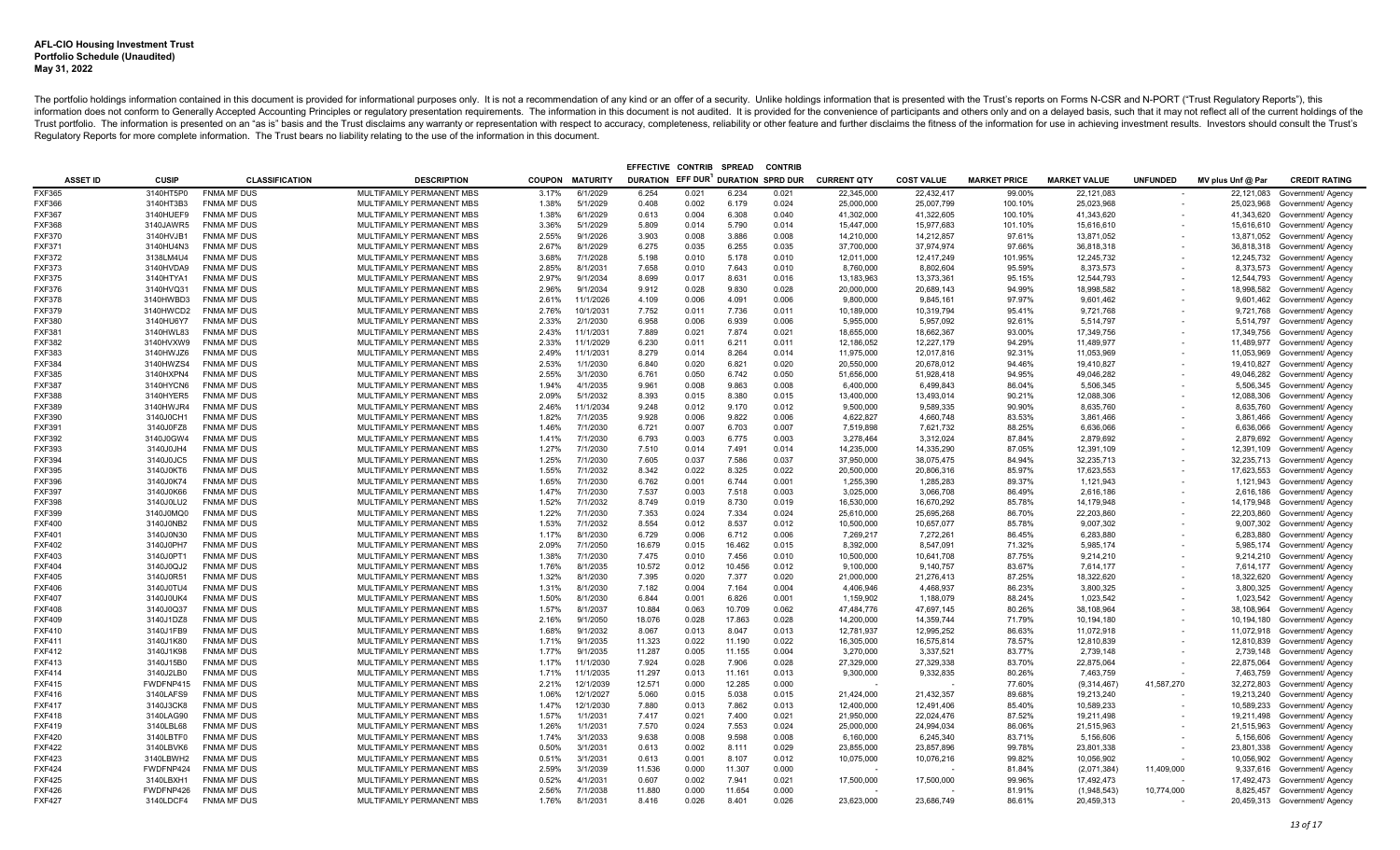| EFFECTIVE CONTRIB SPREAD<br><b>CONTRIB</b> |                        |                                          |                                                        |                |                      |                  |                |                          |                |                          |                          |                     |                          |                          |                   |                                                    |
|--------------------------------------------|------------------------|------------------------------------------|--------------------------------------------------------|----------------|----------------------|------------------|----------------|--------------------------|----------------|--------------------------|--------------------------|---------------------|--------------------------|--------------------------|-------------------|----------------------------------------------------|
| <b>ASSET ID</b>                            | <b>CUSIP</b>           | <b>CLASSIFICATION</b>                    | <b>DESCRIPTION</b>                                     | <b>COUPON</b>  | <b>MATURITY</b>      | DURATION EFF DUR |                | <b>DURATION SPRD DUR</b> |                | <b>CURRENT QTY</b>       | <b>COST VALUE</b>        | <b>MARKET PRICE</b> | <b>MARKET VALUE</b>      | <b>UNFUNDED</b>          | MV plus Unf @ Par | <b>CREDIT RATING</b>                               |
| <b>FXF428</b>                              | 3140LC5T4              | <b>FNMA MF DUS</b>                       | MULTIFAMILY PERMANENT MBS                              | 2.41%          | 4/1/2051             | 12.368           | 0.006          | 12.161                   | 0.006          | 3,748,243                | 3,786,253                | 81.29%              | 3,046,989                |                          | 3,046,989         | Government/ Agency                                 |
| <b>FXF429</b>                              | 3140LDA25              | <b>FNMA MF DUS</b>                       | MULTIFAMILY PERMANENT MBS                              | 1.58%          | 10/1/2031            | 8.414            | 0.064          | 8.399                    | 0.064          | 57,950,000               | 58,222,684               | 84.90%              | 49,199,886               | $\overline{\phantom{a}}$ |                   | 49,199,886 Government/ Agency                      |
| <b>FXF430</b>                              | 3140LC7D7              | <b>FNMA MF DUS</b>                       | MULTIFAMILY PERMANENT MBS                              | 3.50%          | 8/1/2039             | 11.687           | 0.023          | 11.442                   | 0.022          | 13,214,491               | 13,214,491               | 96.65%              | 12,771,568               | $\overline{\phantom{a}}$ |                   | 12,771,568 Government/ Agency                      |
| <b>FXF431</b>                              | 3140LCMH1              | <b>FNMA MF DUS</b>                       | MULTIFAMILY PERMANENT MBS                              | 1.22%          | 8/1/2028             | 5.826            | 0.008          | 5.804                    | 0.008          | 10,000,000               | 10,022,514               | 89.58%              | 8,958,492                |                          |                   | 8,958,492 Government/ Agency                       |
| <b>FXF432</b>                              | 3140LBY23              | <b>FNMA MF DUS</b>                       | MULTIFAMILY PERMANENT MBS                              | 2.00%          | 4/1/2031             | 7.990            | 0.020          | 7.974                    | 0.020          | 18,000,000               | 18,632,706               | 89.18%              | 16,052,920               |                          |                   | 16,052,920 Government/ Agency                      |
| <b>FXF433</b>                              | 3140LD2L2              | <b>FNMA MF DUS</b>                       | MULTIFAMILY PERMANENT MBS                              | 1.76%          | 12/1/2036            | 6.712            | 0.020          | 6.667                    | 0.020          | 22,224,299               | 22,290,220               | 87.63%              | 19,474,244               |                          |                   | 19,474,244 Government/ Agency                      |
| <b>FXF434</b>                              | 3140LD5B1              | <b>FNMA MF DUS</b>                       | MULTIFAMILY PERMANENT MBS                              | 1.88%          | 11/1/2031            | 8.270            | 0.028          | 8.255                    | 0.028          | 25,400,000               | 25,435,950               | 87.24%              | 22,159,737               |                          |                   | 22,159,737 Government/ Agency                      |
| <b>FXF435</b>                              | 3140LECX3              | <b>FNMA MF DUS</b>                       | MULTIFAMILY PERMANENT MBS                              | 0.49%          | 11/1/2031            | 0.656            | 0.004          | 8.678                    | 0.054          | 40,943,000               | 40,948,767               | 99.86%              | 40,885,803               |                          | 40,885,803        | Government/ Agency                                 |
| <b>FXF436</b>                              | 3140LECL9              | <b>FNMA MF DUS</b>                       | MULTIFAMILY PERMANENT MBS                              | 0.51%          | 11/1/203             | 0.648            | 0.002          | 8.504                    | 0.032          | 25,000,000               | 25,007,021               | 99.81%              | 24,952,130               |                          |                   | 24,952,130 Government/ Agency                      |
| <b>FXF437</b>                              | 3140LEMT1              | <b>FNMA MF DUS</b>                       | MULTIFAMILY PERMANENT MBS                              | 2.47%          | 12/1/205             | 12.431           | 0.021          | 12.231                   | 0.020          | 13,516,713               | 13,708,779               | 82.02%              | 11,086,908               |                          | 11,086,908        | Government/ Agency                                 |
| <b>FXF438</b>                              | 3140LEGH4              | <b>FNMA MF DUS</b>                       | MULTIFAMILY PERMANENT MBS                              | 2.56%          | 12/1/205             | 12.333           | 0.020          | 12.135                   | 0.019          | 12,703,831               | 12,735,147               | 83.26%              | 10,577,294               |                          |                   | 10,577,294 Government/ Agency                      |
| <b>FXF439</b>                              | FWDFNP439              | <b>FNMA MF DUS</b>                       | MULTIFAMILY PERMANENT MBS                              | 2.59%          | 2/1/2039             | 11.725           | 0.000          | 11.492                   | 0.000          |                          |                          | 80.62%              | (4,652,184)              | 24,000,000               |                   | 19,347,816 Government/ Agency                      |
| <b>FXF440</b>                              | FWDFNP440              | <b>FNMA MF DUS</b>                       | MULTIFAMILY PERMANENT MBS                              | 2.72%          | 7/1/2040             | 12.059           | 0.000          | 11.781                   | 0.000          |                          | 277,940                  | 79.52%              | (5,691,683)              | 27,794,000               |                   | 22,102,317 Government/ Agency                      |
| <b>FXF441</b>                              | FWDFNP441              | <b>FNMA MF DUS</b>                       | MULTIFAMILY PERMANENT MBS                              | 2.58%          | 1/1/2040             | 12.065           | 0.000          | 11.800                   | 0.000          |                          |                          | 79.91%              | (2,350,144)              | 11,700,000               | 9,349,856         | Government/ Agency                                 |
| <b>FXF442</b>                              | 3140LFJ62              | <b>FNMA MF DUS</b>                       | MULTIFAMILY PERMANENT MBS                              | 2.57%          | 3/1/2042             | 14.438           | 0.046          | 14.021                   | 0.044          | 25,155,000               | 25,166,630               | 81.98%              | 20,622,248               |                          | 20,622,248        | Government/ Agency                                 |
| <b>FXF443</b>                              | 3140LFH64              | <b>FNMA MF DUS</b>                       | MULTIFAMILY PERMANENT MBS                              | 0.58%          | 2/1/2029             | 0.501            | 0.002          | 6.304                    | 0.019          | 20.000.000               | 20.005.779               | 99.88%              | 19.976.472               |                          |                   | 19,976,472 Government/ Agency                      |
| <b>FXF444</b>                              | 3140LFRB2              | <b>FNMA MF DUS</b>                       | MULTIFAMILY PERMANENT MBS                              | 3.24%          | 5/1/2052             | 12.230           | 0.011          | 12.040                   | 0.011          | 6,500,000                | 6,634,063                | 90.92%              | 5,910,060                |                          | 5,910,060         | Government/ Agency                                 |
| <b>FXF445</b>                              | 3140LFX41              | <b>FNMA MF DUS</b>                       | MULTIFAMILY PERMANENT MBS                              | 2.93%          | 4/1/2038             | 11.198           | 0.031          | 10.998                   | 0.030          | 19,982,172               | 19,994,542               | 90.90%              | 18, 163, 117             |                          |                   | 18,163,117 Government/ Agency                      |
| <b>FXF446</b>                              | 3140LFX58              | <b>FNMA MF DUS</b>                       | MULTIFAMILY PERMANENT MBS                              | 2.93%          | 4/1/2038             | 11.198           | 0.025          | 10.998                   | 0.025          | 16,285,470               | 16.295.552               | 90.90%              | 14.802.940               |                          |                   | 14,802,940 Government/ Agency                      |
| <b>FXF447</b>                              | 3140LFZA5              | <b>FNMA MF DUS</b>                       | MULTIFAMILY PERMANENT MBS                              | 3.01%          | 4/1/2052             | 12.981           | 0.013          | 12.800                   | 0.013          | 7,489,611                | 7,494,273                | 88.17%              | 6,603,507                |                          | 6,603,507         | Government/ Agency                                 |
| <b>FXF448</b>                              | 3140LGKM3              | <b>FNMA MF DUS</b>                       | MULTIFAMILY PERMANENT MBS                              | 0.78%          | 5/1/2032             | 0.186            | 0.001          | 6.110                    | 0.027          | 28,526,000               | 28,530,444               | 100.24%             | 28,593,321               |                          |                   | 28,593,321 Government/ Agency                      |
| <b>FXF449</b>                              | 3140LGK43              | <b>FNMA MF DUS</b>                       | MULTIFAMILY PERMANENT MBS                              | 0.76%          | 5/1/2032             | 0.171            | 0.001          | 6.227                    | 0.022          | 23,705,000               | 23,705,000               | 100.03%             | 23,711,163               |                          |                   | 23,711,163 Government/ Agency                      |
| <b>FXF450</b><br><b>FXF451</b>             | 603767PD0<br>BCCXMV9A4 | <b>FNMA MF DUS</b><br><b>FNMA MF DUS</b> | MULTIFAMILY PERMANENT MBS<br>MULTIFAMILY PERMANENT MBS | 2.46%<br>1.22% | 1/1/2038<br>6/1/2029 | 11.457<br>0.227  | 0.032<br>0.002 | 11.255<br>5.072          | 0.031<br>0.054 | 20,950,000<br>70,000,000 | 20,950,000<br>70,021,875 | 87.16%<br>99.82%    | 18,259,857<br>69,877,430 |                          | 18,259,857        | Government/ Agency                                 |
| <b>FXF452</b>                              | FWDFNP452              | <b>FNMA MF DUS</b>                       | MULTIFAMILY PERMANENT MBS                              | 4.47%          | 7/1/2041             | 12.148           | 0.000          | 11.846                   | 0.000          |                          |                          | 98.31%              | (169, 789)               | 10,058,000               | 69,877,430        | Government/ Agency<br>9,888,211 Government/ Agency |
| <b>FXF453</b>                              | HITFNP453              | <b>FNMA MF DUS</b>                       | MULTIFAMILY PERMANENT MBS                              | 1.05%          | 6/1/2032             | 0.233            | 0.001          | 6.163                    | 0.029          | 30,975,000               | 30,975,000               | 100.01%             | 30,977,230               |                          | 30,977,230        | Government/ Agency                                 |
| <b>FRM004</b>                              | 3132WWYB2              | Freddie Mac MF                           | MULTIFAMILY PERMANENT MBS                              | 3.28%          | 12/1/2029            | 6.231            | 0.015          | 6.212                    | 0.015          | 15,978,340               | 16,133,420               | 100.32%             | 16,029,284               |                          | 16,029,284        | Government/ Agency                                 |
| <b>FRM005</b>                              | 3132XEAM3              | Freddie Mac MF                           | MULTIFAMILY PERMANENT MBS                              | 3.38%          | 4/1/2030             | 6.420            | 0.014          | 6.402                    | 0.014          | 13,901,303               | 14,095,705               | 100.70%             | 13,999,172               |                          |                   | 13,999,172 Government/ Agency                      |
| <b>FRM006</b>                              | 3132WWYD8              | Freddie Mac MF                           | MULTIFAMILY PERMANENT MBS                              | 3.60%          | 4/1/2030             | 6.369            | 0.024          | 6.351                    | 0.024          | 24,747,928               | 25,309,568               | 102.04%             | 25,253,924               |                          |                   | 25,253,924 Government/ Agency                      |
| <b>FRM007</b>                              | 3132XEAP6              | Freddie Mac MF                           | MULTIFAMILY PERMANENT MBS                              | 3.48%          | 6/1/2030             | 6.515            | 0.018          | 6.497                    | 0.018          | 18,158,516               | 18,491,395               | 101.43%             | 18,418,135               |                          |                   | 18,418,135 Government/ Agency                      |
| <b>FRM008</b>                              | 3132XEAS0              | Freddie Mac MF                           | MULTIFAMILY PERMANENT MBS                              | 3.34%          | 12/1/2029            | 6.210            | 0.009          | 6.191                    | 0.009          | 9,444,370                | 9,557,827                | 98.93%              | 9,343,146                |                          |                   | 9,343,146 Government/ Agency                       |
| <b>FRM009</b>                              | 3132XHKY9              | Freddie Mac MF                           | MULTIFAMILY PERMANENT MBS                              | 2.40%          | 6/1/2031             | 7.579            | 0.008          | 7.563                    | 0.008          | 7,444,000                | 7,529,120                | 92.85%              | 6,911,828                |                          |                   | 6,911,828 Government/ Agency                       |
| FRM010                                     | 3132XHKZ6              | Freddie Mac MF                           | MULTIFAMILY PERMANENT MBS                              | 2.41%          | 6/1/2031             | 7.577            | 0.013          | 7.560                    | 0.013          | 11,732,000               | 11,874,796               | 92.93%              | 10,902,077               |                          |                   | 10,902,077 Government/ Agency                      |
| <b>FRM011</b>                              | 3132XHK29              | Freddie Mac MF                           | MULTIFAMILY PERMANENT MBS                              | 2.42%          | 6/1/2031             | 7.574            | 0.013          | 7.558                    | 0.013          | 11,768,000               | 11,919,092               | 93.00%              | 10,944,355               |                          |                   | 10,944,355 Government/ Agency                      |
| <b>FRM012</b>                              | 3132WWAQ5              | Freddie Mac MF                           | MULTIFAMILY PERMANENT MBS                              | 2.04%          | 5/1/2050             | 12.366           | 0.030          | 12.149                   | 0.029          | 20,298,392               | 20,788,210               | 79.01%              | 16,037,002               |                          |                   | 16,037,002 Government/ Agency                      |
| <b>FRM013</b>                              | FWDFRM013              | Freddie Mac MF                           | MULTIFAMILY PERMANENT MBS                              | 2.38%          | 2/25/2034            | 9.094            | 0.000          | 9.034                    | 0.000          |                          | 163,125                  | 87.18%              | (5,578,832)              | 43.500.000               |                   | 37,921,169 Government/ Agency                      |
| <b>FRM014</b>                              | 3132V8AN6              | Freddie Mac MF                           | MULTIFAMILY PERMANENT MBS                              | 0.51%          | 7/1/2027             | $-0.023$         | 0.000          | 4.132                    | 0.002          | 3.924.000                | 3,925,022                | 99.93%              | 3,921,339                |                          |                   | 3,921,339 Government/ Agency                       |
| <b>FHM004</b>                              | 3137BN5M2              | Freddie Mac MF REMIC                     | MULTIFAMILY PERMANENT MBS                              | 1.45%          | 1/25/2023            | 0.066            | 0.000          | 0.395                    | 0.000          | 735,470                  | 735,470                  | 100.05%             | 735,822                  |                          |                   | 735,822 Government/ Agency                         |
| FHM006                                     | 3137F1GN2              | Freddie Mac MF REMIC                     | MULTIFAMILY PERMANENT MBS                              | 1.22%          | 5/25/2027            | 0.035            | 0.000          | 4.494                    | 0.004          | 5,963,817                | 5.963.817                | 99.80%              | 5,952,124                |                          |                   | 5,952,124 Government/ Agency                       |
| <b>FHM007</b>                              | 3137FBTQ9              | Freddie Mac MF REMIC                     | MULTIFAMILY PERMANENT MBS                              | 3.35%          | 10/25/2033           | 7.177            | 0.036          | 7.151                    | 0.036          | 33,450,000               | 33,320,828               | 98.27%              | 32,872,262               |                          |                   | 32,872,262 Government/ Agency                      |
| <b>FHM010</b>                              | 3137FKWD4              | Freddie Mac MF REMIC                     | MULTIFAMILY PERMANENT MBS                              | 3.50%          | 1/25/2026            | 3.278            | 0.009          | 3.266                    | 0.009          | 18.000.000               | 18.049.164               | 100.07%             | 18.012.062               |                          |                   | 18,012,062 Government/ Agency                      |
| FHM011                                     | 3137FKSQ0              | Freddie Mac MF REMIC                     | MULTIFAMILY PERMANENT MBS                              | 3.68%          | 10/25/2025           | 3.164            | 0.005          | 3.152                    | 0.005          | 10,000,000               | 10,066,103               | 101.26%             | 10,126,160               |                          |                   | 10,126,160 Government/ Agency                      |
| FHM013                                     | 3137F72K0              | Freddie Mac MF REMIC                     | MULTIFAMILY PERMANENT MBS                              | 1.13%          | 10/25/2030           | 0.015            | 0.000          | 7.555                    | 0.007          | 6,468,988                | 6,468,988                | 99.75%              | 6,452,844                |                          | 6,452,844         | Government/ Agency                                 |
| <b>FHM014</b>                              | 3137F72L8              | Freddie Mac MF REMIC                     | MULTIFAMILY PERMANENT MBS                              | 0.65%          | 10/25/2030           | 0.011            | 0.000          | 7.508                    | 0.013          | 11,415,861               | 11.415.861               | 99.45%              | 11.352.560               |                          |                   | 11,352,560 Government/ Agency                      |
| <b>FHM015</b>                              | 3137F84N0              | Freddie Mac MF REMIC                     | MULTIFAMILY PERMANENT MBS                              | 0.59%          | 12/25/2030           | $-0.007$         | 0.000          | 7.564                    | 0.025          | 21,897,254               | 21,897,254               | 99.32%              | 21,747,608               |                          |                   | 21,747,608 Government/ Agency                      |
| <b>FHM016</b>                              | 3137F84M2              | Freddie Mac MF REMIC                     | MULTIFAMILY PERMANENT MBS                              | 1.06%          | 11/25/2030           | $-0.007$         | 0.000          | 7.586                    | 0.018          | 15,308,843               | 15,308,843               | 99.67%              | 15,258,909               |                          |                   | 15,258,909 Government/ Agency                      |
| <b>FHM017</b>                              | 3137F8ZR7              | Freddie Mac MF REMIC                     | MULTIFAMILY PERMANENT MBS                              | 0.54%          | 12/25/2030           | 0.013            | 0.000          | 7.613                    | 0.025          | 21,796,673               | 21,796,673               | 99.20%              | 21,622,631               |                          |                   | 21,622,631 Government/ Agency                      |
| <b>FHM018</b>                              | 3137F9ZZ7              | Freddie Mac MF REMIC                     | MULTIFAMILY PERMANENT MBS                              | 0.93%          | 11/25/2027           | 0.023            | 0.000          | 5.006                    | 0.014          | 18,573,762               | 18,573,762               | 99.59%              | 18,498,042               |                          |                   | 18,498,042 Government/ Agency                      |
| <b>FHM019</b>                              | 3137FXZ84              | Freddie Mac MF REMIC                     | MULTIFAMILY PERMANENT MBS                              | 0.53%          | 1/25/2031            | 0.012            | 0.000          | 7.739                    | 0.050          | 42,864,286               | 42,864,286               | 99.40%              | 42,605,527               |                          |                   | 42,605,527 Government/ Agency                      |
| <b>FHM020</b>                              | 3137H1LV6              | Freddie Mac MF REMIC                     | MULTIFAMILY PERMANENT MBS                              | 0.53%          | 6/25/2031            | 0.007            | 0.000          | 7.947                    | 0.042          | 35,000,000               | 35,000,000               | 99.41%              | 34,792,485               |                          |                   | 34,792,485 Government/ Agency                      |
| <b>FHM021</b>                              | 3137H2NB6              | Freddie Mac MF REMIC                     | MULTIFAMILY PERMANENT MBS                              | 0.49%          | 8/25/203             | $-0.043$         | 0.000          | 8.198                    | 0.039          | 32,000,000               | 32,000,000               | 99.29%              | 31,772,131               |                          |                   | 31,772,131 Government/ Agency                      |
| <b>FNA046</b>                              | 3136AQV31              | <b>FNMA MF REMIC</b>                     | MULTIFAMILY PERMANENT MBS                              | 1.44%          | 1/25/2023            | 0.133            | 0.000          | 0.592                    | 0.000          | 1,149,191                | 1,149,182                | 100.02%             | 1,149,429                |                          |                   | 1,149,429 Government/ Agency                       |
| <b>FNA047</b>                              | 3136AT5G5              | <b>FNMA MF REMIC</b>                     | MULTIFAMILY PERMANENT MBS                              | 2.94%          | 7/25/2039            | 6.918            | 0.003          | 6.868                    | 0.003          | 2,826,352                | 2,854,308                | 98.76%              | 2,791,424                |                          |                   | 2,791,424 Government/ Agency                       |
| <b>FNA049</b>                              | 3136AY2C6              | <b>FNMA MF REMIC</b>                     | MULTIFAMILY PERMANENT MBS                              | 2.93%          | 9/25/2027            | 4.700            | 0.019          | 4.679                    | 0.019          | 26,080,708               | 26, 155, 482             | 98.50%              | 25,689,683               |                          |                   | 25,689,683 Government/ Agency                      |
| <b>RSP001</b>                              | 12647RAA2              | FHA Risk Share REMIC                     | MULTIFAMILY PERMANENT MBS                              | 4.79%          | 5/27/2053            | 3.328            | 0.003          | 3.310                    | 0.003          | 4,894,646                | 5,090,447                | 101.24%             | 4,955,109                |                          |                   | 4,955,109 Government/ Agency                       |
| GNR061                                     | 38374NV61              | <b>GNMA MF REMIC</b>                     | MULTIFAMILY PERMANENT MBS                              | 5.34%          | 7/16/2040            | 0.084            | 0.000          | 0.084                    | 0.000          | 121,874                  | 120,670                  | 99.89%              | 121,734                  |                          |                   | 121,734 Government/ Agency                         |
| <b>GNR086</b>                              | 38378BAC3              | <b>GNMA MF REMIC</b>                     | MULTIFAMILY PERMANENT MBS                              | 3.47%          | 5/16/2042            | 0.492            | 0.000          | 0.494                    | 0.000          | 1,894,815                | 1,917,963                | 100.03%             | 1,895,336                |                          |                   | 1,895,336 Government/ Agency                       |
| <b>GNR088</b>                              | 38378BCM9              | <b>GNMA MF REMIC</b>                     | MULTIFAMILY PERMANENT MBS                              | 3.26%          | 11/16/2043           | 0.747            | 0.000          | 0.757                    | 0.000          | 1.886.815                | 1.889.307                | 98.90%              | 1.866.121                |                          |                   | 1,866,121 Government/ Agency                       |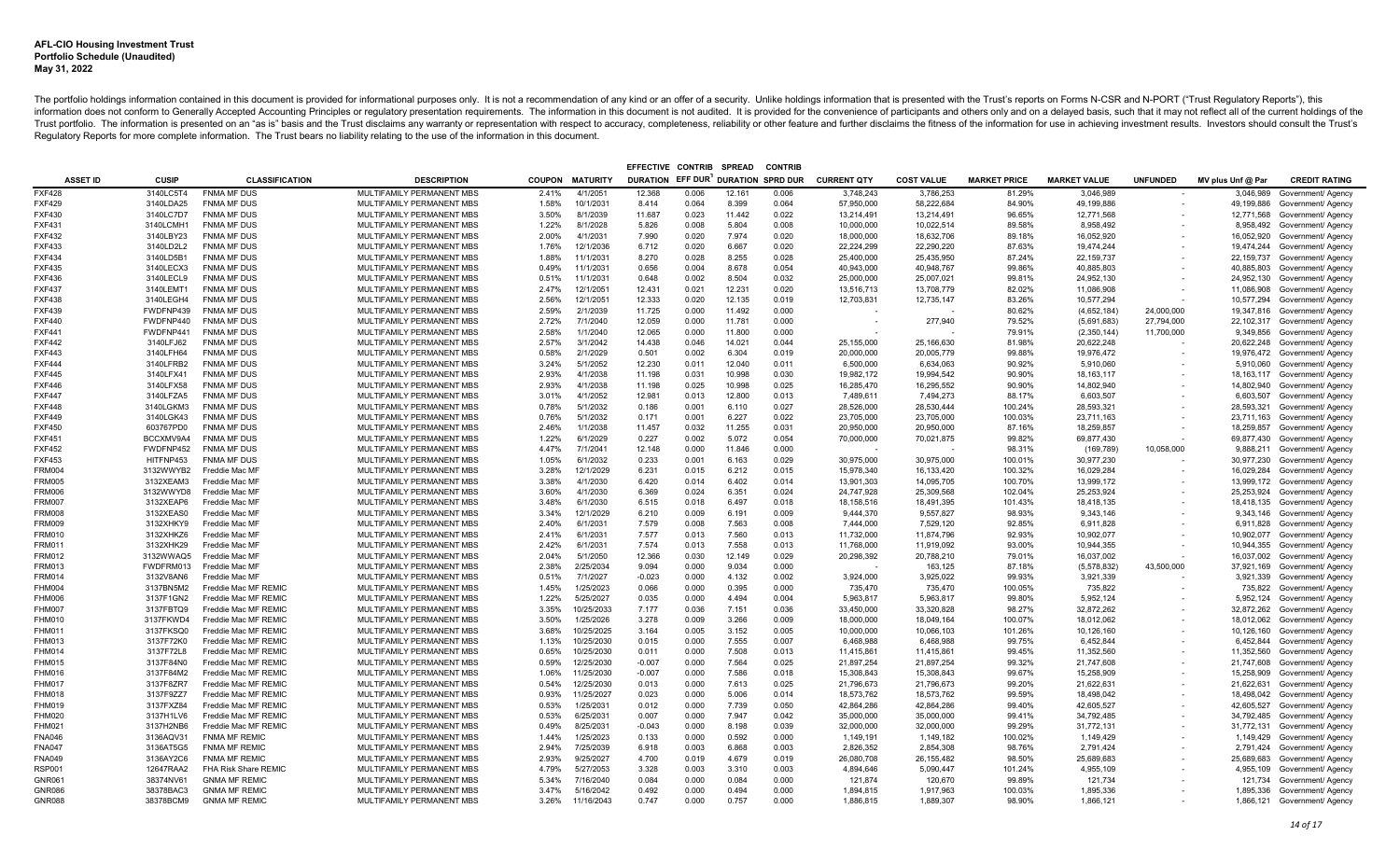| EFFECTIVE CONTRIB SPREAD<br><b>CONTRIE</b> |                        |                                              |                                                        |                |                         |                                    |                |                |                |                        |                        |                     |                        |                 |                   |                                                               |
|--------------------------------------------|------------------------|----------------------------------------------|--------------------------------------------------------|----------------|-------------------------|------------------------------------|----------------|----------------|----------------|------------------------|------------------------|---------------------|------------------------|-----------------|-------------------|---------------------------------------------------------------|
| <b>ASSET ID</b>                            | CUSIP                  | <b>CLASSIFICATION</b>                        | <b>DESCRIPTION</b>                                     | <b>COUPON</b>  | <b>MATURITY</b>         | DURATION EFF DUR DURATION SPRD DUR |                |                |                | <b>CURRENT QTY</b>     | <b>COST VALUE</b>      | <b>MARKET PRICE</b> | <b>MARKET VALUE</b>    | <b>UNFUNDED</b> | MV plus Unf @ Par | <b>CREDIT RATING</b>                                          |
| <b>GNR092</b>                              | 38376GXA3              | <b>GNMA MF REMIC</b>                         | MULTIFAMILY PERMANENT MBS                              | 2.72%          | 2/16/2044               | 0.782                              | 0.000          | 0.773          | 0.000          | 125,994                | 128,841                | 99.30%              | 125,109                |                 |                   | 125,109 Government/ Agency                                    |
| GNR093                                     | 38376G5S5              | <b>GNMA MF REMIC</b>                         | MULTIFAMILY PERMANENT MBS                              | 3.37%          | 2/16/2044               | 0.246                              | 0.000          | 0.246          | 0.000          | 331,233                | 344.387                | 99.94%              | 331,040                |                 |                   | 331,040 Government/ Agency                                    |
| <b>GNR094</b>                              | 38378BF87              | <b>GNMA MF REMIC</b>                         | MULTIFAMILY PERMANENT MBS                              | 2.40%          | 1/16/2053               | 2.485                              | 0.015          | 2.493          | 0.015          | 41,215,295             | 41,487,069             | 94.54%              | 38,965,752             |                 |                   | 38,965,752 Government/ Agency                                 |
| <b>GNR096</b>                              | 38378BA82              | <b>GNMA MF REMIC</b>                         | MULTIFAMILY PERMANENT MBS                              | 2.31%          | 11/16/2051              | 3.258                              | 0.003          | 3.272          | 0.003          | 7,076,000              | 7,076,008              | 93.24%              | 6,597,737              |                 |                   | 6,597,737 Government/ Agency                                  |
| <b>GNR097</b>                              | 38378BWB1              | <b>GNMA MF REMIC</b>                         | MULTIFAMILY PERMANENT MBS                              | 2.82%          | 4/16/2050               | 1.617                              | 0.000          | 1.622          | 0.000          | 1,307,738              | 1,330,759              | 97.84%              | 1,279,529              |                 |                   | 1,279,529 Government/ Agency                                  |
| GNR103                                     | 38378BRY7              | <b>GNMA MF REMIC</b>                         | MULTIFAMILY PERMANENT MBS                              | 3.18%          | 7/16/2046               | 0.832                              | 0.000          | 0.834          | 0.000          | 3,311,051              | 3,395,077              | 99.48%              | 3,293,960              |                 | 3,293,960         | Government/ Agency                                            |
| <b>GNR106</b>                              | 38378NST1              | <b>GNMA MF REMIC</b>                         | MULTIFAMILY PERMANENT MBS                              | 3.63%          | 12/16/2045              | 1.239                              | 0.002          | 1.253          | 0.002          | 8,583,000              | 8,279,265              | 99.54%              | 8,543,548              |                 |                   | 8,543,548 Government/ Agency                                  |
| <b>GNR107</b>                              | 38378NPP2              | <b>GNMA MF REMIC</b>                         | MULTIFAMILY PERMANENT MBS                              | 3.20%          | 7/16/2041               | 0.249                              | 0.000          | 0.269          | 0.000          | 658,691                | 651,715                | 99.78%              | 657,238                |                 |                   | 657,238 Government/ Agency                                    |
| <b>GNR108</b>                              | 38378NPQ0              | <b>GNMA MF REMIC</b>                         | MULTIFAMILY PERMANENT MBS                              | 3.35%          | 3/16/2044               | 1.738                              | 0.003          | 1.760          | 0.003          | 10,000,000             | 9,629,132              | 99.01%              | 9,901,353              |                 |                   | 9,901,353 Government/ Agency                                  |
| GNR112                                     | 38378NZ63              | <b>GNMA MF REMIC</b>                         | MULTIFAMILY PERMANENT MBS                              | 3.77%          | 4/16/2046               | 0.576                              | 0.000          | 0.601          | 0.000          | 392,495                | 393,307                | 100.26%             | 393,501                |                 | 393,501           | Government/ Agency                                            |
| <b>GNR113</b>                              | 38378N3R2              | <b>GNMA MF REMIC</b>                         | MULTIFAMILY PERMANENT MBS                              | 3.50%          | 1/16/2054               | 0.704                              | 0.000          | 0.717          | 0.000          | 4,184,723              | 4,165,366              | 99.97%              | 4,183,632              |                 |                   | 4,183,632 Government/ Agency                                  |
| GNR114                                     | 38378XGG0              | <b>GNMA MF REMIC</b>                         | MULTIFAMILY PERMANENT MBS                              | 3.20%          | 9/16/2051               | 0.686                              | 0.000          | 0.692          | 0.000          | 2,866,630              | 2,881,932              | 99.89%              | 2,863,555              |                 |                   | 2,863,555 Government/ Agency                                  |
| GNR115                                     | 38378XDV0              | <b>GNMA MF REMIC</b>                         | MULTIFAMILY PERMANENT MBS                              | 3.25%          | 9/16/2054               | 1.716                              | 0.005          | 1.749          | 0.005          | 18,548,477             | 18,398,488             | 98.29%              | 18,231,145             |                 |                   | 18,231,145 Government/ Agency                                 |
| GNR116                                     | 38378XDY4              | <b>GNMA MF REMIC</b>                         | MULTIFAMILY PERMANENT MBS                              | 3.33%          | 5/16/2055               | 3.920                              | 0.004          | 4.046          | 0.004          | 7.001.164              | 6.652.250              | 96.42%              | 6.750.509              |                 |                   | 6,750,509 Government/ Agency                                  |
| GNR119                                     | 38379KEZ7              | <b>GNMA MF REMIC</b>                         | MULTIFAMILY PERMANENT MBS                              | 3.00%          | 3/16/2051               | 0.578                              | 0.000          | 0.586          | 0.000          | 2,591,891              | 2,602,083              | 99.84%              | 2,587,659              |                 |                   | 2,587,659 Government/ Agency                                  |
| <b>GNR125</b>                              | 38378XC74              | <b>GNMA MF REMIC</b>                         | MULTIFAMILY PERMANENT MBS                              | 3.05%          | 5/16/2054               | 4.109                              | 0.007          | 4.209          | 0.007          | 11,545,000             | 11,591,432             | 96.64%              | 11, 157, 298           |                 |                   | 11,157,298 Government/ Agency                                 |
| <b>GNR126</b>                              | 38378BAN9              | <b>GNMA MF REMIC</b>                         | MULTIFAMILY PERMANENT MBS                              | 3.60%          | 9/16/2052               | 2.445                              | 0.002          | 2.512          | 0.002          | 4,507,309              | 4.653.539              | 98.39%              | 4.434.899              |                 |                   | 4,434,899 Government/ Agency                                  |
| <b>GNR127</b>                              | 38379KKK3              | <b>GNMA MF REMIC</b>                         | MULTIFAMILY PERMANENT MBS                              | 2.25%          | 12/16/2048              | 2.211                              | 0.001          | 2.247          | 0.001          | 3,399,194              | 3,374,134              | 96.57%              | 3,282,572              |                 |                   | 3,282,572 Government/ Agency                                  |
| <b>GNR128</b>                              | 38379KCE6              | <b>GNMA MF REMIC</b>                         | MULTIFAMILY PERMANENT MBS                              | 2.40%          | 8/16/2047               | 1.853                              | 0.001          | 1.875          | 0.001          | 2,508,540              | 2,511,196              | 97.65%              | 2,449,641              |                 |                   | 2,449,641 Government/ Agency                                  |
| <b>GNR134</b>                              | 38379K3U0              | <b>GNMA MF REMIC</b>                         | MULTIFAMILY PERMANENT MBS                              | 2.70%          | 5/16/2048               | 1.255                              | 0.001          | 1.259          | 0.001          | 3,941,473              | 3,991,054              | 98.93%              | 3,899,271              |                 |                   | 3,899,271 Government/ Agency                                  |
| <b>GNR137</b>                              | 38379KQ35              | <b>GNMA MF REMIC</b>                         | MULTIFAMILY PERMANENT MBS                              | 2.50%          | 12/16/2052              | 3.644                              | 0.003          | 3.762          | 0.003          | 5,223,881              | 5,216,902              | 94.60%              | 4,941,956              |                 |                   | 4,941,956 Government/ Agency                                  |
| <b>GNR138</b>                              | 38379KLA4              | <b>GNMA MF REMIC</b>                         | MULTIFAMILY PERMANENT MBS                              | 2.79%          | 4/16/2049               | 2.741                              | 0.002          | 2.783          | 0.002          | 5,020,897              | 5,063,029              | 97.20%              | 4,880,552              |                 |                   | 4,880,552 Government/ Agency                                  |
| <b>GNR139</b>                              | 38379K3N6              | <b>GNMA MF REMIC</b>                         | MULTIFAMILY PERMANENT MBS                              | 2.60%          | 4/16/2056               | 1.442                              | 0.000          | 1.453          | 0.000          | 1,122,883              | 1,126,691              | 98.53%              | 1,106,414              |                 |                   | 1,106,414 Government/ Agency                                  |
| <b>GNR141</b>                              | 38379RAB9              | <b>GNMA MF REMIC</b>                         | MULTIFAMILY PERMANENT MBS                              | 2.30%          | 5/16/2056               | 0.084                              | 0.000          | 0.084          | 0.000          | 41,262                 | 40,986                 | 99.86%              | 41,205                 |                 |                   | 41,205 Government/ Agency                                     |
| <b>GNR143</b>                              | 38379UBY1              | <b>GNMA MF REMIC</b>                         | MULTIFAMILY PERMANENT MBS                              | 2.60%          | 12/16/2055              | 0.811                              | 0.000          | 0.817          | 0.000          | 1,986,027              | 1,996,168              | 99.50%              | 1,976,193              |                 | 1,976,193         | Government/ Agency                                            |
| <b>GNR144</b>                              | 38379UCY0              | <b>GNMA MF REMIC</b>                         | MULTIFAMILY PERMANENT MBS                              | 2.60%          | 4/16/2048               | 0.638                              | 0.000          | 0.643          | 0.000          | 1,159,715              | 1,164,420              | 99.65%              | 1,155,641              |                 |                   | 1,155,641 Government/ Agency                                  |
| <b>GNR146</b>                              | 38379RCD3              | <b>GNMA MF REMIC</b>                         | MULTIFAMILY PERMANENT MBS                              | 2.15%          | 5/16/2056               | 0.972                              | 0.000          | 0.975          | 0.000          | 818,904                | 817,401                | 98.90%              | 809,899                |                 | 809,899           | Government/ Agency                                            |
| <b>GNR147</b>                              | 38379RCE1              | <b>GNMA MF REMIC</b>                         | MULTIFAMILY PERMANENT MBS                              | 2.20%          | 6/16/2056               | 1.426                              | 0.000          | 1.436          | 0.000          | 1,227,525              | 1,224,894              | 98.21%              | 1,205,538              |                 | 1,205,538         | Government/ Agency                                            |
| <b>GNR148</b>                              | 38379UFN1              | <b>GNMA MF REMIC</b>                         | MULTIFAMILY PERMANENT MBS                              | 2.30%          | 3/16/2056               | 1.180                              | 0.000          | 1.188          | 0.000          | 1,927,468              | 1,929,070              | 98.67%<br>96.45%    | 1,901,737              |                 | 1,901,737         | Government/ Agency                                            |
| <b>GNR149</b>                              | 38379UED4              | <b>GNMA MF REMIC</b>                         | MULTIFAMILY PERMANENT MBS                              | 2.35%          | 11/16/2056              | 2.683                              | 0.001          | 2.724          | 0.002          | 3,783,240              | 3,783,584              |                     | 3,648,747              |                 |                   | 3,648,747 Government/ Agency                                  |
| GNR150                                     | 38379UGN0<br>38379RGT4 | <b>GNMA MF REMIC</b><br><b>GNMA MF REMIC</b> | MULTIFAMILY PERMANENT MBS<br>MULTIFAMILY PERMANENT MBS | 2.30%<br>2.50% | 10/16/2056<br>3/16/2057 | 1.835<br>3.788                     | 0.001<br>0.002 | 1.855<br>3.896 | 0.001<br>0.002 | 3,264,454<br>4,134,766 | 3,231,776<br>4,121,343 | 97.45%<br>94.21%    | 3,181,115<br>3,895,276 |                 |                   | 3,181,115 Government/ Agency                                  |
| <b>GNR151</b><br>GNR152                    | 38380JEK0              | <b>GNMA MF REMIC</b>                         | MULTIFAMILY PERMANENT MBS                              | 2.50%          | 9/16/2058               | 4.390                              | 0.011          | 4.569          | 0.012          | 18,243,163             | 17,947,065             | 93.95%              | 17,138,992             |                 |                   | 3,895,276 Government/ Agency<br>17,138,992 Government/ Agency |
| <b>GNR153</b>                              | 38380JER5              | <b>GNMA MF REMIC</b>                         | MULTIFAMILY PERMANENT MBS                              | 2.80%          | 2/16/2053               | 6.799                              | 0.056          | 7.156          | 0.059          | 60,000,000             | 57,236,981             | 91.26%              | 54,756,000             |                 |                   | 54,756,000 Government/ Agency                                 |
| GNR155                                     | 38380MYK1              | <b>GNMA MF REMIC</b>                         | MULTIFAMILY PERMANENT MBS                              | 3.25%          | 4/16/2059               | 2.339                              | 0.012          | 2.444          | 0.013          | 34,227,268             | 32,907,121             | 98.36%              | 33,664,305             |                 |                   | 33,664,305 Government/ Agency                                 |
| <b>GNR157</b>                              | 38380MY47              | <b>GNMA MF REMIC</b>                         | MULTIFAMILY PERMANENT MBS                              | 2.80%          | 12/16/2059              | 1.549                              | 0.001          | 1.597          | 0.001          | 4,774,753              | 4,711,471              | 98.98%              | 4,726,039              |                 |                   | 4,726,039 Government/ Agency                                  |
| <b>GNR158</b>                              | 38380NCY3              | <b>GNMA MF REMIC</b>                         | MULTIFAMILY PERMANENT MBS                              | 2.70%          | 7/16/2058               | 2.168                              | 0.001          | 2.263          | 0.001          | 3.268.399              | 3.246.270              | 97.84%              | 3.197.720              |                 |                   | 3,197,720 Government/ Agency                                  |
| GNR159                                     | 38380NWP0              | <b>GNMA MF REMIC</b>                         | MULTIFAMILY PERMANENT MBS                              | 2.60%          | 6/16/2059               | 3.712                              | 0.005          | 3.875          | 0.005          | 8.849.187              | 8,871,621              | 96.46%              | 8,535,531              |                 |                   | 8,535,531 Government/ Agency                                  |
| GNR160                                     | 38380PRT3              | <b>GNMA MF REMIC</b>                         | MULTIFAMILY PERMANENT MBS                              | 3.00%          | 5/16/2062               | 5.149                              | 0.052          | 5.459          | 0.055          | 68,402,442             | 73.931.367             | 97.71%              | 66.835.697             |                 |                   | 66,835,697 Government/ Agency                                 |
| <b>GNR161</b>                              | 38380RJW1              | <b>GNMA MF REMIC</b>                         | MULTIFAMILY PERMANENT MBS                              | 2.00%          | 9/16/2062               | 5.572                              | 0.021          | 5.668          | 0.022          | 27,857,146             | 28.751.407             | 88.98%              | 24.787.288             |                 | 24,787,288        | Government/ Agency                                            |
| <b>GNR162</b>                              | 38380RPH7              | <b>GNMA MF REMIC</b>                         | MULTIFAMILY PERMANENT MBS                              | 2.00%          | 9/16/2062               | 5.627                              | 0.016          | 5.730          | 0.017          | 20,954,353             | 21,664,202             | 89.42%              | 18,737,690             |                 |                   | 18,737,690 Government/ Agency                                 |
| <b>GNR163</b>                              | 38380RNF3              | <b>GNMA MF REMIC</b>                         | MULTIFAMILY PERMANENT MBS                              | 2.00%          | 6/16/2063               | 5.448                              | 0.012          | 5.463          | 0.012          | 17,682,527             | 18,283,021             | 84.74%              | 14,984,055             |                 |                   | 14,984,055 Government/ Agency                                 |
| <b>GNR164</b>                              | 38380RTN0              | <b>GNMA MF REMIC</b>                         | MULTIFAMILY PERMANENT MBS                              | 2.00%          | 6/16/2063               | 5.442                              | 0.017          | 5.460          | 0.017          | 23,286,745             | 24.024.155             | 86.02%              | 20,031,370             |                 |                   | 20,031,370 Government/ Agency                                 |
| GNR165                                     | 38380RUU2              | <b>GNMA MF REMIC</b>                         | MULTIFAMILY PERMANENT MBS                              | 2.00%          | 10/16/2062              | 5.637                              | 0.043          | 5.781          | 0.044          | 54,523,192             | 56,395,955             | 90.56%              | 49,373,962             |                 |                   | 49,373,962 Government/ Agency                                 |
| <b>GNR166</b>                              | 38380RYJ3              | <b>GNMA MF REMIC</b>                         | MULTIFAMILY PERMANENT MBS                              | 2.00%          | 7/16/2062               | 5.628                              | 0.029          | 5.731          | 0.029          | 37,041,623             | 38,083,545             | 91.14%              | 33,760,028             |                 |                   | 33,760,028 Government/ Agency                                 |
| <b>GNR167</b>                              | 38380RG53              | <b>GNMA MF REMIC</b>                         | MULTIFAMILY PERMANENT MBS                              | 2.00%          | 4/16/2063               | 5.691                              | 0.039          | 5.827          | 0.040          | 50,020,102             | 51.087.424             | 89.91%              | 44,971,393             |                 |                   | 44,971,393 Government/ Agency                                 |
| <b>GNR168</b>                              | 38380NH77              | <b>GNMA MF REMIC</b>                         | MULTIFAMILY PERMANENT MBS                              | 2.50%          | 8/16/2060               | 4.409                              | 0.012          | 4.614          | 0.012          | 18,112,649             | 18,838,836             | 95.19%              | 17,241,271             |                 |                   | 17,241,271 Government/ Agency                                 |
| GNR169                                     | 38380R2Z2              | <b>GNMA MF REMIC</b>                         | MULTIFAMILY PERMANENT MBS                              | 2.00%          | 12/16/2062              | 5.657                              | 0.022          | 5.768          | 0.023          | 28,415,304             | 28,863,054             | 90.91%              | 25,831,469             |                 |                   | 25,831,469 Government/ Agency                                 |
| <b>GNR170</b>                              | 38380N5M7              | <b>GNMA MF REMIC</b>                         | MULTIFAMILY PERMANENT MBS                              | 2.35%          | 2/16/2061               | 4.581                              | 0.011          | 4.777          | 0.012          | 17,413,281             | 18,002,074             | 95.12%              | 16,562,750             |                 |                   | 16,562,750 Government/ Agency                                 |
| <b>GNR171</b>                              | 38380NM55              | <b>GNMA MF REMIC</b>                         | MULTIFAMILY PERMANENT MBS                              | 2.50%          | 1/16/2061               | 4.426                              | 0.009          | 4.623          | 0.009          | 13,516,329             | 14,031,446             | 94.91%              | 12,828,377             |                 |                   | 12,828,377 Government/ Agency                                 |
| <b>GNR172</b>                              | 38380RT26              | <b>GNMA MF REMIC</b>                         | MULTIFAMILY PERMANENT MBS                              | 2.00%          | 10/16/2062              | 5.740                              | 0.023          | 5.875          | 0.023          | 28,667,436             | 29,045,760             | 90.53%              | 25,952,251             |                 |                   | 25,952,251 Government/ Agency                                 |
| <b>GNR173</b>                              | 38381DLG3              | <b>GNMA MF REMIC</b>                         | MULTIFAMILY PERMANENT MBS                              | 2.00%          | 4/16/2063               | 5.835                              | 0.043          | 5.947          | 0.044          | 53,433,580             | 54,349,397             | 91.10%              | 48,677,040             |                 |                   | 48,677,040 Government/ Agency                                 |
| <b>GNR174</b>                              | 38380N2L2              | <b>GNMA MF REMIC</b>                         | MULTIFAMILY PERMANENT MBS                              | 2.35%          | 1/16/2061               | 4.845                              | 0.007          | 5.050          | 0.007          | 9,906,639              | 10,226,221             | 93.62%              | 9,274,450              |                 |                   | 9,274,450 Government/ Agency                                  |
| <b>GNR175</b>                              | 38381DTM2              | <b>GNMA MF REMIC</b>                         | MULTIFAMILY PERMANENT MBS                              | 2.00%          | 7/16/2062               | 5.783                              | 0.012          | 5.918          | 0.012          | 14,590,709             | 14,798,430             | 90.87%              | 13,258,552             |                 |                   | 13,258,552 Government/ Agency                                 |
| <b>GNR176</b>                              | 38381DWJ5              | <b>GNMA MF REMIC</b>                         | MULTIFAMILY PERMANENT MBS                              | 2.00%          | 7/16/2063               | 5.879                              | 0.022          | 6.015          | 0.022          | 26,707,547             | 27,063,549             | 91.86%              | 24,532,332             |                 |                   | 24,532,332 Government/ Agency                                 |
| <b>GNR177</b>                              | 38381DC65              | <b>GNMA MF REMIC</b>                         | MULTIFAMILY PERMANENT MBS                              | 2.00%          | 11/16/2063              | 5.892                              | 0.016          | 6.018          | 0.016          | 19,673,639             | 20,149,754             | 91.87%              | 18,074,618             |                 |                   | 18,074,618 Government/ Agency                                 |
| <b>GNR178</b>                              | 38381DL32              | <b>GNMA MF REMIC</b>                         | MULTIFAMILY PERMANENT MBS                              | 2.00%          | 4/16/2063               | 5.889                              | 0.021          | 6.030          | 0.021          | 25,711,954             | 26,121,497             | 91.77%              | 23,595,096             |                 |                   | 23,595,096 Government/ Agency                                 |
| <b>GNR179</b>                              | 38381DZ86              | <b>GNMA MF REMIC</b>                         | MULTIFAMILY PERMANENT MBS                              | 1.95%          | 3/16/2064               | 5.960                              | 0.029          | 6.084          | 0.030          | 35.297.139             | 35.787.472             | 91.45%              | 32.278.030             |                 |                   | 32.278.030 Government/ Agency                                 |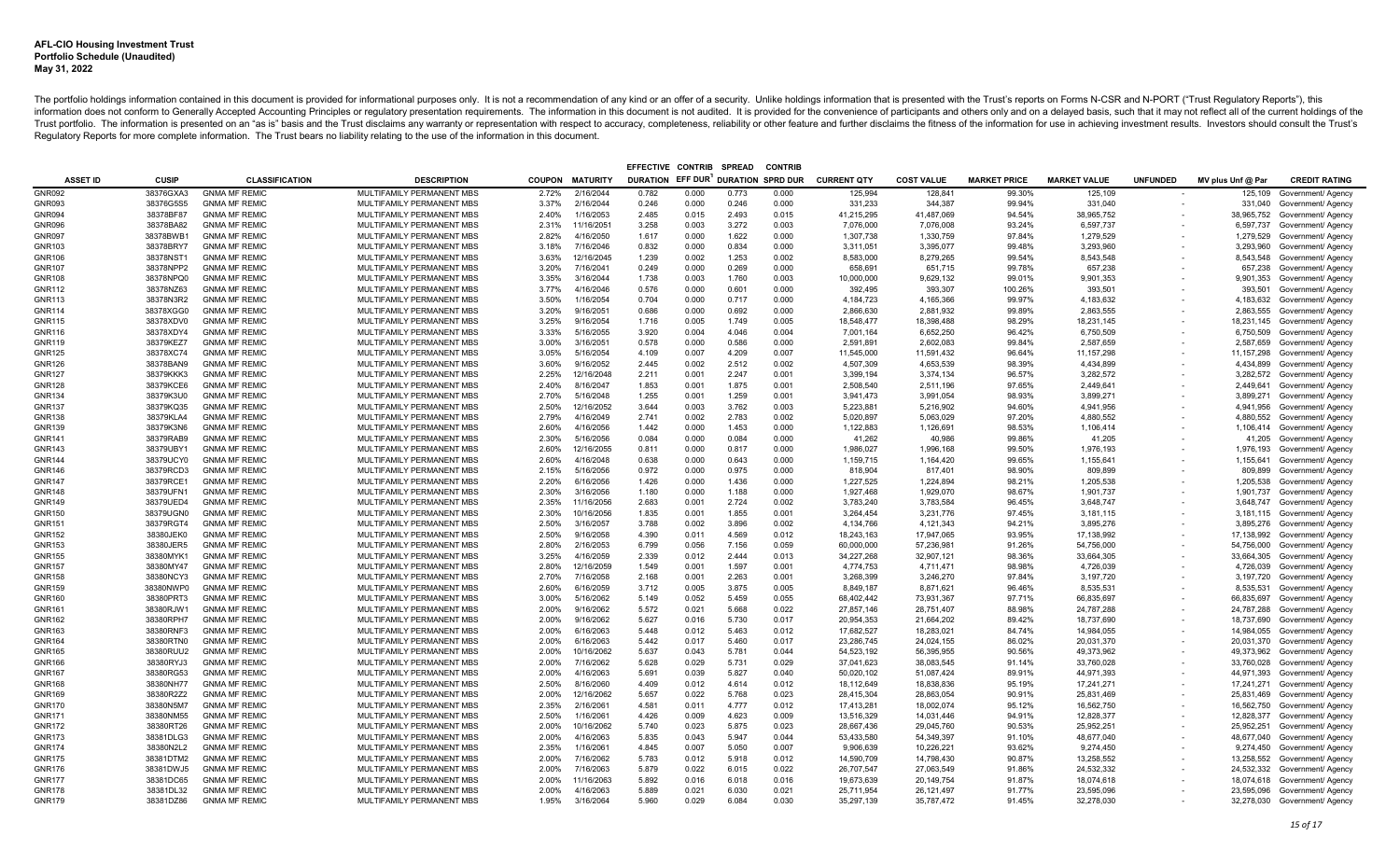| <b>SPREAD</b><br><b>CONTRIB</b><br>EFFECTIVE CONTRIB |                        |                                                          |                                                        |                |                        |                 |                |                          |                |                         |                         |                     |                         |                 |                         |                               |
|------------------------------------------------------|------------------------|----------------------------------------------------------|--------------------------------------------------------|----------------|------------------------|-----------------|----------------|--------------------------|----------------|-------------------------|-------------------------|---------------------|-------------------------|-----------------|-------------------------|-------------------------------|
| <b>ASSET ID</b>                                      | <b>CUSIP</b>           | <b>CLASSIFICATION</b>                                    | <b>DESCRIPTION</b>                                     |                | <b>COUPON MATURITY</b> | <b>DURATION</b> | EFF DUR        | <b>DURATION SPRD DUR</b> |                | <b>CURRENT QTY</b>      | <b>COST VALUE</b>       | <b>MARKET PRICE</b> | <b>MARKET VALUE</b>     | <b>UNFUNDED</b> | MV plus Unf @ Par       | <b>CREDIT RATING</b>          |
| <b>GNR180</b>                                        | 38379UZS8              | <b>GNMA MF REMIC</b>                                     | MULTIFAMILY PERMANENT MBS                              | 2.40%          | 12/16/2057             | 4.441           | 0.012          | 4.589                    | 0.012          | 19,213,305              | 19,716,070              | 93.42%              | 17,948,329              |                 | 17,948,329              | Government/ Agency            |
| GNR181                                               | 38381EAR9              | <b>GNMA MF REMIC</b>                                     | MULTIFAMILY PERMANENT MBS                              | 2.00%          | 7/16/2063              | 5.892           | 0.037          | 6.039                    | 0.038          | 45.539.980              | 45.954.669              | 91.79%              | 41.802.104              |                 |                         | 41,802,104 Government/ Agency |
| GNR182                                               | 38381EEB0              | <b>GNMA MF REMIC</b>                                     | MULTIFAMILY PERMANENT MBS                              | 2.00%          | 4/16/2062              | 11.349          | 0.014          | 11.512                   | 0.014          | 9,830,000               | 9,338,232               | 78.94%              | 7,759,884               |                 | 7,759,884               | Government/ Agency            |
| <b>GNR183</b>                                        | 38381EQP6              | <b>GNMA MF REMIC</b>                                     | MULTIFAMILY PERMANENT MBS                              | 2.00%          | 10/16/2063             | 6.114           | 0.037          | 6.242                    | 0.037          | 43,548,140              | 43,115,222              | 91.56%              | 39,873,130              |                 | 39,873,130              | Government/ Agency            |
| GNR184                                               | 38381EPT9              | <b>GNMA MF REMIC</b>                                     | MULTIFAMILY PERMANENT MBS                              | 1.95%          | 3/16/2064              | 6.025           | 0.033          | 6.157                    | 0.034          | 39,680,254              | 39, 159, 222            | 91.45%              | 36,286,494              |                 | 36,286,494              | Government/ Agency            |
| GNR185                                               | 38381EWY0              | <b>GNMA MF REMIC</b>                                     | MULTIFAMILY PERMANENT MBS                              | 2.00%          | 3/16/2064              | 5.966           | 0.021          | 6.092                    | 0.021          | 24,882,481              | 24,547,990              | 91.34%              | 22,728,285              |                 | 22,728,285              | Government/ Agency            |
| <b>GNR186</b>                                        | 38381EPU6              | <b>GNMA MF REMIC</b>                                     | MULTIFAMILY PERMANENT MBS                              | 1.90%          | 2/16/2061              | 11.017          | 0.031          | 11.221                   | 0.031          | 22,712,000              | 20,454,792              | 79.81%              | 18,126,481              |                 | 18,126,481              | Government/ Agency            |
| GNR187                                               | 38381EW53              | <b>GNMA MF REMIC</b>                                     | MULTIFAMILY PERMANENT MBS                              | 2.00%          | 9/16/2063              | 15,813          | 0.012          | 16.244                   | 0.012          | 7.404.094               | 5.793.918               | 67.46%              | 4.994.615               |                 | 4.994.615               | Government/ Agency            |
| CLP076                                               | 57586P7J9              | <b>State Housing Bonds</b>                               | MULTIFAMILY REVENUE BONDS                              | 4.00%          | 12/1/2028              | 0.959           | 0.001          | 0.959                    | 0.001          | 5,000,000               | 5,103,050               | 101.07%             | 5,053,714               |                 | 5,053,714               | AA                            |
| <b>CLP077</b>                                        | 57586P7K6              | <b>State Housing Bonds</b>                               | MULTIFAMILY REVENUE BONDS                              | 4.13%          | 12/1/2036              | 0.956           | 0.001          | 0.956                    | 0.001          | 5,000,000               | 5,000,000               | 100.66%             | 5,032,893               |                 | 5,032,893               | AA                            |
| <b>CLP078</b>                                        | 57586P7L4              | State Housing Bonds                                      | MULTIFAMILY REVENUE BONDS                              | 4.20%          | 12/1/2039              | 0.955           | 0.001          | 0.955                    | 0.001          | 8,305,000               | 8.305.000               | 100.62%             | 8,356,764               |                 | 8,356,764               | AA                            |
| <b>CLP079</b>                                        | 57586P7M2              | <b>State Housing Bonds</b>                               | MULTIFAMILY REVENUE BONDS                              | 4.50%          | 6/1/2056               | 0.950           | 0.007          | 0.950                    | 0.007          | 45.000.000              | 45.000.000              | 100.39%             | 45,175,491              |                 | 45.175.491              | AA                            |
| CLP081                                               | 64972CBJ1              | <b>State Housing Bonds</b>                               | MULTIFAMILY REVENUE BONDS                              | 3.75%          | 5/1/2035               | 0.892           | 0.000          | 0.892                    | 0.000          | 3,200,000               | 3,200,000               | 100.07%             | 3,202,205               |                 | 3,202,205               | AA                            |
| CLP084                                               | 64972CSJ3              | <b>State Housing Bonds</b>                               | MULTIFAMILY REVENUE BONDS                              | 2.95%          | 11/1/2045              | 3.688           | 0.003          | 3.674                    | 0.003          | 5,000,000               | 5.000.000               | 101.06%             | 5,053,184               |                 | 5.053.184               | AA                            |
| CLP086                                               | 57586NK75              | <b>State Housing Bonds</b>                               | MULTIFAMILY REVENUE BONDS                              | 3.85%          | 12/1/2058              | 3.187           | 0.005          | 3.174                    | 0.005          | 9.625.000               | 9.622.407               | 97.89%              | 9,421,565               |                 | 9,421,565               | AA                            |
| <b>CLP089</b>                                        | 20775CPS7              | <b>State Housing Bonds</b>                               | MULTIFAMILY REVENUE BONDS                              | 3.25%          | 5/15/2050              | 0.082           | 0.000          | 0.082                    | 0.000          | 12,200,000              | 12,214,744              | 100.28%             | 12,234,538              |                 | 12,234,538              | AAA                           |
| CLP090                                               | 20775CPT5              | <b>State Housing Bonds</b>                               | MULTIFAMILY REVENUE BONDS                              | 3.70%          | 11/15/2022             | 0.039           | 0.000          | 0.039                    | 0.000          | 17,800,000              | 17,788,825              | 100.12%             | 17,820,612              |                 | 17,820,612              | AAA                           |
| <b>CLP095</b>                                        | 64972CM67              | <b>State Housing Bonds</b>                               | MULTIFAMILY REVENUE BONDS                              | 3.10%          | 10/1/2046              | 0.452           | 0.001          | 0.452                    | 0.001          | 20,764,857              | 20.764.857              | 91.87%              | 19,077,214              |                 | 19,077,214              | AA                            |
| <b>CLP098</b>                                        | 16753QBH9              | <b>State Housing Bonds</b>                               | MULTIFAMILY REVENUE BONDS                              | 4.36%          | 1/1/2038               | 10.170          | 0.040          | 10.021                   | 0.039          | 25,000,000              | 25,000,000              | 100.79%             | 25,196,928              |                 | 25,196,928              | AA                            |
| <b>CLP099</b>                                        | 64972C8S5              | <b>State Housing Bonds</b>                               | MULTIFAMILY REVENUE BONDS                              | 3.95%          | 11/1/2043              | 13.593          | 0.030          | 13.315                   | 0.030          | 14,555,000              | 14,555,197              | 100.15%             | 14,576,322              |                 | 14,576,322              | AA                            |
| <b>CLP100</b>                                        | 64972C8T3              | <b>State Housing Bonds</b>                               | MULTIFAMILY REVENUE BONDS                              | 4.00%          | 11/1/2048              | 15.756          | 0.023          | 15.312                   | 0.022          | 9,325,000               | 9.325.134               | 100.13%             | 9.336.909               |                 | 9.336.909               | AA                            |
| CLP101                                               | 64972C8U0              | <b>State Housing Bonds</b>                               | MULTIFAMILY REVENUE BONDS                              | 4.13%          | 11/1/2053              | 17.408          | 0.022          | 16.790                   | 0.021          | 8,305,000               | 8,305,136               | 100.22%             | 8,323,260               |                 | 8,323,260               | AA                            |
| <b>CLP102</b>                                        | 64972EHL6              | <b>State Housing Bonds</b>                               | MULTIFAMILY REVENUE BONDS                              | 3.25%          | 11/1/2049              | 16.828          | 0.027          | 16.315                   | 0.026          | 12,000,000              | 12,000,000              | 87.45%              | 10,494,449              |                 | 10,494,449              | AA                            |
| CLP103                                               | 64972EHM4              | <b>State Housing Bonds</b>                               | MULTIFAMILY REVENUE BONDS                              | 3.35%          | 11/1/2054              | 18.489          | 0.049          | 17.798                   | 0.047          | 20,000,000              | 20,000,000              | 87.15%              | 17,430,430              |                 | 17,430,430              | AA                            |
| <b>CLP104</b>                                        | 64972EHN2              | <b>State Housing Bonds</b>                               | MULTIFAMILY REVENUE BONDS                              | 3.45%          | 5/1/2059               | 19.616          | 0.053          | 18.858                   | 0.051          | 20,000,000              | 20,000,000              | 87.92%              | 17,583,212              |                 | 17,583,212              | AA                            |
| CLP105                                               | 55299AWQ0              | <b>State Housing Bonds</b>                               | MULTIFAMILY REVENUE BONDS                              | 3.55%          | 10/3/2022              | 0.335           | 0.001          | 0.335                    | 0.001          | 13,570,000              | 13,570,309              | 100.67%             | 13,660,933              |                 | 13,660,933              | AA                            |
| <b>CLP107</b>                                        | 57587AZ35              | <b>State Housing Bonds</b>                               | MULTIFAMILY REVENUE BONDS                              | 3.30%          | 12/1/2059              | 19.739          | 0.021          | 18.969                   | 0.021          | 8,340,000               | 8,345,348               | 83.63%              | 6.974.677               |                 | 6.974.677               | AA                            |
| <b>CLP108</b>                                        | 57587AZ43              | <b>State Housing Bonds</b>                               | MULTIFAMILY REVENUE BONDS                              | 1.50%          | 12/1/2022              | 0.496           | 0.001          | 0.496                    | 0.001          | 8,750,000               | 8,750,982               | 99.93%              | 8,743,831               |                 | 8,743,831               | AA                            |
| <b>CLP109</b>                                        | 45203LDB6              | <b>State Housing Bonds</b>                               | MULTIFAMILY REVENUE BONDS                              | 0.33%<br>2.15% | 8/1/2023<br>9/1/2023   | 0.168           | 0.001<br>0.006 | 0.168<br>1.217           | 0.001<br>0.006 | 20,000,000              | 20,000,000              | 99.74%<br>99.49%    | 19,947,840              |                 | 19,947,840              | AAA                           |
| <b>CLP110</b>                                        | 55299BAH2              | <b>State Housing Bonds</b>                               | MULTIFAMILY REVENUE BONDS                              | 2.15%          | 9/1/2023               | 1.219           | 0.001          | 1.217                    | 0.001          | 32,282,000              | 32,285,184<br>4.468.182 | 99.66%              | 32,116,071              |                 | 32,116,071              | AA                            |
| <b>CLP111</b><br><b>CLP112</b>                       | 55299BAG4<br>57587GAA3 | <b>State Housing Bonds</b><br><b>State Housing Bonds</b> | MULTIFAMILY REVENUE BONDS<br>MULTIFAMILY REVENUE BONDS | 2.60%          | 6/1/2063               | 1.219<br>22.040 | 0.063          | 21.141                   | 0.060          | 4,465,000<br>26,410,000 | 26,410,000              | 69.33%              | 4,449,663<br>18,310,510 |                 | 4,449,663<br>18,310,510 | AA<br>AA                      |
| <b>CLP113</b>                                        | 57587GAB1              | <b>State Housing Bonds</b>                               | MULTIFAMILY REVENUE BONDS                              | 0.50%          | 12/1/2023              | 1.482           | 0.002          | 1.482                    | 0.002          | 10.020.000              | 10.020.000              | 97.94%              | 9.813.446               |                 | 9.813.446               | AA                            |
| <b>CLP114</b>                                        | 45202BHV1              | <b>State Housing Bonds</b>                               | MULTIFAMILY REVENUE BONDS                              | 2.07%          | 7/1/2041               | 15.127          | 0.150          | 14.807                   | 0.146          | 84,895,000              | 84,893,357              | 75.52%              | 64,110,488              |                 | 64,110,488              | AAA                           |
| <b>CLP115</b>                                        | 64972EUS6              | <b>State Housing Bonds</b>                               | MULTIFAMILY REVENUE BONDS                              | 3.05%          | 11/1/2046              | 16.279          | 0.026          | 15.971                   | 0.025          | 13.000.000              | 13.000.000              | 79.15%              | 10,290,121              |                 | 10,290,121              | AA                            |
| <b>CLP116</b>                                        | 64972EUR8              | <b>State Housing Bonds</b>                               | MULTIFAMILY REVENUE BONDS                              | 2.95%          | 11/1/2041              | 14.383          | 0.011          | 13.959                   | 0.011          | 6,275,000               | 6,275,000               | 81.43%              | 5,109,928               |                 | 5,109,928               | AA                            |
| <b>CLP117</b>                                        | 45202BHW9              | State Housing Bonds                                      | MULTIFAMILY REVENUE BONDS                              | 0.40%          | 12/1/2024              | 2.470           | 0.000          | 2.465                    | 0.000          | 470.000                 | 470.051                 | 96.02%              | 451,279                 |                 | 451.279                 | AAA                           |
| <b>CLP118</b>                                        | 45202BHX7              | <b>State Housing Bonds</b>                               | MULTIFAMILY REVENUE BONDS                              | 2.06%          | 1/1/2042               | 11.541          | 0.037          | 11.324                   | 0.037          | 28,005,000              | 28,008,514              | 74.64%              | 20,902,848              |                 | 20,902,848              | AAA                           |
| CLP119                                               | 45202BJZ0              | State Housing Bonds                                      | MULTIFAMILY REVENUE BONDS                              | 2.65%          | 7/1/2062               | 13.962          | 0.034          | 13.540                   | 0.033          | 21.810.000              | 21.832.494              | 71.33%              | 15.556.434              |                 | 15.556.434              | AAA                           |
| CPM025                                               | 999700487              | Privately Insured State Housing Bonds                    | MULTIFAMILY PERMANENT MBS                              | 6.20%          | 12/1/2047              | 0.081           | 0.000          | 0.081                    | 0.000          | 2,884,642               | 2,892,524               | 99.87%              | 2,880,779               |                 | 2,880,779               | AA                            |
| CPM028                                               | 999752157              | Privately Insured State Housing Bonds                    | MULTIFAMILY PERMANENT MBS                              | 6.40%          | 11/1/2048              | 0.081           | 0.000          | 0.081                    | 0.000          | 877,973                 | 886,772                 | 99.90%              | 877,078                 |                 | 877,078                 | AA                            |
| CLM016                                               | 28299AGB8              | <b>Direct Loans</b>                                      | MULTIFAMILY CONSTRUCTION                               | 3.13%          | 12/19/2024             | 0.030           | 0.000          | 2.382                    | 0.003          | 9.457.815               | 9.424.724               | 99.15%              | 9.311.997               | 7.764.090       | 17.076.088              | not rated                     |
| <b>CLM017</b>                                        | 28299AGC6              | Direct Loans                                             | MULTIFAMILY CONSTRUCTION                               | 3.13%          | 12/19/2024             | 0.036           | 0.000          | 2.384                    | 0.025          | 69,576,506              | 69,369,561              | 99.15%              | 68,875,624              | 13,201,589      | 82,077,212              | not rated                     |
| <b>CLM018</b>                                        | 65499APS1              | Direct Loans                                             | MULTIFAMILY CONSTRUCTION                               | 4.05%          | 10/1/2024              | 2.186           | 0.006          | 2.176                    | 0.006          | 19,171,854              | 18,708,152              | 99.71%              | 19,020,430              | 32,828,146      | 51,848,576              | not rated                     |
| CLM019                                               | 28299AGF9              | <b>Direct Loans</b>                                      | MULTIFAMILY CONSTRUCTION                               | 3.45%          | 6/1/2024               | 1.425           | 0.003          | 1.421                    | 0.003          | 14,798,279              | 14,732,658              | 97.46%              | 14,417,999              | 201,721         | 14,619,720              | not rated                     |
| <b>CLM020</b>                                        | 40399AGP1              | Direct Loans                                             | MULTIFAMILY CONSTRUCTION                               | 3.45%          | 12/1/2023              | 1.427           | 0.005          | 1.424                    | 0.005          | 21,815,746              | 21,706,572              | 97.75%              | 21,308,518              | 697.697         | 22,006,215              | not rated                     |
| <b>CLM021</b>                                        | 58799AFT2              | Direct Loans                                             | MULTIFAMILY CONSTRUCTION                               | 2.69%          | 12/10/2023             | 0.023           | 0.000          | 1.366                    | 0.003          | 12,241,978              | 12,148,959              | 98.41%              | 11,987,728              | 3,774,766       | 15,762,494              | not rated                     |
| <b>CLM022</b>                                        | FWDCLM022              | Direct Loans                                             | MULTIFAMILY CONSTRUCTION                               | 2.89%          | 12/10/2023             | 0.023           | 0.000          | 1.363                    | 0.000          |                         | (8, 132)                | 96.38%              | (110, 022)              | 3,042,148       | 2,932,126               | not rated                     |
| <b>CLM023</b>                                        | 10899ACY4              | Direct Loans                                             | MULTIFAMILY CONSTRUCTION                               | 3.25%          | 3/1/2023               | 0.723           | 0.001          | 0.723                    | 0.001          | 11,413,765              | 11,385,148              | 99.24%              | 11,326,790              | 86,235          | 11,413,026              | not rated                     |
| <b>CLM024</b>                                        | 09499ACQ7              | Direct Loans                                             | MULTIFAMILY CONSTRUCTION                               | 3.50%          | 12/31/2023             | 1.031           | 0.002          | 1.030                    | 0.002          | 11,000,000              | 10.974.880              | 98.07%              | 10,787,227              |                 | 10,787,227              | not rated                     |
| <b>CLM025</b>                                        | 58899ABL2              | <b>Direct Loans</b>                                      | MULTIFAMILY CONSTRUCTION                               | 6.75%          | 1/31/2024              | 0.005           | 0.000          | 1.514                    | 0.001          | 4,480,917               | 4,420,920               | 100.48%             | 4,543,837               | 8,519,083       | 13,062,920              | not rated                     |
| <b>CLM027</b>                                        | FWDCLM027              | <b>Direct Loans</b>                                      | MULTIFAMILY CONSTRUCTION                               | 3.84%          | 11/19/2024             | 0.038           | 0.000          | 2.284                    | 0.000          |                         | (184, 082)              | 99.27%              | (362, 750)              | 50.000.000      | 49.637.250              | not rated                     |
| <b>CLM028</b>                                        | 95599ABJ2              | <b>Direct Loans</b>                                      | MULTIFAMILY CONSTRUCTION                               | 3.60%          | 12/1/2024              | 1.884           | 0.001          | 1.875                    | 0.001          | 1,816,664               | 1,834,256               | 95.81%              | 1,295,563               | 10,613,278      | 11,908,842              | not rated                     |
| <b>CLM029</b>                                        | 95599ABK9              | Direct Loans                                             | MULTIFAMILY CONSTRUCTION                               | 3.60%          | 6/1/2024               | 1.888           | 0.000          | 1.879                    | 0.000          | 356,165                 | 240,935                 | 96.76%              | (141, 999)              | 15,007,893      | 14.865.894              | not rated                     |
| <b>CLM030</b>                                        | 22699AEP8              | <b>Direct Loans</b>                                      | MULTIFAMILY CONSTRUCTION                               | 3.75%          | 6/1/2024               | 1.419           | 0.000          | 1.416                    | 0.000          | 1,787,544               | 1,772,697               | 97.38%              | 1,538,473               | 7,712,456       | 9,250,929               | not rated                     |
| <b>CLM031</b>                                        | FWDCLM031              | <b>Direct Loans</b>                                      | MULTIFAMILY CONSTRUCTION                               | 3.75%          | 12/1/2023              | 1.423           | 0.000          | 1.420                    | 0.000          |                         | (33, 190)               | 97.81%              | (83, 582)               | 3.814.942       | 3.731.360               | not rated                     |
| <b>CLM032</b>                                        | 73699AEN6              | Direct Loans                                             | MULTIFAMILY CONSTRUCTION                               | 4.04%          | 6/1/2025               | 2.783           | 0.000          | 2.773                    | 0.000          | 769,316                 | 708,105                 | 99.16%              | 700,653                 | 7,392,171       | 8,092,824               | not rated                     |
| <b>TNT122</b>                                        | 9128284V9              | US Treasury                                              | <b>US Treasury</b>                                     | 2.88%          | 8/15/2028              | 5.626           | 0.009          | 0.000                    | 0.000          | 10.000.000              | 9.876.115               | 99.87%              | 9.986.769               |                 |                         | 9.986.769 Government/ Agency  |